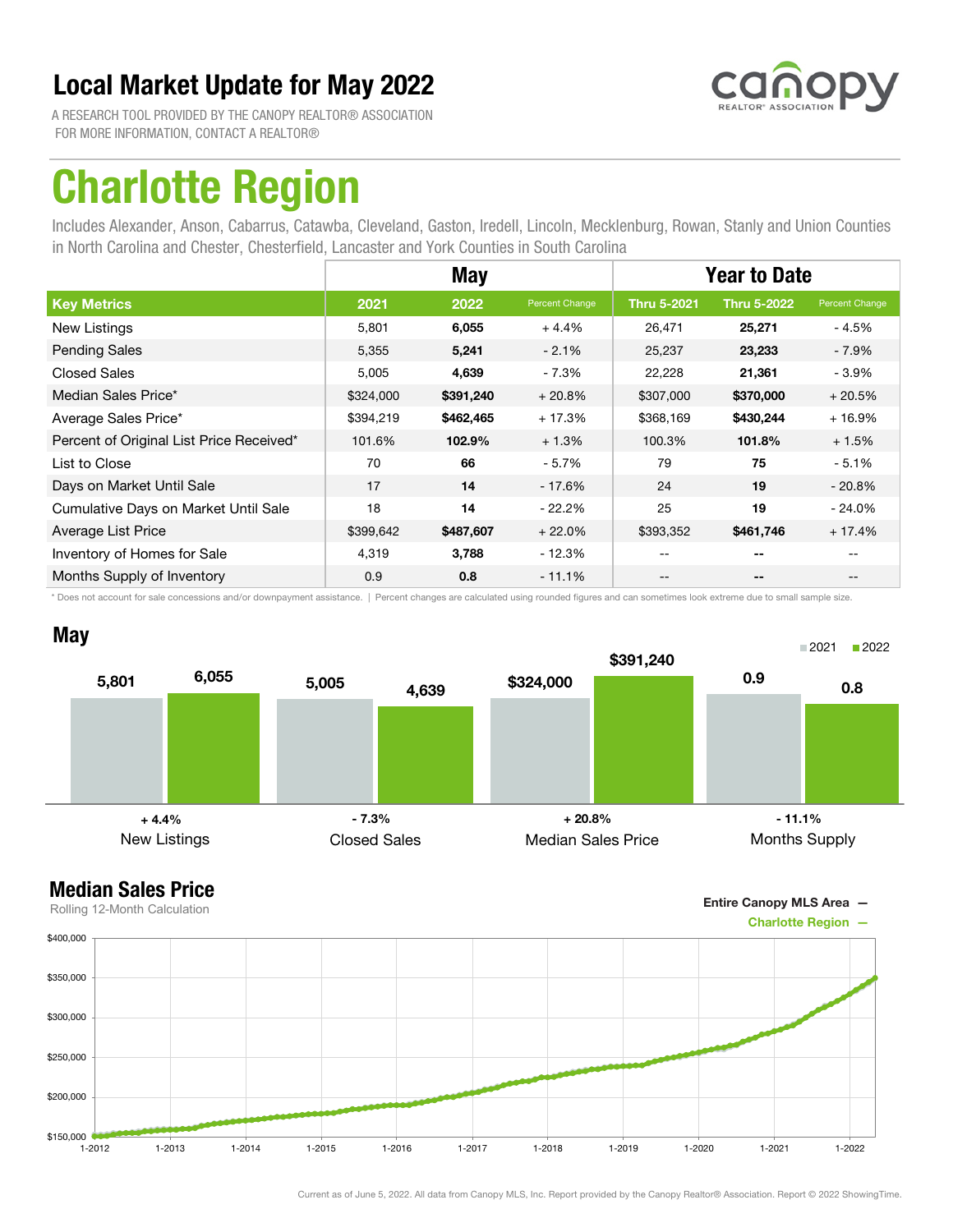

A RESEARCH TOOL PROVIDED BY THE CANOPY REALTOR® ASSOCIATION FOR MORE INFORMATION, CONTACT A REALTOR®

# Alexander County

North Carolina

|                                          | <b>May</b> |           |                | <b>Year to Date</b> |                    |                |
|------------------------------------------|------------|-----------|----------------|---------------------|--------------------|----------------|
| <b>Key Metrics</b>                       | 2021       | 2022      | Percent Change | <b>Thru 5-2021</b>  | <b>Thru 5-2022</b> | Percent Change |
| <b>New Listings</b>                      | 39         | 43        | $+10.3%$       | 159                 | 172                | $+8.2%$        |
| <b>Pending Sales</b>                     | 27         | 31        | $+14.8%$       | 157                 | 155                | $-1.3\%$       |
| <b>Closed Sales</b>                      | 30         | 31        | $+3.3%$        | 131                 | 160                | $+22.1%$       |
| Median Sales Price*                      | \$199,500  | \$238,500 | $+19.5%$       | \$201,000           | \$249,950          | $+24.4%$       |
| Average Sales Price*                     | \$309,533  | \$266,193 | - 14.0%        | \$257,696           | \$295,491          | $+14.7%$       |
| Percent of Original List Price Received* | 98.3%      | 100.0%    | $+1.7%$        | 97.2%               | 99.4%              | $+2.3%$        |
| List to Close                            | 76         | 70        | $-7.9%$        | 75                  | 90                 | $+20.0%$       |
| Days on Market Until Sale                | 27         | 14        | $-48.1%$       | 28                  | 23                 | $-17.9%$       |
| Cumulative Days on Market Until Sale     | 26         | 12        | $-53.8%$       | 29                  | 26                 | $-10.3%$       |
| Average List Price                       | \$295,305  | \$296,722 | $+0.5%$        | \$278,852           | \$312,622          | $+12.1%$       |
| Inventory of Homes for Sale              | 33         | 31        | $-6.1%$        | --                  | --                 |                |
| Months Supply of Inventory               | 1.1        | 1.0       | $-9.1%$        | --                  | --                 | $- -$          |

\* Does not account for sale concessions and/or downpayment assistance. | Percent changes are calculated using rounded figures and can sometimes look extreme due to small sample size.



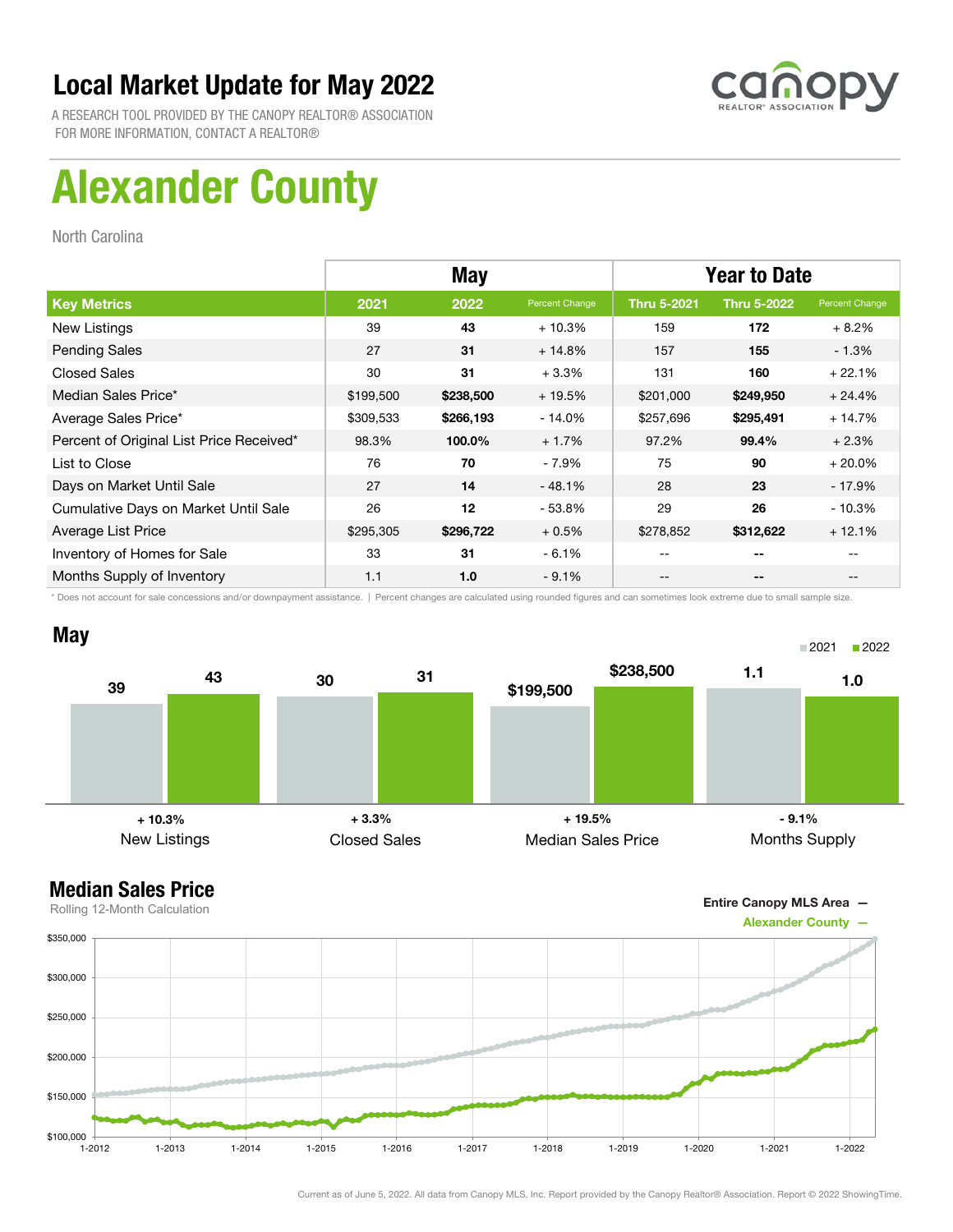

A RESEARCH TOOL PROVIDED BY THE CANOPY REALTOR® ASSOCIATION FOR MORE INFORMATION, CONTACT A REALTOR®

# Anson County

North Carolina

|                                          | <b>May</b> |           |                | <b>Year to Date</b> |                    |                |
|------------------------------------------|------------|-----------|----------------|---------------------|--------------------|----------------|
| <b>Key Metrics</b>                       | 2021       | 2022      | Percent Change | <b>Thru 5-2021</b>  | <b>Thru 5-2022</b> | Percent Change |
| New Listings                             | 20         | 23        | $+15.0%$       | 94                  | 85                 | - 9.6%         |
| <b>Pending Sales</b>                     | 11         | 16        | $+45.5%$       | 73                  | 81                 | $+11.0%$       |
| <b>Closed Sales</b>                      | 17         | 21        | $+23.5%$       | 68                  | 81                 | $+19.1%$       |
| Median Sales Price*                      | \$98,000   | \$140,000 | $+42.9%$       | \$129,900           | \$148,000          | $+13.9%$       |
| Average Sales Price*                     | \$128,135  | \$150,305 | $+17.3%$       | \$145,854           | \$175,754          | $+20.5%$       |
| Percent of Original List Price Received* | 93.0%      | 96.3%     | $+3.5%$        | 94.9%               | 93.9%              | $-1.1%$        |
| List to Close                            | 117        | 114       | $-2.6%$        | 103                 | 106                | $+2.9%$        |
| Days on Market Until Sale                | 51         | 37        | - 27.5%        | 49                  | 45                 | $-8.2\%$       |
| Cumulative Days on Market Until Sale     | 51         | 37        | $-27.5%$       | 49                  | 45                 | $-8.2\%$       |
| Average List Price                       | \$184,257  | \$167,313 | $-9.2%$        | \$152,824           | \$196,702          | $+28.7%$       |
| Inventory of Homes for Sale              | 33         | 21        | - 36.4%        | --                  | --                 |                |
| Months Supply of Inventory               | 2.4        | 1.3       | - 45.8%        | --                  | --                 |                |

\* Does not account for sale concessions and/or downpayment assistance. | Percent changes are calculated using rounded figures and can sometimes look extreme due to small sample size.



Entire Canopy MLS Area —

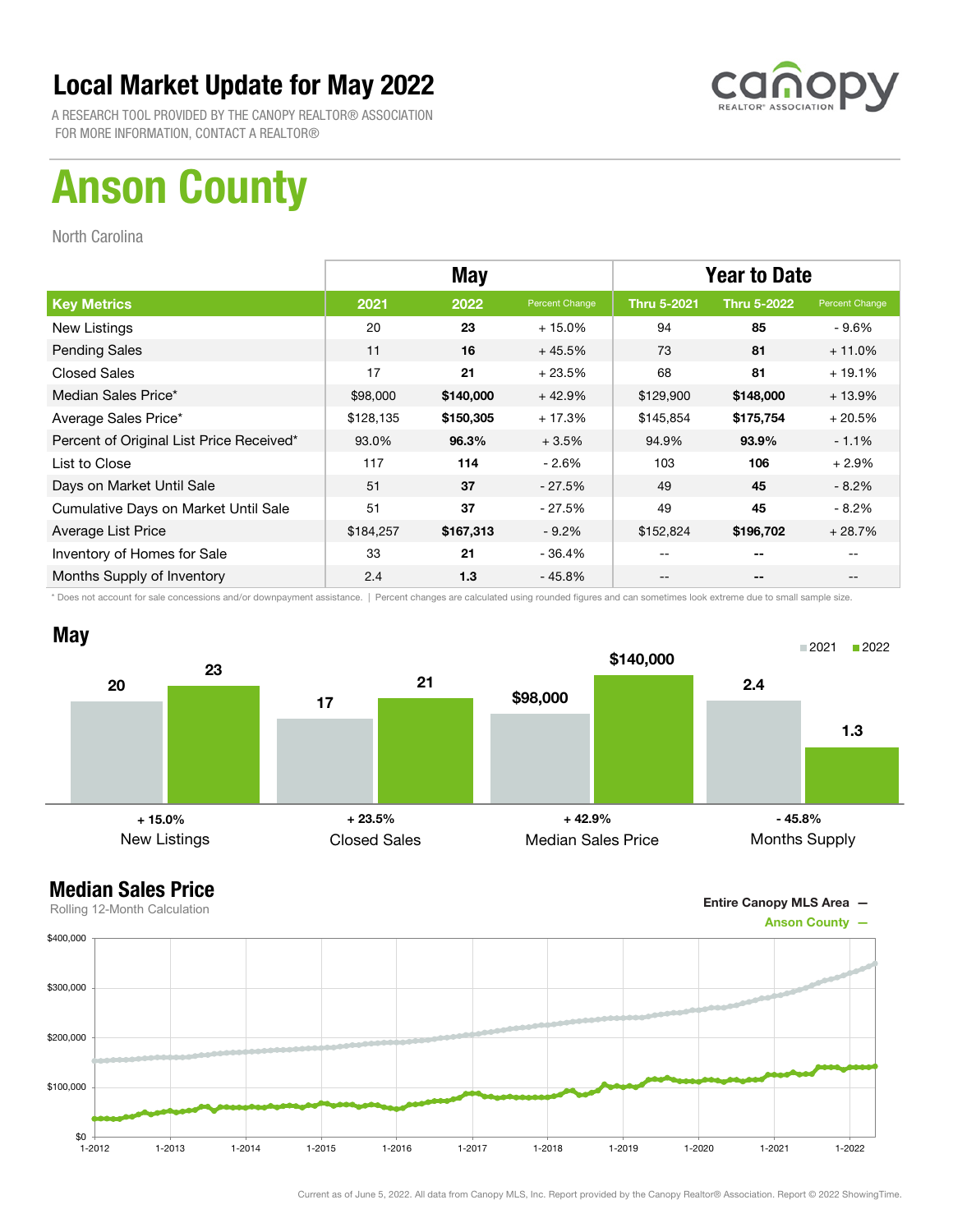

A RESEARCH TOOL PROVIDED BY THE CANOPY REALTOR® ASSOCIATION FOR MORE INFORMATION, CONTACT A REALTOR®

# Cabarrus County

North Carolina

|                                          | <b>May</b> |           |                | <b>Year to Date</b> |                    |                |
|------------------------------------------|------------|-----------|----------------|---------------------|--------------------|----------------|
| <b>Key Metrics</b>                       | 2021       | 2022      | Percent Change | <b>Thru 5-2021</b>  | <b>Thru 5-2022</b> | Percent Change |
| New Listings                             | 465        | 400       | $-14.0%$       | 1,875               | 1,733              | - 7.6%         |
| <b>Pending Sales</b>                     | 416        | 394       | $-5.3%$        | 1.766               | 1,640              | $-7.1\%$       |
| <b>Closed Sales</b>                      | 325        | 324       | $-0.3%$        | 1,521               | 1,590              | $+4.5%$        |
| Median Sales Price*                      | \$327,000  | \$379,450 | $+16.0%$       | \$292,500           | \$364,960          | $+24.8%$       |
| Average Sales Price*                     | \$342,307  | \$413,861 | $+20.9%$       | \$316,788           | \$382,726          | $+20.8%$       |
| Percent of Original List Price Received* | 102.2%     | 103.3%    | $+1.1%$        | 100.4%              | 102.2%             | $+1.8%$        |
| List to Close                            | 53         | 58        | $+9.4%$        | 65                  | 67                 | $+3.1%$        |
| Days on Market Until Sale                | 11         | 9         | $-18.2\%$      | 18                  | 15                 | - 16.7%        |
| Cumulative Days on Market Until Sale     | 12         | 10        | - 16.7%        | 18                  | 14                 | $-22.2\%$      |
| Average List Price                       | \$343,099  | \$407,666 | $+18.8%$       | \$330,745           | \$391,974          | $+18.5%$       |
| Inventory of Homes for Sale              | 226        | 176       | $-22.1%$       | --                  | --                 |                |
| Months Supply of Inventory               | 0.6        | 0.5       | - 16.7%        | --                  | --                 |                |

\* Does not account for sale concessions and/or downpayment assistance. | Percent changes are calculated using rounded figures and can sometimes look extreme due to small sample size.



Entire Canopy MLS Area —

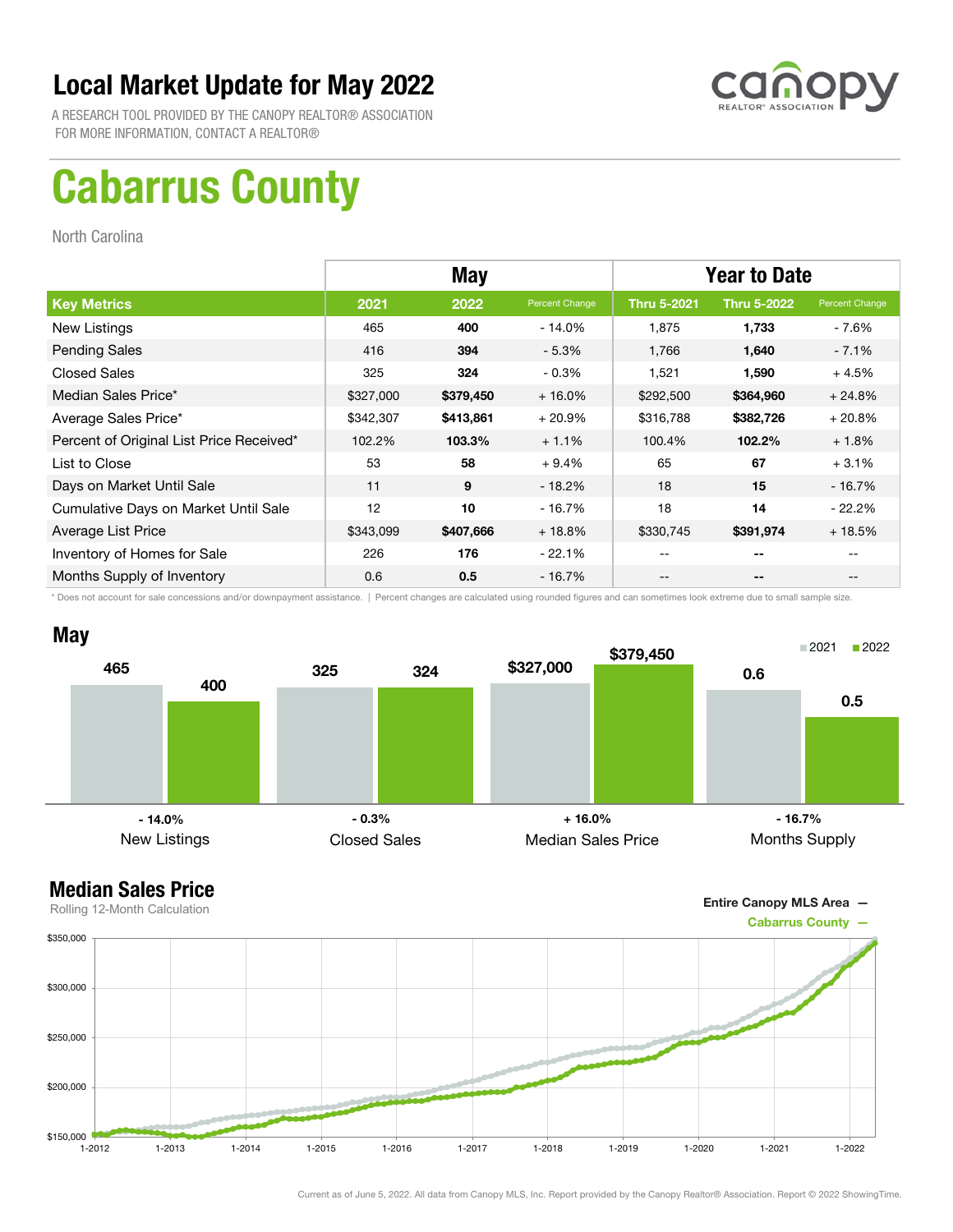

A RESEARCH TOOL PROVIDED BY THE CANOPY REALTOR® ASSOCIATION FOR MORE INFORMATION, CONTACT A REALTOR®

# Cleveland County

North Carolina

|                                          | <b>May</b> |           |                | <b>Year to Date</b> |                    |                |
|------------------------------------------|------------|-----------|----------------|---------------------|--------------------|----------------|
| <b>Key Metrics</b>                       | 2021       | 2022      | Percent Change | <b>Thru 5-2021</b>  | <b>Thru 5-2022</b> | Percent Change |
| New Listings                             | 92         | 138       | $+50.0\%$      | 532                 | 520                | $-2.3%$        |
| <b>Pending Sales</b>                     | 85         | 108       | $+27.1%$       | 485                 | 488                | $+0.6%$        |
| <b>Closed Sales</b>                      | 65         | 90        | $+38.5%$       | 403                 | 477                | $+18.4%$       |
| Median Sales Price*                      | \$182,900  | \$234,999 | $+28.5%$       | \$183,400           | \$226,750          | $+23.6%$       |
| Average Sales Price*                     | \$220,958  | \$269,251 | $+21.9%$       | \$207,583           | \$260,387          | $+25.4%$       |
| Percent of Original List Price Received* | 99.2%      | 98.1%     | $-1.1%$        | 96.6%               | 97.4%              | $+0.8%$        |
| List to Close                            | 58         | 80        | $+37.9%$       | 74                  | 81                 | $+9.5%$        |
| Days on Market Until Sale                | 15         | 27        | $+80.0\%$      | 25                  | 31                 | $+24.0%$       |
| Cumulative Days on Market Until Sale     | 13         | 27        | $+107.7%$      | 27                  | 32                 | $+18.5%$       |
| Average List Price                       | \$224,916  | \$279,201 | $+24.1%$       | \$229,439           | \$270,962          | $+18.1%$       |
| Inventory of Homes for Sale              | 112        | 120       | $+7.1%$        | --                  | --                 |                |
| Months Supply of Inventory               | 1.2        | 1.2       | $0.0\%$        | --                  | --                 |                |

\* Does not account for sale concessions and/or downpayment assistance. | Percent changes are calculated using rounded figures and can sometimes look extreme due to small sample size.



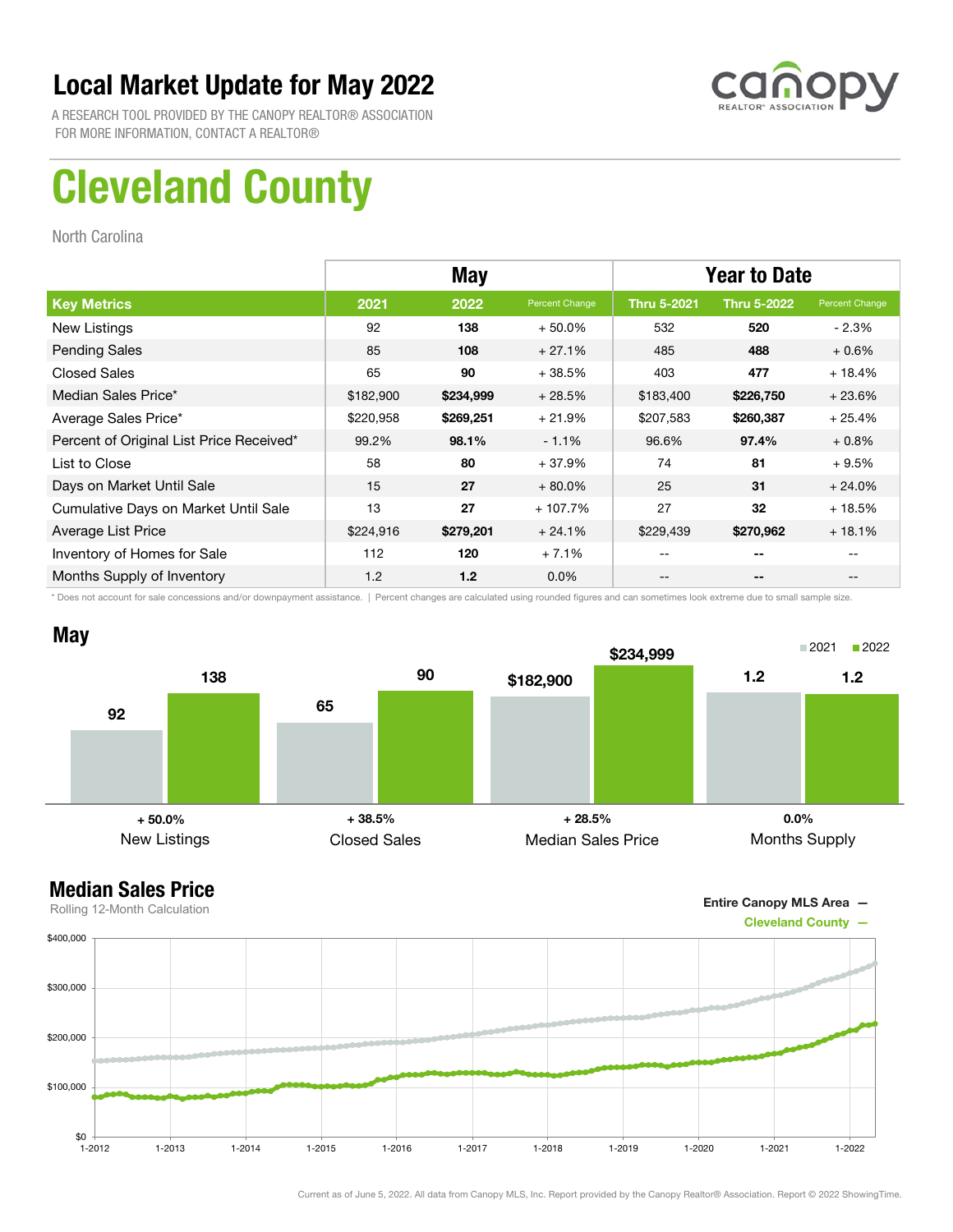

A RESEARCH TOOL PROVIDED BY THE CANOPY REALTOR® ASSOCIATION FOR MORE INFORMATION, CONTACT A REALTOR®

# Gaston County

North Carolina

|                                          |           | <b>May</b> |                | <b>Year to Date</b>                   |                          |                |
|------------------------------------------|-----------|------------|----------------|---------------------------------------|--------------------------|----------------|
| <b>Key Metrics</b>                       | 2021      | 2022       | Percent Change | <b>Thru 5-2021</b>                    | <b>Thru 5-2022</b>       | Percent Change |
| New Listings                             | 389       | 442        | $+13.6%$       | 1,876                                 | 1,901                    | $+1.3%$        |
| <b>Pending Sales</b>                     | 350       | 401        | $+14.6%$       | 1.792                                 | 1,784                    | $-0.4%$        |
| <b>Closed Sales</b>                      | 360       | 373        | $+3.6%$        | 1,646                                 | 1,671                    | $+1.5%$        |
| Median Sales Price*                      | \$252,250 | \$325,000  | $+28.8%$       | \$240,000                             | \$305,000                | $+27.1%$       |
| Average Sales Price*                     | \$284,942 | \$345,316  | $+21.2%$       | \$265,292                             | \$317,674                | $+19.7%$       |
| Percent of Original List Price Received* | 101.9%    | 102.3%     | $+0.4%$        | 100.2%                                | 101.0%                   | $+0.8\%$       |
| List to Close                            | 83        | 63         | $-24.1%$       | 84                                    | 74                       | - 11.9%        |
| Days on Market Until Sale                | 17        | 13         | $-23.5%$       | 23                                    | 20                       | $-13.0%$       |
| Cumulative Days on Market Until Sale     | 17        | 11         | $-35.3%$       | 24                                    | 18                       | $-25.0\%$      |
| Average List Price                       | \$276,195 | \$342,230  | $+23.9%$       | \$272,233                             | \$326,510                | $+19.9%$       |
| Inventory of Homes for Sale              | 300       | 263        | $-12.3%$       | $- -$                                 | $- -$                    | --             |
| Months Supply of Inventory               | 0.8       | 0.7        | $-12.5%$       | $\hspace{0.05cm}$ – $\hspace{0.05cm}$ | $\overline{\phantom{a}}$ | --             |

\* Does not account for sale concessions and/or downpayment assistance. | Percent changes are calculated using rounded figures and can sometimes look extreme due to small sample size.



Entire Canopy MLS Area —

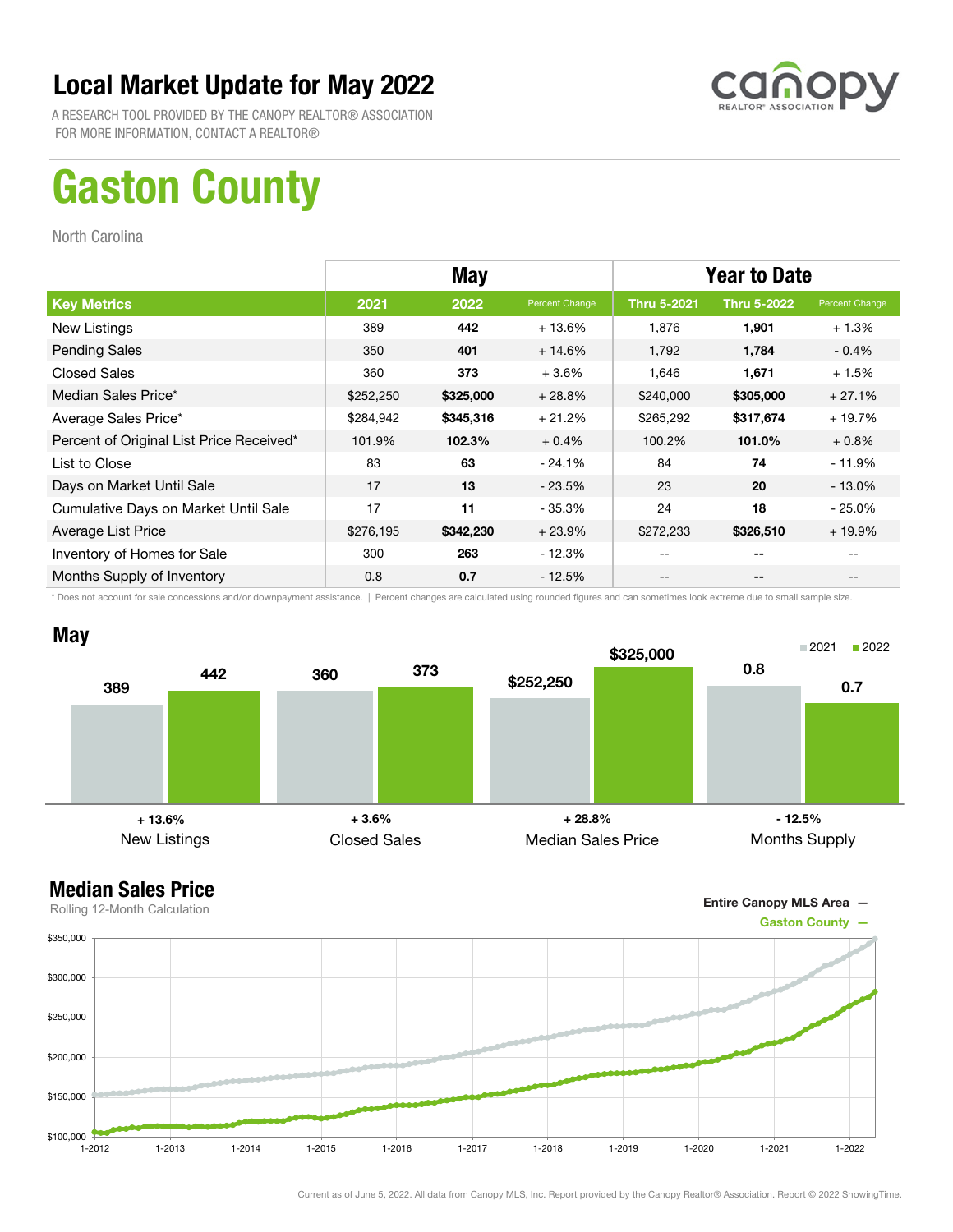

A RESEARCH TOOL PROVIDED BY THE CANOPY REALTOR® ASSOCIATION FOR MORE INFORMATION, CONTACT A REALTOR®

# Iredell County

North Carolina

|                                          | <b>May</b> |           |                | <b>Year to Date</b> |                    |                |
|------------------------------------------|------------|-----------|----------------|---------------------|--------------------|----------------|
| <b>Key Metrics</b>                       | 2021       | 2022      | Percent Change | <b>Thru 5-2021</b>  | <b>Thru 5-2022</b> | Percent Change |
| New Listings                             | 405        | 420       | $+3.7%$        | 1,856               | 1,733              | - 6.6%         |
| <b>Pending Sales</b>                     | 344        | 356       | $+3.5%$        | 1.789               | 1,554              | $-13.1%$       |
| <b>Closed Sales</b>                      | 353        | 319       | $-9.6\%$       | 1,635               | 1,417              | $-13.3%$       |
| Median Sales Price*                      | \$340,000  | \$389,000 | $+14.4%$       | \$320,000           | \$370,250          | $+15.7%$       |
| Average Sales Price*                     | \$409,149  | \$510,418 | $+24.8%$       | \$382,145           | \$465,289          | $+21.8%$       |
| Percent of Original List Price Received* | 101.8%     | 100.9%    | $-0.9\%$       | 100.3%              | 100.5%             | $+0.2%$        |
| List to Close                            | 66         | 63        | $-4.5%$        | 81                  | 72                 | $-11.1%$       |
| Days on Market Until Sale                | 16         | 20        | $+25.0%$       | 27                  | 24                 | $-11.1\%$      |
| Cumulative Days on Market Until Sale     | 17         | 18        | $+5.9%$        | 27                  | 23                 | $-14.8%$       |
| Average List Price                       | \$480,220  | \$535,061 | $+11.4%$       | \$446,633           | \$501,218          | $+12.2%$       |
| Inventory of Homes for Sale              | 358        | 314       | - 12.3%        | --                  | --                 |                |
| Months Supply of Inventory               | 1.0        | 1.0       | $0.0\%$        | --                  | --                 |                |

\* Does not account for sale concessions and/or downpayment assistance. | Percent changes are calculated using rounded figures and can sometimes look extreme due to small sample size.



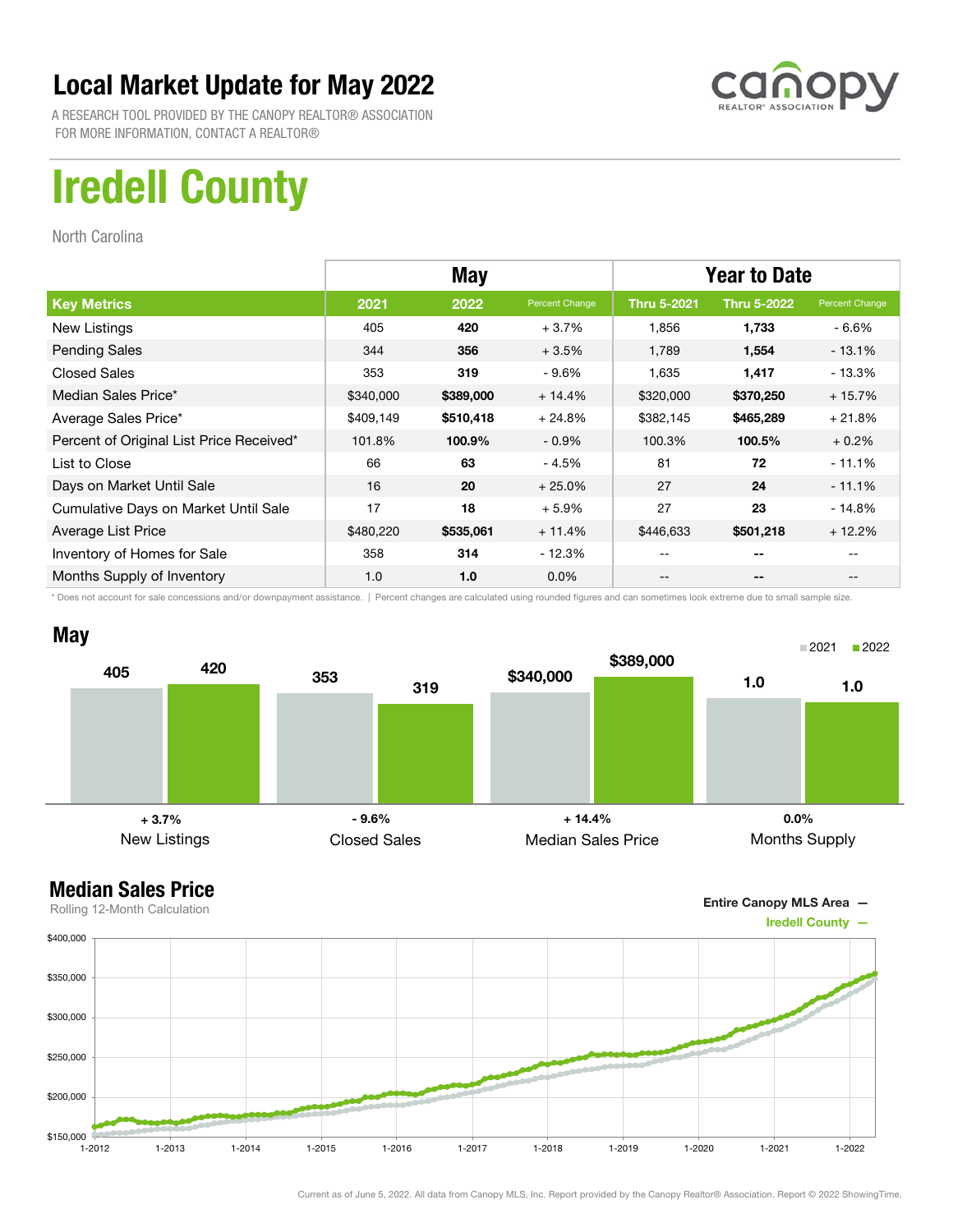

A RESEARCH TOOL PROVIDED BY THE CANOPY REALTOR® ASSOCIATION FOR MORE INFORMATION, CONTACT A REALTOR®

# Lincoln County

North Carolina

|                                          |           | <b>May</b> |                | <b>Year to Date</b> |                    |                |
|------------------------------------------|-----------|------------|----------------|---------------------|--------------------|----------------|
| <b>Key Metrics</b>                       | 2021      | 2022       | Percent Change | <b>Thru 5-2021</b>  | <b>Thru 5-2022</b> | Percent Change |
| New Listings                             | 191       | 197        | $+3.1%$        | 845                 | 786                | - 7.0%         |
| <b>Pending Sales</b>                     | 172       | 144        | $-16.3%$       | 865                 | 703                | $-18.7%$       |
| <b>Closed Sales</b>                      | 144       | 125        | $-13.2%$       | 681                 | 625                | $-8.2%$        |
| Median Sales Price*                      | \$322,315 | \$428,000  | $+32.8%$       | \$325,000           | \$413,840          | $+27.3%$       |
| Average Sales Price*                     | \$373,350 | \$468,912  | $+25.6%$       | \$366,581           | \$450,097          | $+22.8%$       |
| Percent of Original List Price Received* | 101.4%    | 101.7%     | $+0.3%$        | 99.9%               | 100.5%             | $+0.6%$        |
| List to Close                            | 82        | 87         | $+6.1%$        | 94                  | 93                 | $-1.1%$        |
| Days on Market Until Sale                | 25        | 25         | $0.0\%$        | 38                  | 26                 | $-31.6%$       |
| Cumulative Days on Market Until Sale     | 34        | 22         | - 35.3%        | 41                  | 24                 | $-41.5%$       |
| Average List Price                       | \$414,043 | \$448,138  | $+8.2%$        | \$403,107           | \$473,235          | $+17.4%$       |
| Inventory of Homes for Sale              | 169       | 172        | $+1.8%$        | --                  | --                 |                |
| Months Supply of Inventory               | 1.0       | 1.2        | $+20.0%$       | --                  | --                 |                |

\* Does not account for sale concessions and/or downpayment assistance. | Percent changes are calculated using rounded figures and can sometimes look extreme due to small sample size.



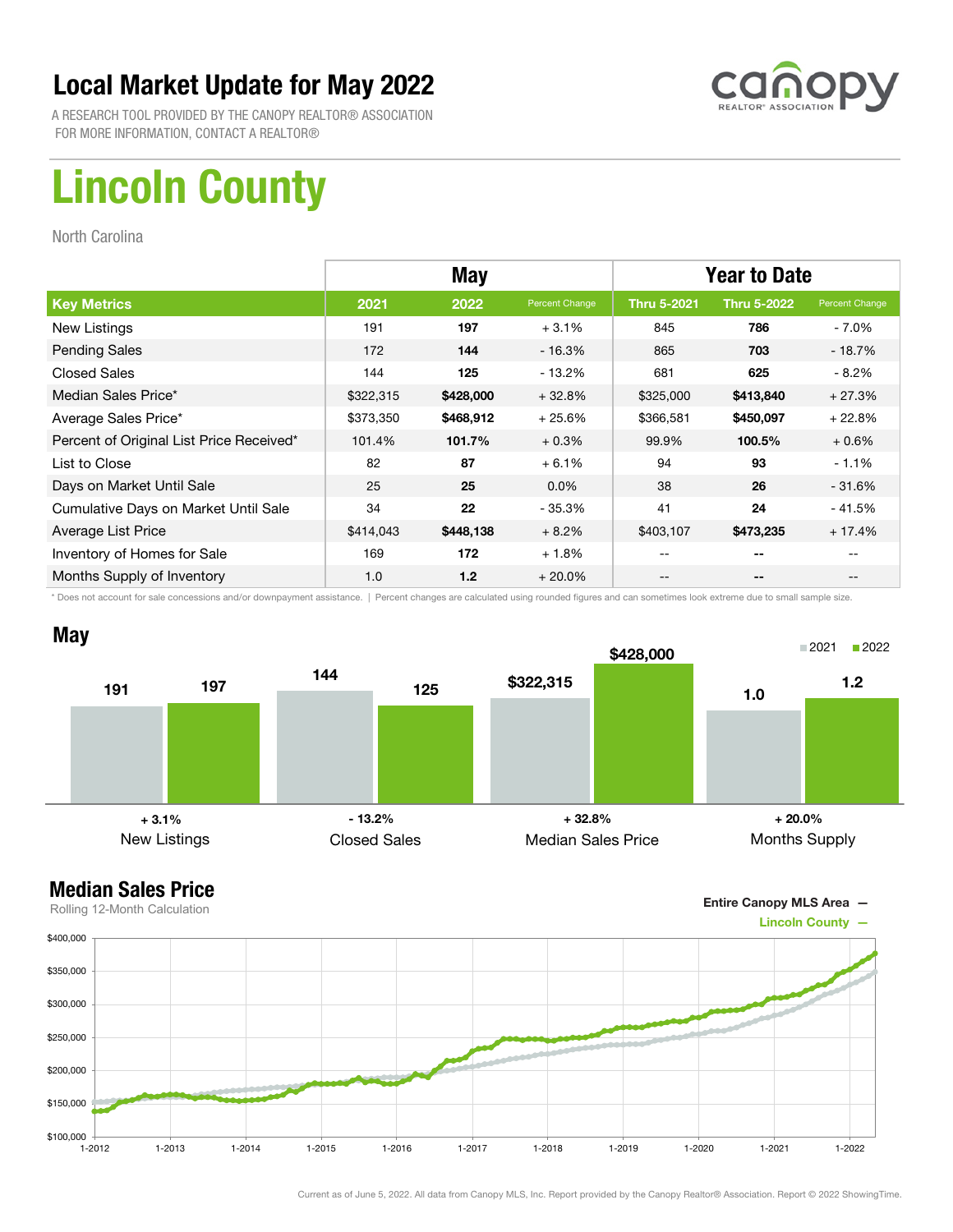

A RESEARCH TOOL PROVIDED BY THE CANOPY REALTOR® ASSOCIATION FOR MORE INFORMATION, CONTACT A REALTOR®

# Montgomery County

North Carolina

|                                          |           | <b>May</b> |                | <b>Year to Date</b> |                    |                |
|------------------------------------------|-----------|------------|----------------|---------------------|--------------------|----------------|
| <b>Key Metrics</b>                       | 2021      | 2022       | Percent Change | <b>Thru 5-2021</b>  | <b>Thru 5-2022</b> | Percent Change |
| New Listings                             | 50        | 40         | $-20.0\%$      | 186                 | 157                | - 15.6%        |
| <b>Pending Sales</b>                     | 44        | 37         | $-15.9%$       | 165                 | 144                | $-12.7%$       |
| <b>Closed Sales</b>                      | 27        | 29         | $+7.4%$        | 140                 | 127                | $-9.3%$        |
| Median Sales Price*                      | \$134,000 | \$166,000  | $+23.9%$       | \$155,000           | \$185,000          | $+19.4%$       |
| Average Sales Price*                     | \$234,248 | \$288,217  | $+23.0%$       | \$250,736           | \$330,855          | $+32.0%$       |
| Percent of Original List Price Received* | 91.9%     | 96.2%      | $+4.7%$        | 91.0%               | 94.6%              | $+4.0%$        |
| List to Close                            | 101       | 67         | $-33.7%$       | 132                 | 84                 | - 36.4%        |
| Days on Market Until Sale                | 60        | 34         | $-43.3%$       | 85                  | 44                 | $-48.2%$       |
| Cumulative Days on Market Until Sale     | 67        | 46         | $-31.3%$       | 95                  | 50                 | - 47.4%        |
| Average List Price                       | \$423,204 | \$353,647  | $-16.4%$       | \$352,230           | \$357,505          | $+1.5%$        |
| Inventory of Homes for Sale              | 82        | 52         | $-36.6%$       |                     | --                 |                |
| Months Supply of Inventory               | 2.5       | 1.6        | $-36.0%$       |                     | --                 |                |

\* Does not account for sale concessions and/or downpayment assistance. | Percent changes are calculated using rounded figures and can sometimes look extreme due to small sample size.



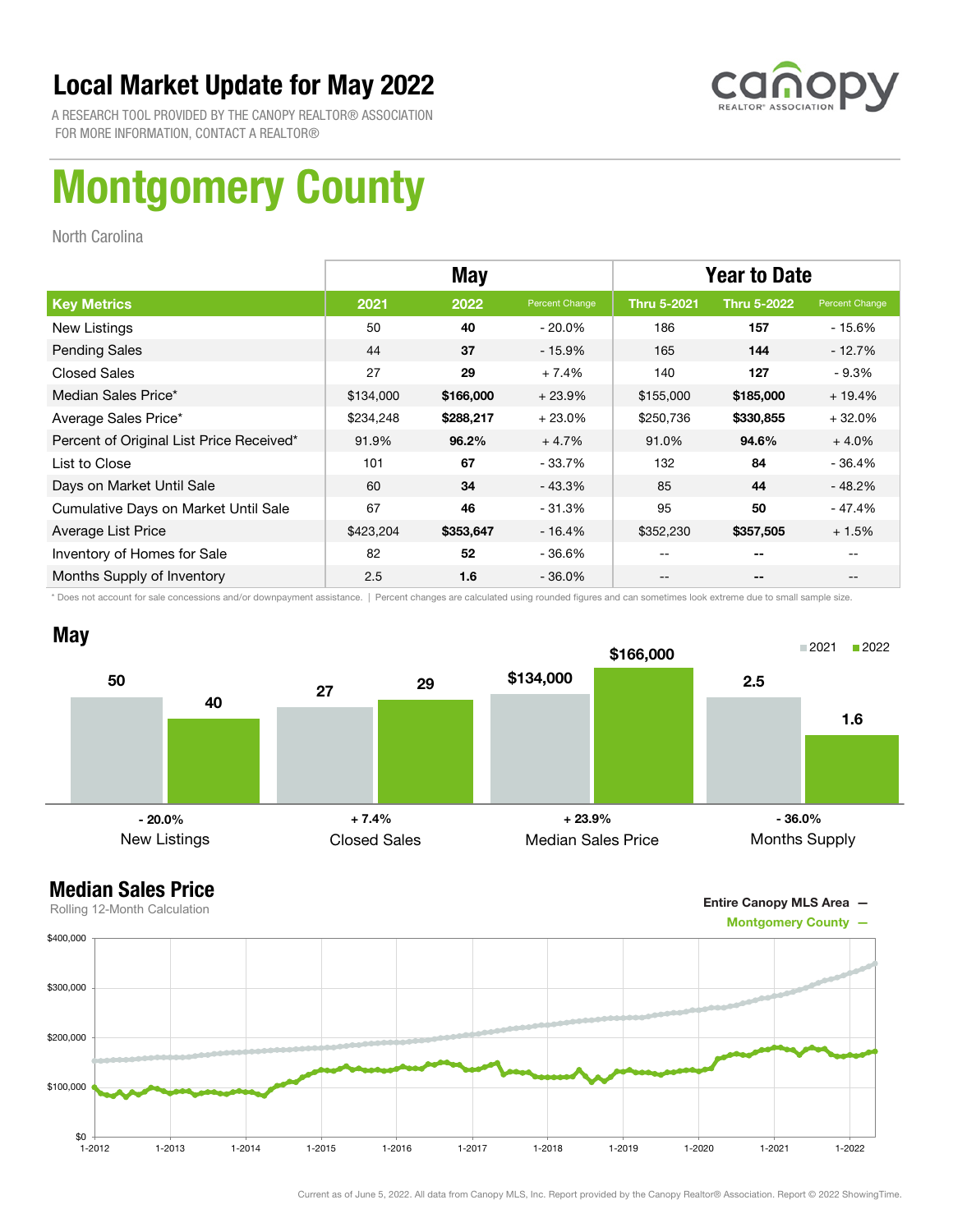

A RESEARCH TOOL PROVIDED BY THE CANOPY REALTOR® ASSOCIATION FOR MORE INFORMATION, CONTACT A REALTOR®

# Mecklenburg County

North Carolina

|                                          |           | May       |                | <b>Year to Date</b> |                    |                |  |
|------------------------------------------|-----------|-----------|----------------|---------------------|--------------------|----------------|--|
| <b>Key Metrics</b>                       | 2021      | 2022      | Percent Change | <b>Thru 5-2021</b>  | <b>Thru 5-2022</b> | Percent Change |  |
| New Listings                             | 2,182     | 2,233     | $+2.3%$        | 10,531              | 9,633              | - 8.5%         |  |
| <b>Pending Sales</b>                     | 2,094     | 1,948     | $-7.0\%$       | 10,098              | 8,896              | $-11.9\%$      |  |
| <b>Closed Sales</b>                      | 2,066     | 1,860     | $-10.0\%$      | 8,991               | 8,323              | - 7.4%         |  |
| Median Sales Price*                      | \$350,000 | \$427,000 | $+22.0%$       | \$335,000           | \$402,000          | $+20.0%$       |  |
| Average Sales Price*                     | \$459,506 | \$530,728 | $+15.5%$       | \$426,927           | \$493,536          | $+15.6%$       |  |
| Percent of Original List Price Received* | 102.0%    | 104.1%    | $+2.1%$        | 100.7%              | 103.0%             | $+2.3%$        |  |
| List to Close                            | 70        | 64        | $-8.6%$        | 78                  | 74                 | $-5.1%$        |  |
| Days on Market Until Sale                | 17        | 12        | $-29.4\%$      | 23                  | 17                 | $-26.1%$       |  |
| Cumulative Days on Market Until Sale     | 19        | 11        | $-42.1%$       | 26                  | 17                 | - 34.6%        |  |
| Average List Price                       | \$457,376 | \$572,822 | $+25.2%$       | \$455,589           | \$533,858          | $+17.2%$       |  |
| Inventory of Homes for Sale              | 1,621     | 1,296     | $-20.0\%$      | --                  | --                 | $-$            |  |
| Months Supply of Inventory               | 0.8       | 0.7       | $-12.5%$       | --                  | --                 |                |  |

\* Does not account for sale concessions and/or downpayment assistance. | Percent changes are calculated using rounded figures and can sometimes look extreme due to small sample size.



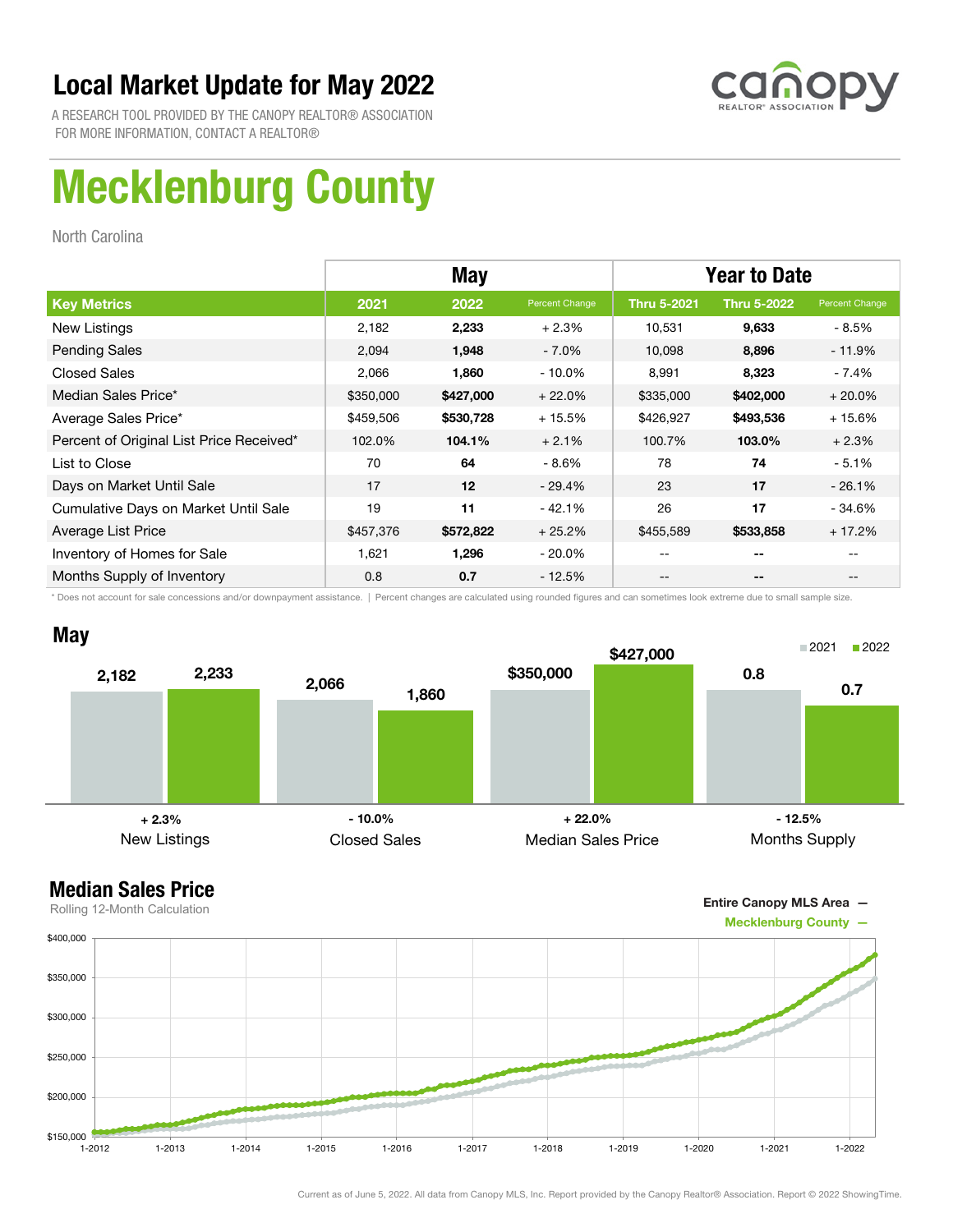

A RESEARCH TOOL PROVIDED BY THE CANOPY REALTOR® ASSOCIATION FOR MORE INFORMATION, CONTACT A REALTOR®

# Stanly County

North Carolina

|                                          | <b>May</b> |           |                | <b>Year to Date</b> |                    |                |
|------------------------------------------|------------|-----------|----------------|---------------------|--------------------|----------------|
| <b>Key Metrics</b>                       | 2021       | 2022      | Percent Change | <b>Thru 5-2021</b>  | <b>Thru 5-2022</b> | Percent Change |
| New Listings                             | 93         | 133       | $+43.0%$       | 397                 | 530                | $+33.5%$       |
| <b>Pending Sales</b>                     | 75         | 105       | $+40.0\%$      | 379                 | 482                | $+27.2%$       |
| <b>Closed Sales</b>                      | 87         | 90        | $+3.4%$        | 343                 | 384                | $+12.0%$       |
| Median Sales Price*                      | \$205,000  | \$277,500 | $+35.4%$       | \$195,000           | \$260,000          | $+33.3%$       |
| Average Sales Price*                     | \$275,934  | \$332,353 | $+20.4%$       | \$233,747           | \$303,494          | $+29.8%$       |
| Percent of Original List Price Received* | 99.3%      | 98.2%     | $-1.1%$        | 98.5%               | 98.5%              | $0.0\%$        |
| List to Close                            | 69         | 74        | $+7.2%$        | 78                  | 74                 | $-5.1%$        |
| Days on Market Until Sale                | 24         | 22        | $-8.3%$        | 34                  | 24                 | - 29.4%        |
| Cumulative Days on Market Until Sale     | 21         | 17        | $-19.0%$       | 33                  | 22                 | - 33.3%        |
| Average List Price                       | \$276,519  | \$371,596 | $+34.4%$       | \$252,922           | \$331,611          | $+31.1%$       |
| Inventory of Homes for Sale              | 80         | 85        | $+6.3%$        |                     | --                 |                |
| Months Supply of Inventory               | 1.1        | 0.9       | - 18.2%        |                     | --                 |                |

\* Does not account for sale concessions and/or downpayment assistance. | Percent changes are calculated using rounded figures and can sometimes look extreme due to small sample size.



Entire Canopy MLS Area —

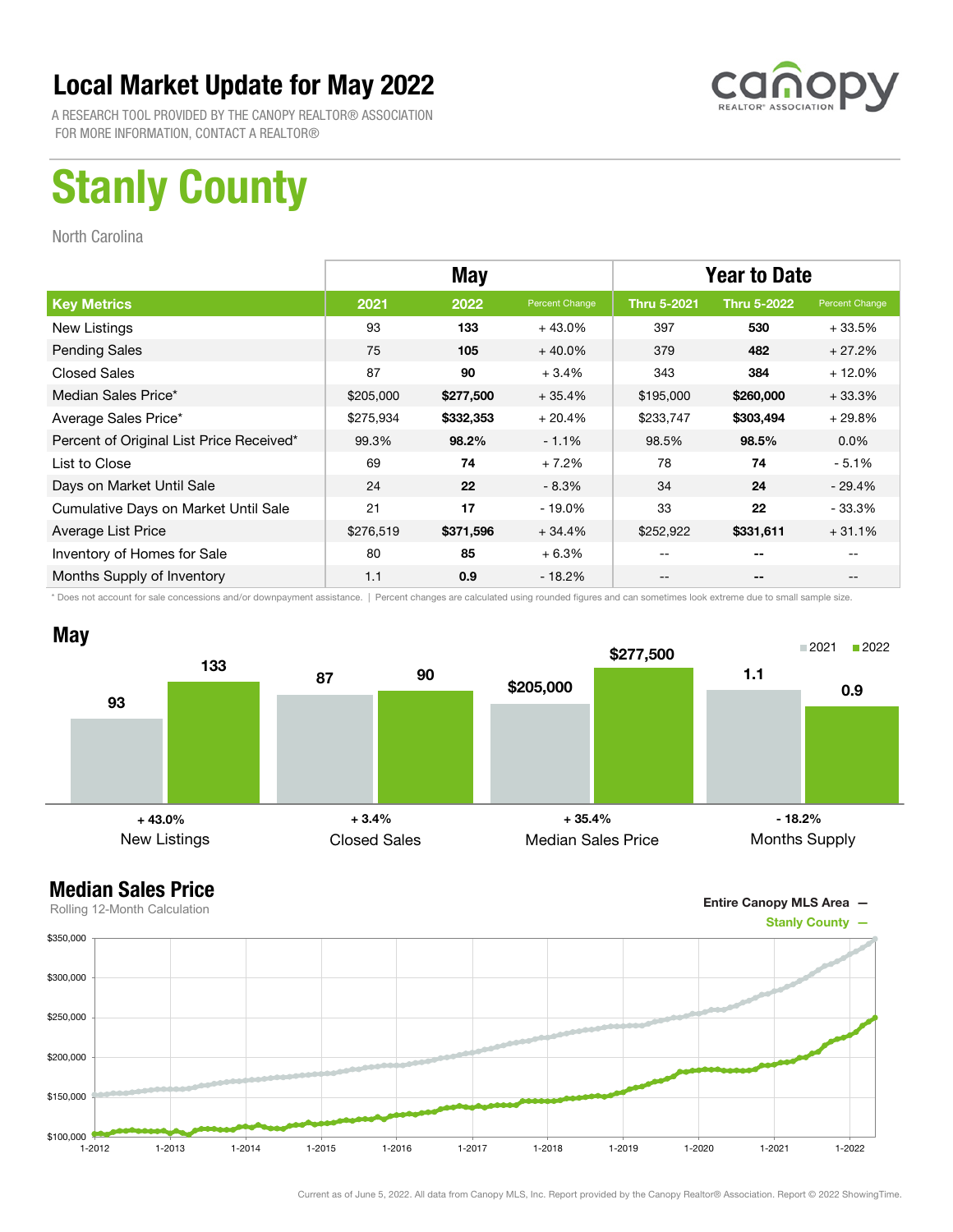

A RESEARCH TOOL PROVIDED BY THE CANOPY REALTOR® ASSOCIATION FOR MORE INFORMATION, CONTACT A REALTOR®

## Rowan County

North Carolina

|                                          | <b>May</b> |           |                | <b>Year to Date</b> |                    |                |
|------------------------------------------|------------|-----------|----------------|---------------------|--------------------|----------------|
| <b>Key Metrics</b>                       | 2021       | 2022      | Percent Change | <b>Thru 5-2021</b>  | <b>Thru 5-2022</b> | Percent Change |
| New Listings                             | 231        | 283       | $+22.5%$       | 988                 | 1,063              | $+7.6%$        |
| <b>Pending Sales</b>                     | 219        | 235       | $+7.3%$        | 928                 | 927                | $-0.1\%$       |
| <b>Closed Sales</b>                      | 176        | 175       | $-0.6\%$       | 864                 | 877                | $+1.5%$        |
| Median Sales Price*                      | \$206,995  | \$295,000 | $+42.5%$       | \$212,000           | \$246,750          | $+16.4%$       |
| Average Sales Price*                     | \$233,597  | \$314,317 | $+34.6%$       | \$233,200           | \$282,398          | $+21.1%$       |
| Percent of Original List Price Received* | 100.3%     | 101.3%    | $+1.0%$        | 99.0%               | 99.8%              | $+0.8%$        |
| List to Close                            | 73         | 63        | $-13.7%$       | 82                  | 73                 | $-11.0\%$      |
| Days on Market Until Sale                | 19         | 18        | $-5.3%$        | 23                  | 20                 | - 13.0%        |
| Cumulative Days on Market Until Sale     | 19         | 21        | $+10.5%$       | 25                  | 23                 | $-8.0\%$       |
| Average List Price                       | \$255,169  | \$308,599 | $+20.9%$       | \$244,325           | \$296,079          | $+21.2%$       |
| Inventory of Homes for Sale              | 200        | 201       | $+0.5%$        |                     | --                 |                |
| Months Supply of Inventory               | 1.1        | 1.0       | $-9.1%$        |                     | --                 |                |

\* Does not account for sale concessions and/or downpayment assistance. | Percent changes are calculated using rounded figures and can sometimes look extreme due to small sample size.





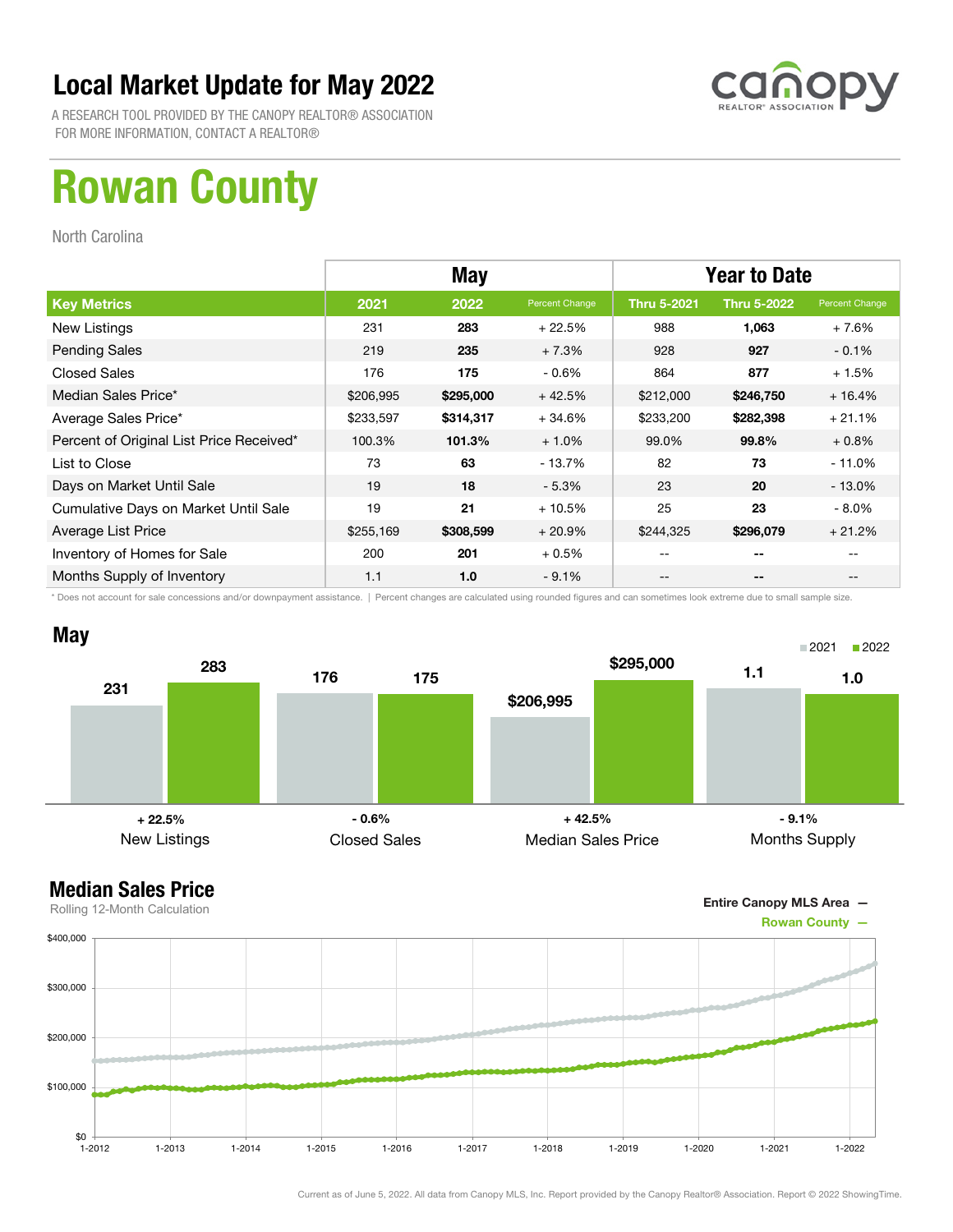

A RESEARCH TOOL PROVIDED BY THE CANOPY REALTOR® ASSOCIATION FOR MORE INFORMATION, CONTACT A REALTOR®

# Union County

North Carolina

|                                          | <b>May</b> |           |                | <b>Year to Date</b> |                    |                |
|------------------------------------------|------------|-----------|----------------|---------------------|--------------------|----------------|
| <b>Key Metrics</b>                       | 2021       | 2022      | Percent Change | <b>Thru 5-2021</b>  | <b>Thru 5-2022</b> | Percent Change |
| New Listings                             | 527        | 483       | - 8.3%         | 2,380               | 2,218              | - 6.8%         |
| <b>Pending Sales</b>                     | 496        | 437       | $-11.9\%$      | 2,238               | 1,986              | $-11.3%$       |
| <b>Closed Sales</b>                      | 417        | 377       | $-9.6\%$       | 1,802               | 1,720              | - 4.6%         |
| Median Sales Price*                      | \$372,401  | \$453,000 | $+21.6%$       | \$357,250           | \$439,900          | $+23.1%$       |
| Average Sales Price*                     | \$450,465  | \$546,014 | $+21.2%$       | \$423,788           | \$523,037          | $+23.4%$       |
| Percent of Original List Price Received* | 102.6%     | 103.1%    | $+0.5%$        | 101.2%              | 102.6%             | $+1.4%$        |
| List to Close                            | 68         | 66        | $-2.9\%$       | 76                  | 77                 | $+1.3%$        |
| Days on Market Until Sale                | 13         | 12        | $-7.7\%$       | 20                  | 17                 | $-15.0%$       |
| Cumulative Days on Market Until Sale     | 16         | 14        | $-12.5%$       | 23                  | 19                 | $-17.4%$       |
| Average List Price                       | \$468,250  | \$599,407 | $+28.0%$       | \$451,970           | \$566,969          | $+25.4%$       |
| Inventory of Homes for Sale              | 348        | 305       | $-12.4%$       | --                  | --                 |                |
| Months Supply of Inventory               | 0.8        | 0.7       | $-12.5%$       | --                  | --                 | $- -$          |

\* Does not account for sale concessions and/or downpayment assistance. | Percent changes are calculated using rounded figures and can sometimes look extreme due to small sample size.



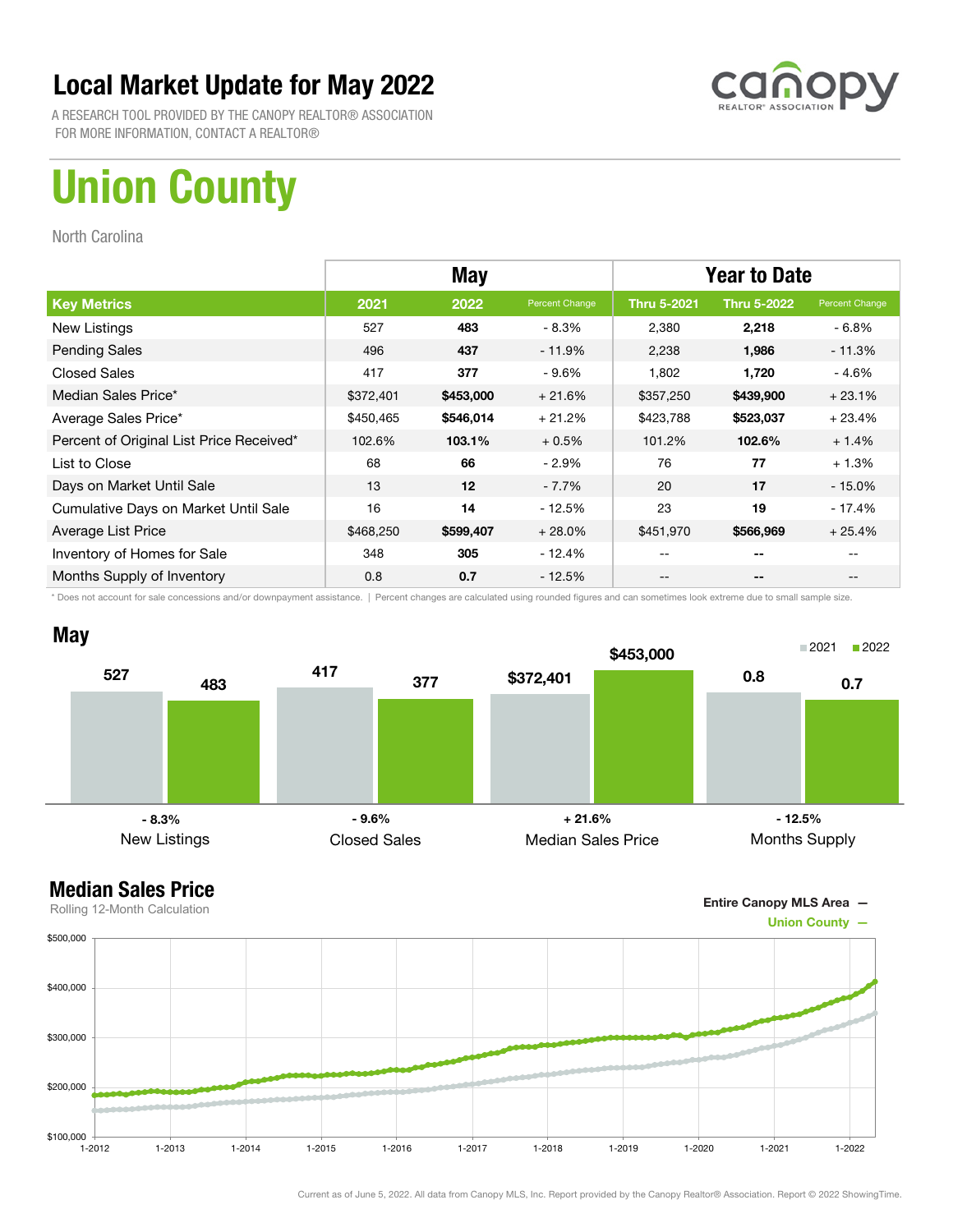

A RESEARCH TOOL PROVIDED BY THE CANOPY REALTOR® ASSOCIATION FOR MORE INFORMATION, CONTACT A REALTOR®

# City of Charlotte

North Carolina

|                                          | <b>May</b> |           |                | <b>Year to Date</b> |                    |                |
|------------------------------------------|------------|-----------|----------------|---------------------|--------------------|----------------|
| <b>Key Metrics</b>                       | 2021       | 2022      | Percent Change | <b>Thru 5-2021</b>  | <b>Thru 5-2022</b> | Percent Change |
| New Listings                             | 1.709      | 1,760     | $+3.0%$        | 8,461               | 7,743              | - 8.5%         |
| <b>Pending Sales</b>                     | 1,661      | 1,553     | $-6.5%$        | 8,130               | 7,191              | $-11.5%$       |
| <b>Closed Sales</b>                      | 1,659      | 1,500     | $-9.6\%$       | 7,171               | 6,770              | $-5.6%$        |
| Median Sales Price*                      | \$338,540  | \$415,000 | $+22.6%$       | \$320,875           | \$390,000          | $+21.5%$       |
| Average Sales Price*                     | \$448,407  | \$519,749 | $+15.9%$       | \$417,572           | \$482,928          | $+15.7%$       |
| Percent of Original List Price Received* | 102.0%     | 104.0%    | $+2.0%$        | 100.6%              | 102.9%             | $+2.3%$        |
| List to Close                            | 69         | 64        | $-7.2\%$       | 77                  | 73                 | - 5.2%         |
| Days on Market Until Sale                | 17         | 12        | $-29.4%$       | 23                  | 17                 | $-26.1%$       |
| Cumulative Days on Market Until Sale     | 19         | 11        | $-42.1%$       | 26                  | 17                 | $-34.6%$       |
| Average List Price                       | \$456,021  | \$544,851 | $+19.5%$       | \$450,446           | \$514,653          | $+14.3%$       |
| Inventory of Homes for Sale              | 1,313      | 988       | - 24.8%        | --                  | --                 |                |
| Months Supply of Inventory               | 0.8        | 0.7       | $-12.5%$       | --                  | --                 | $- -$          |

\* Does not account for sale concessions and/or downpayment assistance. | Percent changes are calculated using rounded figures and can sometimes look extreme due to small sample size.



Entire Canopy MLS Area —

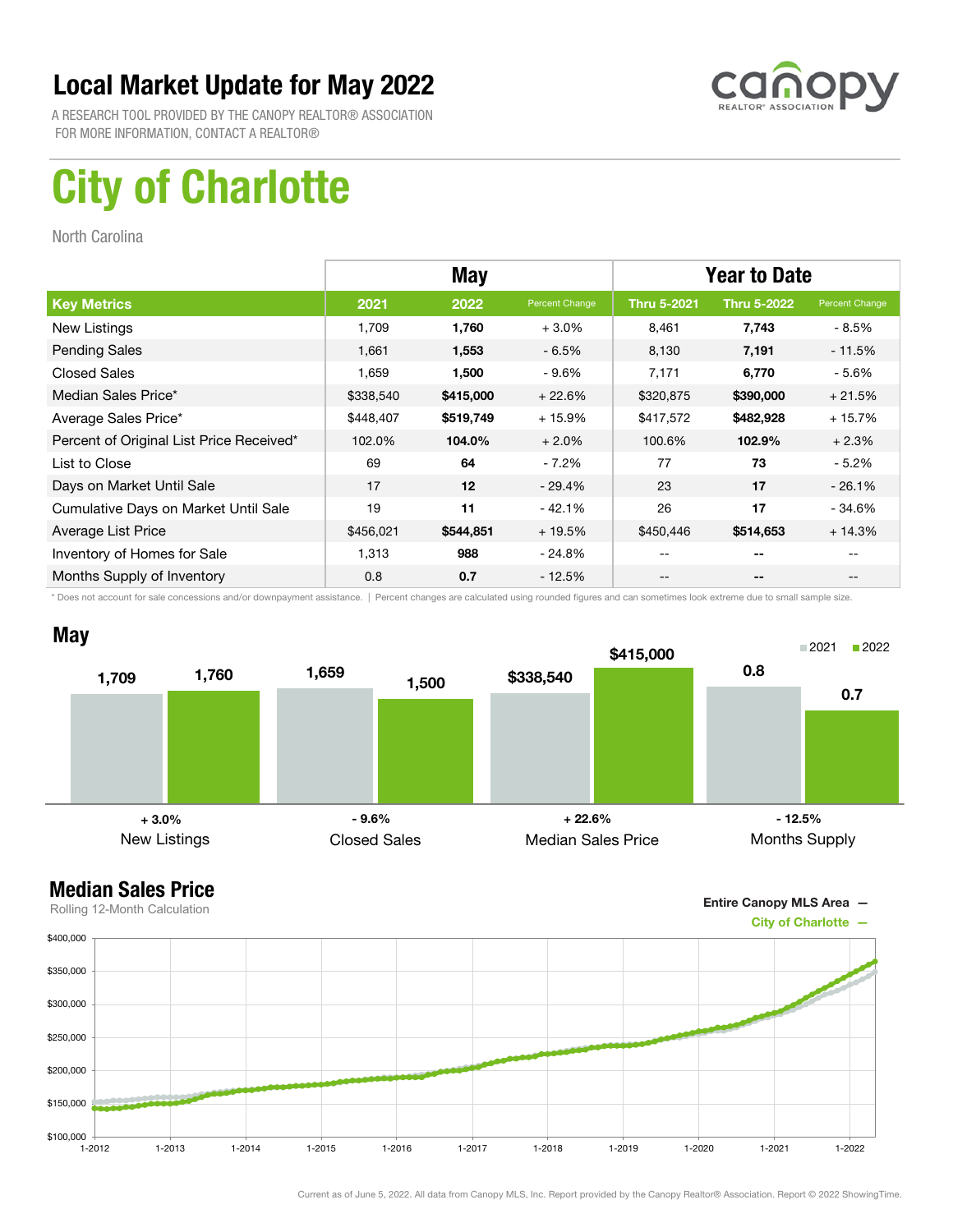

A RESEARCH TOOL PROVIDED BY THE CANOPY REALTOR® ASSOCIATION FOR MORE INFORMATION, CONTACT A REALTOR®

## Concord

North Carolina

|                                          | <b>May</b> |           |                | <b>Year to Date</b> |                    |                |
|------------------------------------------|------------|-----------|----------------|---------------------|--------------------|----------------|
| <b>Key Metrics</b>                       | 2021       | 2022      | Percent Change | <b>Thru 5-2021</b>  | <b>Thru 5-2022</b> | Percent Change |
| New Listings                             | 279        | 226       | - 19.0%        | 1,066               | 991                | - 7.0%         |
| <b>Pending Sales</b>                     | 254        | 227       | $-10.6\%$      | 1,012               | 960                | $-5.1%$        |
| <b>Closed Sales</b>                      | 186        | 195       | $+4.8%$        | 903                 | 932                | $+3.2%$        |
| Median Sales Price*                      | \$314,500  | \$378,000 | $+20.2%$       | \$290,000           | \$361,151          | $+24.5%$       |
| Average Sales Price*                     | \$340,898  | \$411,711 | $+20.8%$       | \$316,674           | \$388,848          | $+22.8%$       |
| Percent of Original List Price Received* | 102.5%     | 103.8%    | $+1.3%$        | 100.8%              | 102.7%             | $+1.9%$        |
| List to Close                            | 51         | 60        | $+17.6%$       | 67                  | 68                 | $+1.5%$        |
| Days on Market Until Sale                | 13         | 8         | $-38.5%$       | 19                  | 14                 | $-26.3%$       |
| Cumulative Days on Market Until Sale     | 16         | 9         | $-43.8%$       | 19                  | 14                 | $-26.3%$       |
| Average List Price                       | \$339,533  | \$407,566 | $+20.0%$       | \$328,658           | \$391,003          | $+19.0\%$      |
| Inventory of Homes for Sale              | 124        | 100       | - 19.4%        | --                  | --                 |                |
| Months Supply of Inventory               | 0.6        | 0.5       | $-16.7\%$      | --                  | --                 |                |

\* Does not account for sale concessions and/or downpayment assistance. | Percent changes are calculated using rounded figures and can sometimes look extreme due to small sample size.



Entire Canopy MLS Area —

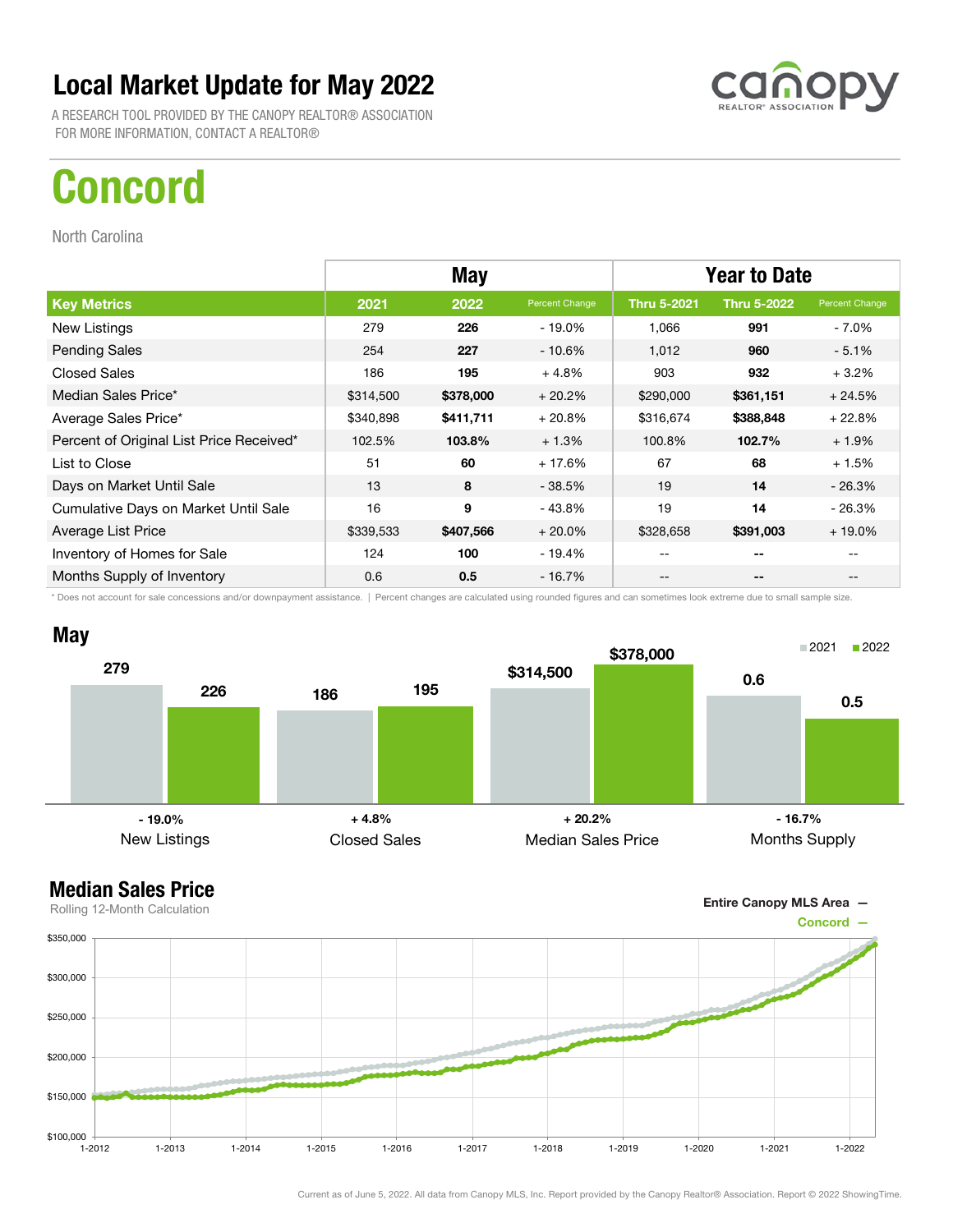

A RESEARCH TOOL PROVIDED BY THE CANOPY REALTOR® ASSOCIATION FOR MORE INFORMATION, CONTACT A REALTOR®

# **Cornelius**

North Carolina

|                                          | May       |           |                | <b>Year to Date</b> |                    |                |
|------------------------------------------|-----------|-----------|----------------|---------------------|--------------------|----------------|
| <b>Key Metrics</b>                       | 2021      | 2022      | Percent Change | <b>Thru 5-2021</b>  | <b>Thru 5-2022</b> | Percent Change |
| New Listings                             | 75        | 100       | $+33.3%$       | 395                 | 374                | - 5.3%         |
| <b>Pending Sales</b>                     | 69        | 77        | $+11.6%$       | 371                 | 318                | $-14.3%$       |
| <b>Closed Sales</b>                      | 79        | 72        | $-8.9%$        | 356                 | 268                | - 24.7%        |
| Median Sales Price*                      | \$410,000 | \$523,500 | $+27.7%$       | \$385,000           | \$470,000          | $+22.1%$       |
| Average Sales Price*                     | \$818,672 | \$649,479 | $-20.7%$       | \$632,973           | \$646,149          | $+2.1%$        |
| Percent of Original List Price Received* | 100.5%    | 104.2%    | $+3.7%$        | 100.1%              | 102.9%             | $+2.8%$        |
| List to Close                            | 53        | 53        | $0.0\%$        | 71                  | 53                 | $-25.4%$       |
| Days on Market Until Sale                | 14        | 20        | $+42.9%$       | 25                  | 15                 | $-40.0\%$      |
| Cumulative Days on Market Until Sale     | 26        | 13        | $-50.0\%$      | 32                  | 14                 | $-56.3%$       |
| Average List Price                       | \$536,028 | \$969,451 | $+80.9%$       | \$648,784           | \$801,874          | $+23.6%$       |
| Inventory of Homes for Sale              | 69        | 69        | $0.0\%$        | --                  | --                 |                |
| Months Supply of Inventory               | 0.9       | 1.1       | $+22.2%$       | --                  | --                 |                |

\* Does not account for sale concessions and/or downpayment assistance. | Percent changes are calculated using rounded figures and can sometimes look extreme due to small sample size.



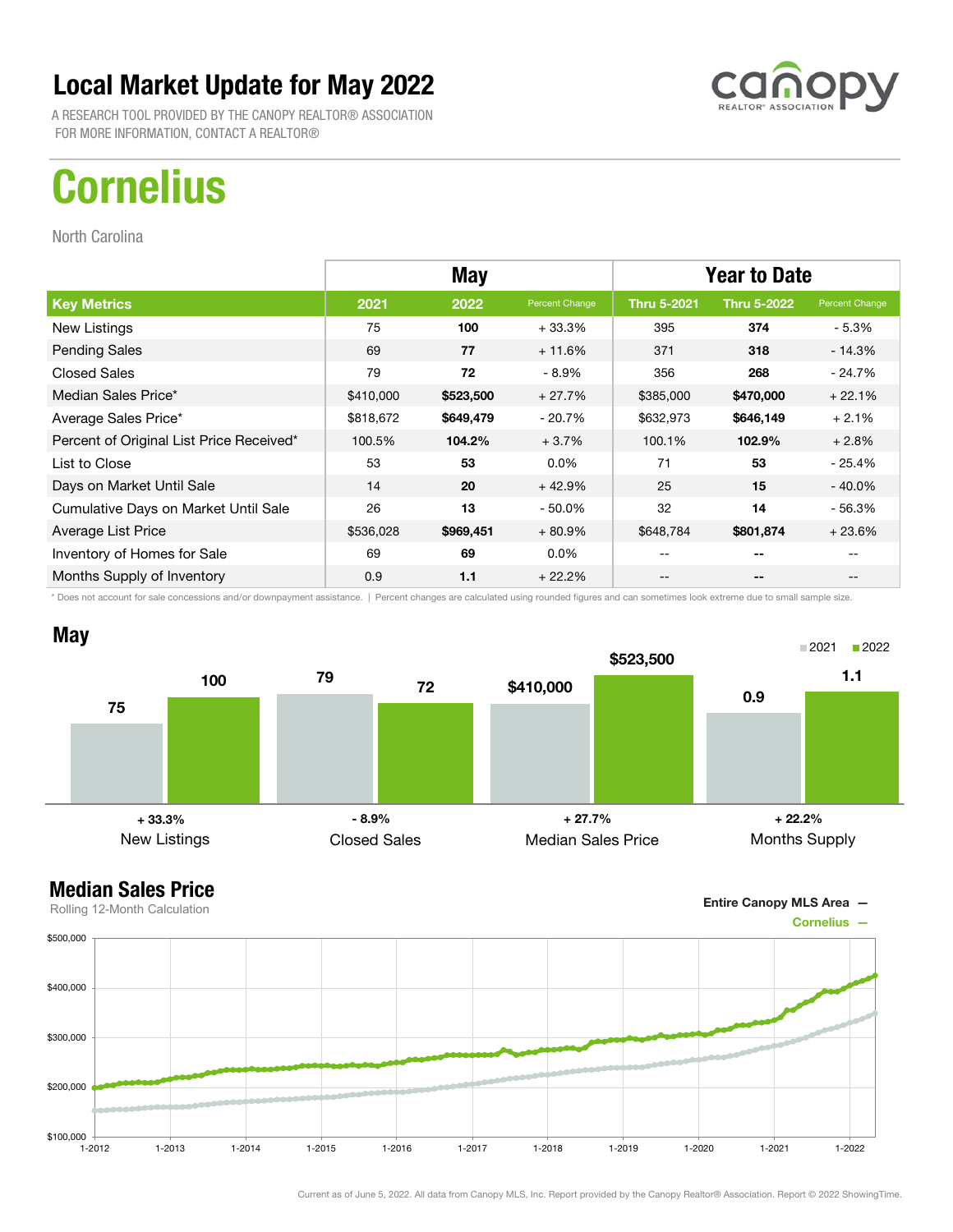

A RESEARCH TOOL PROVIDED BY THE CANOPY REALTOR® ASSOCIATION FOR MORE INFORMATION, CONTACT A REALTOR®

# **Davidson**

North Carolina

|                                          | <b>May</b> |           |                | <b>Year to Date</b> |                    |                |
|------------------------------------------|------------|-----------|----------------|---------------------|--------------------|----------------|
| <b>Key Metrics</b>                       | 2021       | 2022      | Percent Change | <b>Thru 5-2021</b>  | <b>Thru 5-2022</b> | Percent Change |
| New Listings                             | 65         | 56        | - 13.8%        | 261                 | 230                | - 11.9%        |
| <b>Pending Sales</b>                     | 63         | 43        | $-31.7%$       | 245                 | 206                | $-15.9%$       |
| <b>Closed Sales</b>                      | 39         | 50        | $+28.2%$       | 228                 | 193                | $-15.4%$       |
| Median Sales Price*                      | \$524,510  | \$598,750 | $+14.2%$       | \$483,957           | \$580,000          | $+19.8%$       |
| Average Sales Price*                     | \$530,482  | \$742,896 | $+40.0%$       | \$555,119           | \$662,290          | $+19.3%$       |
| Percent of Original List Price Received* | 101.4%     | 103.8%    | $+2.4%$        | 100.3%              | 101.7%             | $+1.4%$        |
| List to Close                            | 94         | 53        | $-43.6%$       | 103                 | 89                 | $-13.6%$       |
| Days on Market Until Sale                | 33         | 11        | $-66.7%$       | 43                  | 39                 | $-9.3\%$       |
| Cumulative Days on Market Until Sale     | 50         | 11        | $-78.0\%$      | 41                  | 24                 | $-41.5%$       |
| Average List Price                       | \$606,266  | \$937,030 | $+54.6%$       | \$594,489           | \$800,783          | $+34.7%$       |
| Inventory of Homes for Sale              | 50         | 36        | $-28.0\%$      |                     | --                 |                |
| Months Supply of Inventory               | 0.9        | 0.9       | $0.0\%$        | --                  | --                 |                |

\* Does not account for sale concessions and/or downpayment assistance. | Percent changes are calculated using rounded figures and can sometimes look extreme due to small sample size.





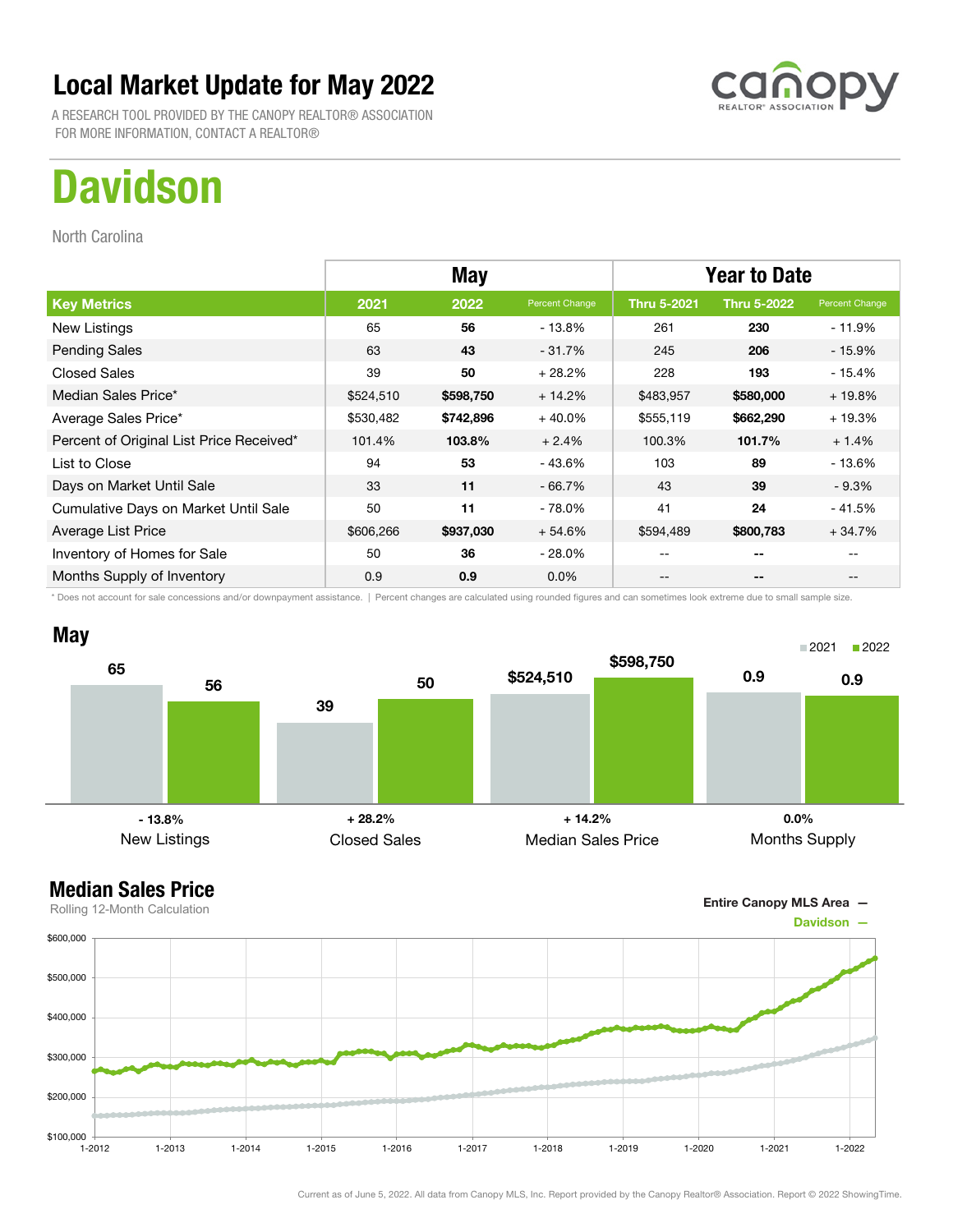

A RESEARCH TOOL PROVIDED BY THE CANOPY REALTOR® ASSOCIATION FOR MORE INFORMATION, CONTACT A REALTOR®

## Denver

North Carolina

|                                          | <b>May</b> |           |                | <b>Year to Date</b> |                    |                |
|------------------------------------------|------------|-----------|----------------|---------------------|--------------------|----------------|
| <b>Key Metrics</b>                       | 2021       | 2022      | Percent Change | <b>Thru 5-2021</b>  | <b>Thru 5-2022</b> | Percent Change |
| New Listings                             | 95         | 75        | $-21.1\%$      | 448                 | 335                | - 25.2%        |
| <b>Pending Sales</b>                     | 92         | 56        | $-39.1%$       | 449                 | 289                | - 35.6%        |
| <b>Closed Sales</b>                      | 80         | 56        | $-30.0\%$      | 363                 | 302                | $-16.8%$       |
| Median Sales Price*                      | \$364,408  | \$498,250 | $+36.7%$       | \$365,000           | \$475,000          | $+30.1%$       |
| Average Sales Price*                     | \$438,158  | \$607,828 | $+38.7%$       | \$464,561           | \$574,884          | $+23.7%$       |
| Percent of Original List Price Received* | 100.6%     | 102.7%    | $+2.1%$        | 99.8%               | 101.2%             | $+1.4%$        |
| List to Close                            | 76         | 86        | $+13.2%$       | 98                  | 94                 | $-4.1%$        |
| Days on Market Until Sale                | 25         | 26        | $+4.0%$        | 41                  | 25                 | $-39.0\%$      |
| Cumulative Days on Market Until Sale     | 29         | 11        | $-62.1%$       | 43                  | 17                 | - 60.5%        |
| Average List Price                       | \$494,043  | \$620,987 | $+25.7%$       | \$496,983           | \$617,919          | $+24.3%$       |
| Inventory of Homes for Sale              | 77         | 65        | - 15.6%        | --                  | --                 |                |
| Months Supply of Inventory               | 0.8        | 1.0       | $+25.0\%$      | --                  | --                 |                |

\* Does not account for sale concessions and/or downpayment assistance. | Percent changes are calculated using rounded figures and can sometimes look extreme due to small sample size.



#### Median Sales Price



Current as of June 5, 2022. All data from Canopy MLS, Inc. Report provided by the Canopy Realtor® Association. Report © 2022 ShowingTime.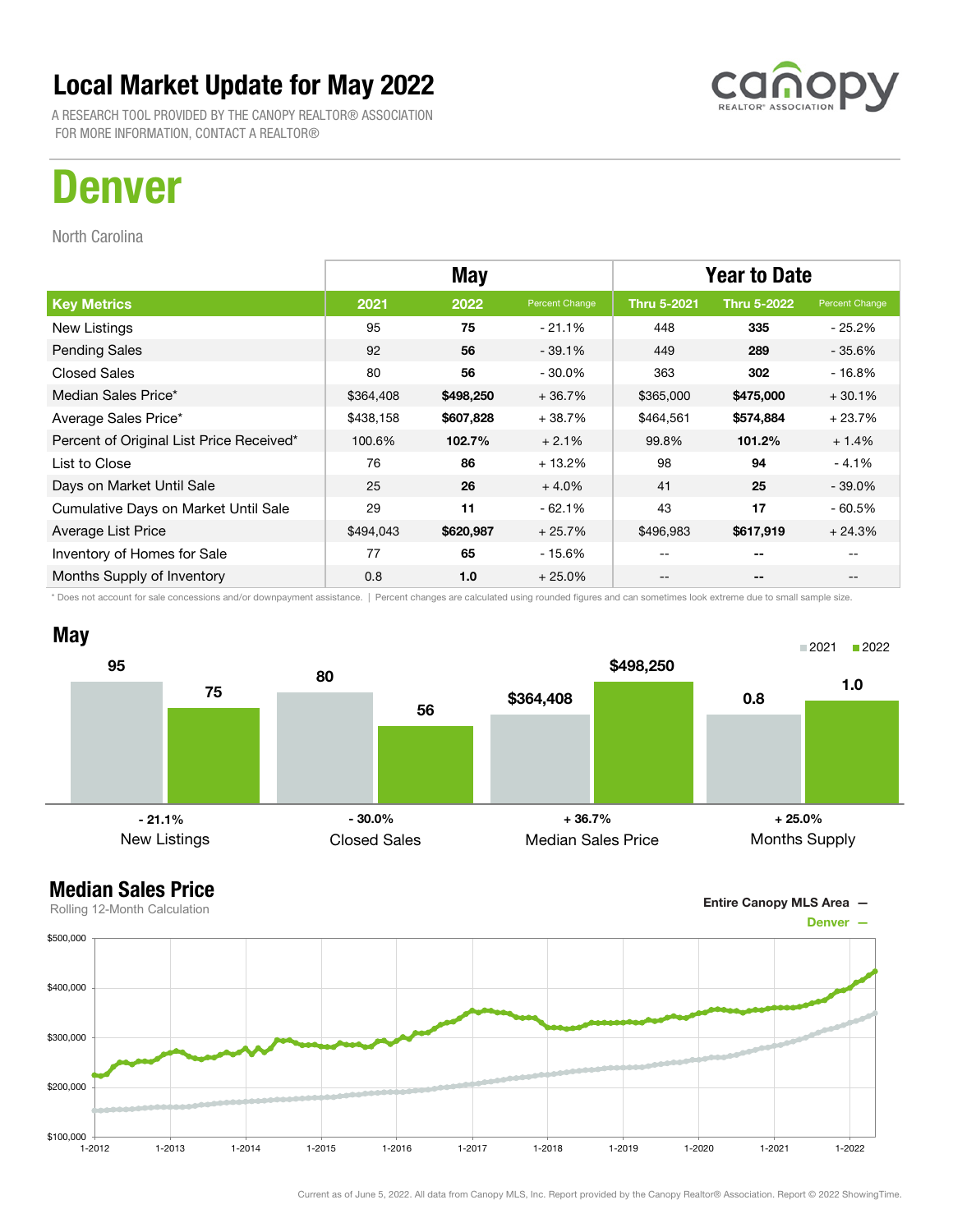

A RESEARCH TOOL PROVIDED BY THE CANOPY REALTOR® ASSOCIATION FOR MORE INFORMATION, CONTACT A REALTOR®

# **Gastonia**

North Carolina

|                                          | <b>May</b> |           |                | <b>Year to Date</b> |                    |                |
|------------------------------------------|------------|-----------|----------------|---------------------|--------------------|----------------|
| <b>Key Metrics</b>                       | 2021       | 2022      | Percent Change | <b>Thru 5-2021</b>  | <b>Thru 5-2022</b> | Percent Change |
| New Listings                             | 187        | 207       | $+10.7%$       | 763                 | 882                | $+15.6%$       |
| <b>Pending Sales</b>                     | 156        | 203       | $+30.1%$       | 704                 | 829                | $+17.8%$       |
| <b>Closed Sales</b>                      | 142        | 180       | $+26.8%$       | 665                 | 774                | $+16.4%$       |
| Median Sales Price*                      | \$240,500  | \$307,500 | $+27.9%$       | \$220,000           | \$283,950          | $+29.1%$       |
| Average Sales Price*                     | \$244,371  | \$311,137 | $+27.3%$       | \$227,699           | \$292,285          | $+28.4%$       |
| Percent of Original List Price Received* | 102.3%     | 102.9%    | $+0.6%$        | 99.8%               | 101.0%             | $+1.2%$        |
| List to Close                            | 80         | 68        | $-15.0\%$      | 78                  | 75                 | - 3.8%         |
| Days on Market Until Sale                | 17         | 14        | - 17.6%        | 24                  | 19                 | $-20.8\%$      |
| Cumulative Days on Market Until Sale     | 18         | 13        | $-27.8%$       | 24                  | 18                 | - 25.0%        |
| Average List Price                       | \$250,618  | \$311,521 | $+24.3%$       | \$234,886           | \$295,060          | $+25.6%$       |
| Inventory of Homes for Sale              | 141        | 116       | - 17.7%        | --                  | --                 |                |
| Months Supply of Inventory               | 1.0        | 0.7       | - 30.0%        | --                  | --                 |                |

\* Does not account for sale concessions and/or downpayment assistance. | Percent changes are calculated using rounded figures and can sometimes look extreme due to small sample size.



Entire Canopy MLS Area —

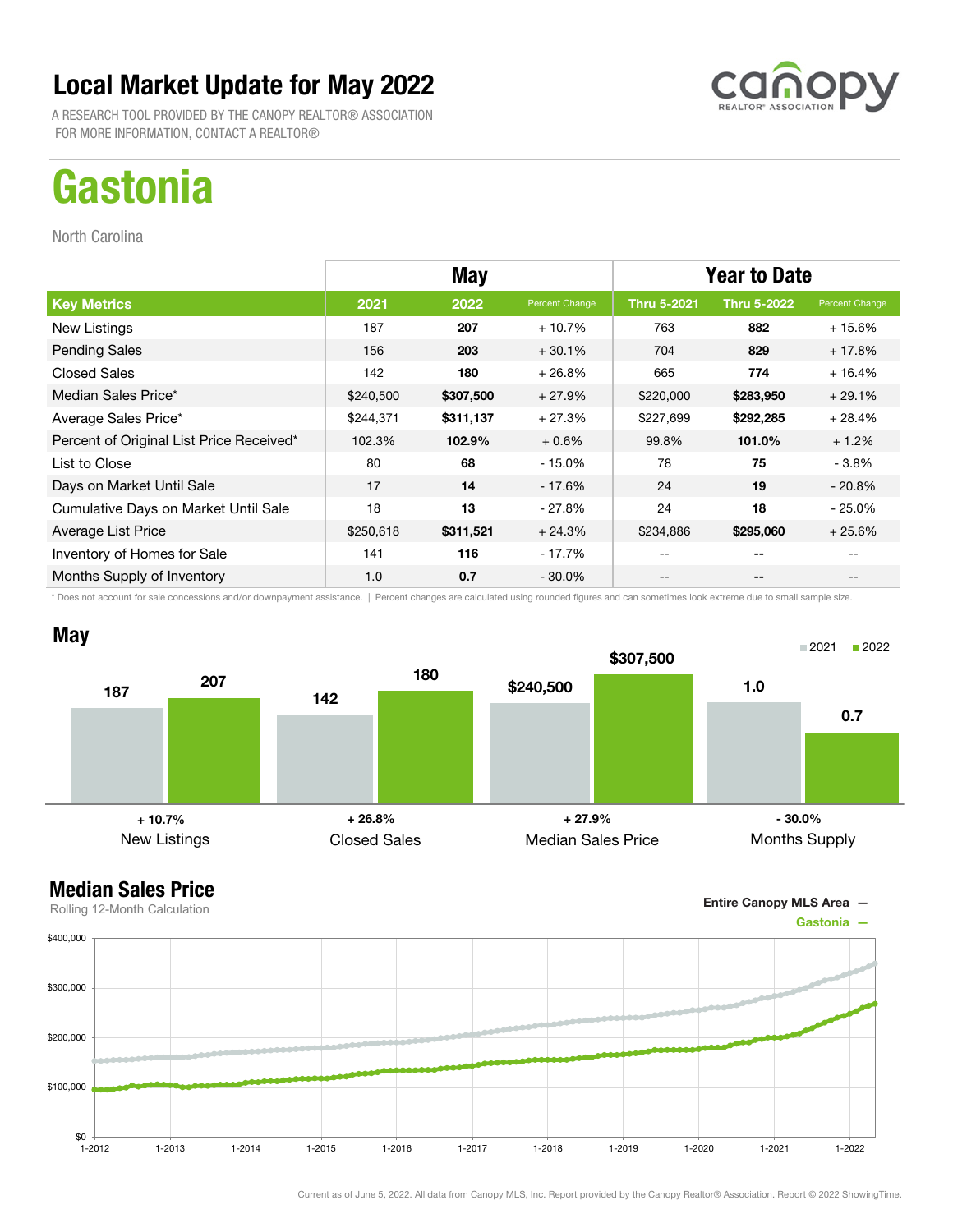

A RESEARCH TOOL PROVIDED BY THE CANOPY REALTOR® ASSOCIATION FOR MORE INFORMATION, CONTACT A REALTOR®

# Huntersville

North Carolina

|                                          | <b>May</b> |           |                | <b>Year to Date</b> |                    |                |
|------------------------------------------|------------|-----------|----------------|---------------------|--------------------|----------------|
| <b>Key Metrics</b>                       | 2021       | 2022      | Percent Change | <b>Thru 5-2021</b>  | <b>Thru 5-2022</b> | Percent Change |
| New Listings                             | 201        | 210       | $+4.5%$        | 801                 | 753                | $-6.0\%$       |
| <b>Pending Sales</b>                     | 185        | 174       | $-5.9%$        | 773                 | 689                | $-10.9%$       |
| <b>Closed Sales</b>                      | 183        | 119       | $-35.0%$       | 708                 | 614                | $-13.3%$       |
| Median Sales Price*                      | \$395,000  | \$555,000 | $+40.5%$       | \$383,330           | \$490,000          | $+27.8%$       |
| Average Sales Price*                     | \$449,835  | \$577,257 | $+28.3%$       | \$418,873           | \$526,338          | $+25.7%$       |
| Percent of Original List Price Received* | 102.3%     | 104.8%    | $+2.4%$        | 101.4%              | 103.7%             | $+2.3%$        |
| List to Close                            | 81         | 74        | $-8.6%$        | 86                  | 91                 | $+5.8%$        |
| Days on Market Until Sale                | 20         | 14        | $-30.0\%$      | 24                  | 21                 | $-12.5%$       |
| Cumulative Days on Market Until Sale     | 15         | 5         | - 66.7%        | 21                  | 20                 | $-4.8%$        |
| Average List Price                       | \$445,888  | \$571,797 | $+28.2%$       | \$439,033           | \$558,426          | $+27.2%$       |
| Inventory of Homes for Sale              | 100        | 99        | $-1.0\%$       | --                  | --                 |                |
| Months Supply of Inventory               | 0.6        | 0.7       | $+16.7%$       | --                  | --                 |                |

\* Does not account for sale concessions and/or downpayment assistance. | Percent changes are calculated using rounded figures and can sometimes look extreme due to small sample size.





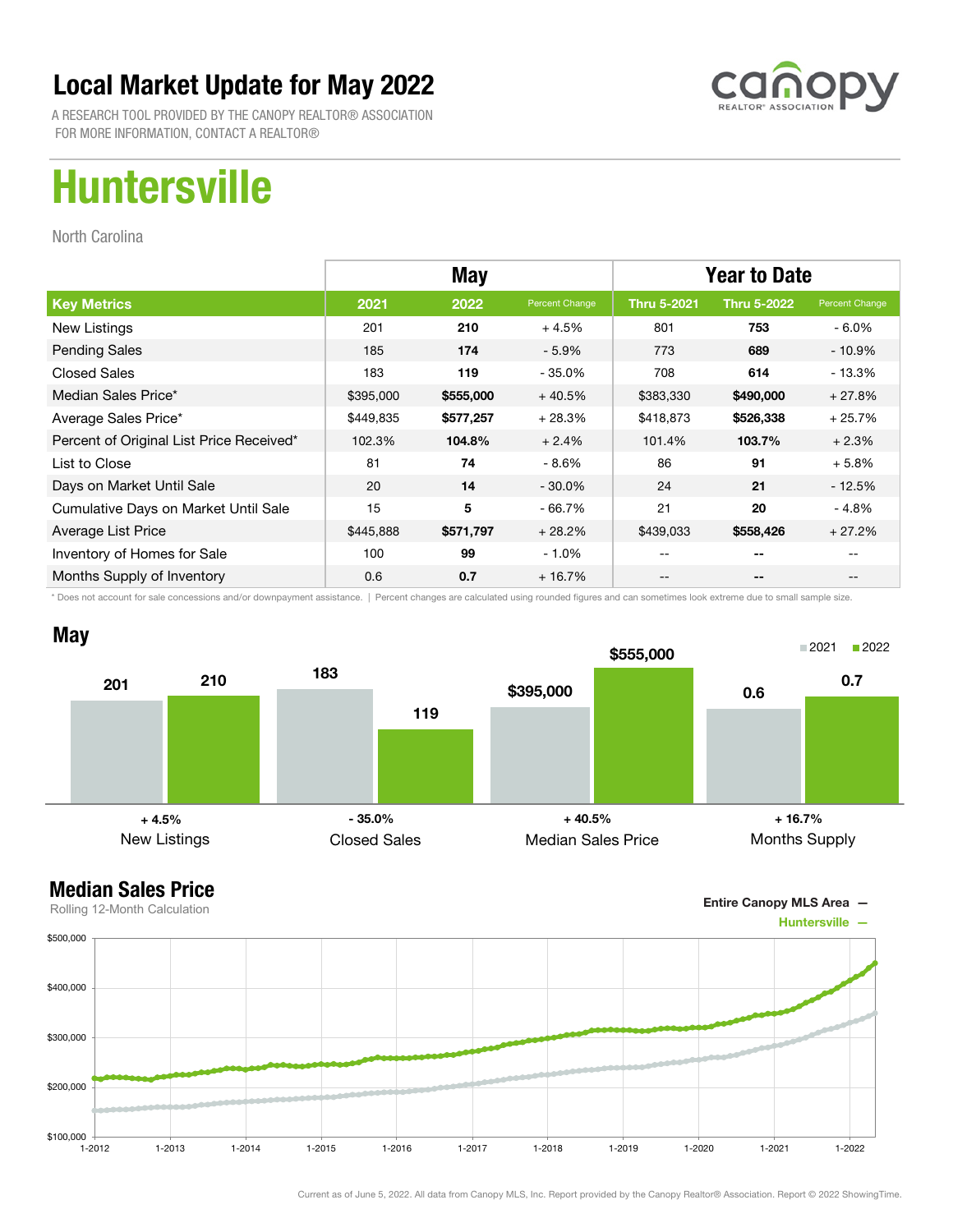

A RESEARCH TOOL PROVIDED BY THE CANOPY REALTOR® ASSOCIATION FOR MORE INFORMATION, CONTACT A REALTOR®

# Kannapolis

North Carolina

|                                          |           | <b>May</b> |                | <b>Year to Date</b> |                    |                |
|------------------------------------------|-----------|------------|----------------|---------------------|--------------------|----------------|
| <b>Key Metrics</b>                       | 2021      | 2022       | Percent Change | <b>Thru 5-2021</b>  | <b>Thru 5-2022</b> | Percent Change |
| New Listings                             | 110       | 118        | $+7.3%$        | 437                 | 485                | $+11.0\%$      |
| <b>Pending Sales</b>                     | 85        | 114        | $+34.1%$       | 406                 | 445                | $+9.6%$        |
| <b>Closed Sales</b>                      | 68        | 78         | $+14.7%$       | 372                 | 407                | $+9.4%$        |
| Median Sales Price*                      | \$232,500 | \$301,950  | $+29.9%$       | \$215,500           | \$281,500          | $+30.6%$       |
| Average Sales Price*                     | \$243,359 | \$312,785  | $+28.5%$       | \$229,812           | \$287,951          | $+25.3%$       |
| Percent of Original List Price Received* | 100.3%    | 101.7%     | $+1.4%$        | 98.4%               | 101.1%             | $+2.7%$        |
| List to Close                            | 64        | 51         | $-20.3%$       | 63                  | 57                 | - 9.5%         |
| Days on Market Until Sale                | 8         | 10         | $+25.0%$       | 15                  | 16                 | $+6.7%$        |
| Cumulative Days on Market Until Sale     | 8         | 11         | $+37.5%$       | 17                  | 15                 | $-11.8%$       |
| Average List Price                       | \$257,848 | \$300,838  | $+16.7%$       | \$235,899           | \$300,418          | $+27.4%$       |
| Inventory of Homes for Sale              | 69        | 60         | $-13.0\%$      |                     | --                 |                |
| Months Supply of Inventory               | 0.8       | 0.6        | $-25.0%$       |                     | --                 |                |

\* Does not account for sale concessions and/or downpayment assistance. | Percent changes are calculated using rounded figures and can sometimes look extreme due to small sample size.





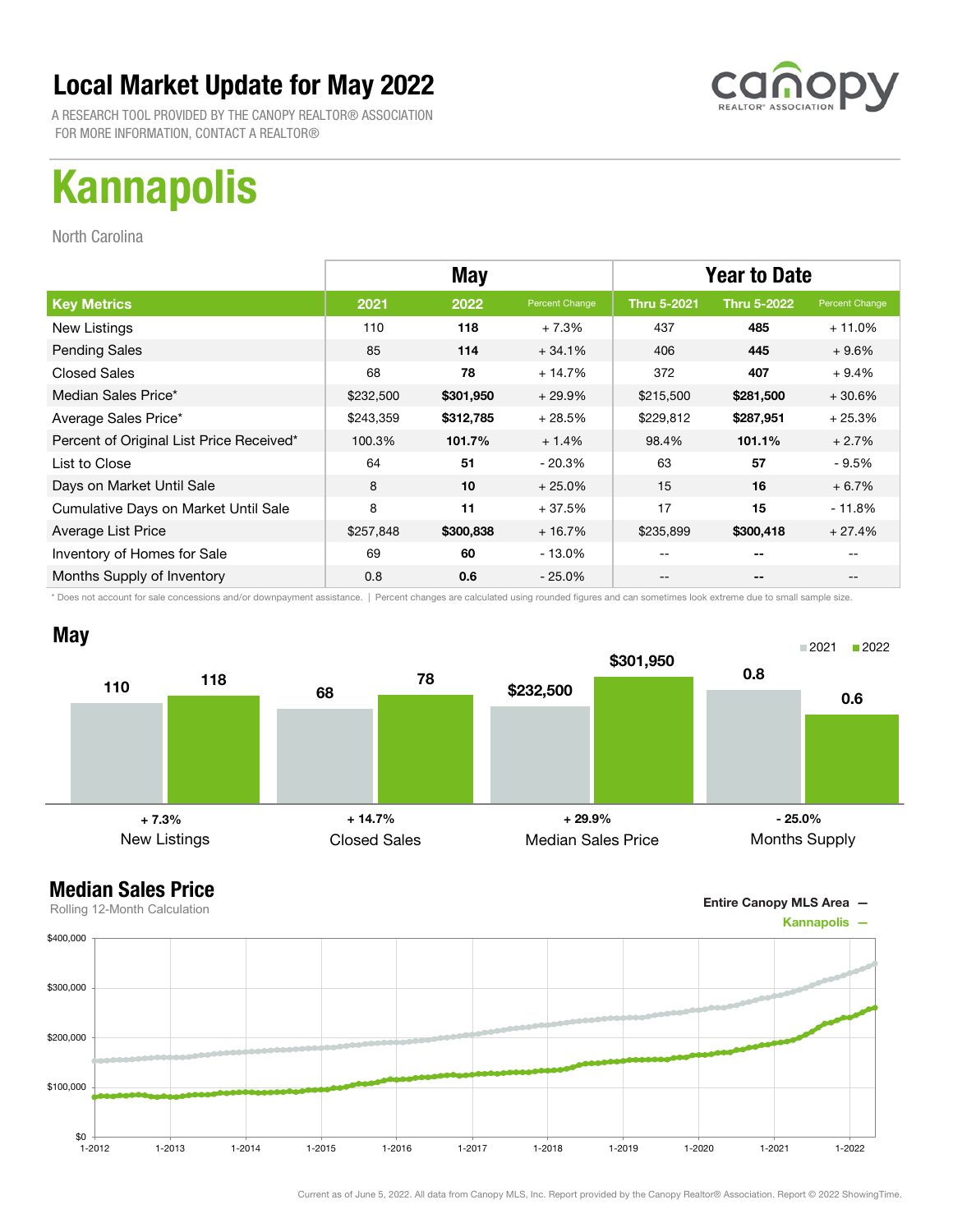

A RESEARCH TOOL PROVIDED BY THE CANOPY REALTOR® ASSOCIATION FOR MORE INFORMATION, CONTACT A REALTOR®

# Uptown Charlotte

North Carolina

|                                          | <b>May</b> |           |                | <b>Year to Date</b> |                    |                |
|------------------------------------------|------------|-----------|----------------|---------------------|--------------------|----------------|
| <b>Key Metrics</b>                       | 2021       | 2022      | Percent Change | <b>Thru 5-2021</b>  | <b>Thru 5-2022</b> | Percent Change |
| New Listings                             | 42         | 36        | $-14.3%$       | 222                 | 194                | - 12.6%        |
| <b>Pending Sales</b>                     | 45         | 43        | $-4.4%$        | 216                 | 190                | $-12.0%$       |
| <b>Closed Sales</b>                      | 40         | 32        | $-20.0%$       | 187                 | 171                | - 8.6%         |
| Median Sales Price*                      | \$330,000  | \$403,000 | $+22.1%$       | \$329,500           | \$375,000          | $+13.8%$       |
| Average Sales Price*                     | \$383,694  | \$511,505 | $+33.3%$       | \$371,289           | \$447,419          | $+20.5%$       |
| Percent of Original List Price Received* | 98.1%      | 100.6%    | $+2.5%$        | 97.0%               | 100.3%             | $+3.4%$        |
| List to Close                            | 66         | 48        | $-27.3%$       | 91                  | 66                 | - 27.5%        |
| Days on Market Until Sale                | 33         | 11        | $-66.7%$       | 49                  | 28                 | $-42.9%$       |
| Cumulative Days on Market Until Sale     | 40         | 15        | $-62.5%$       | 58                  | 31                 | $-46.6%$       |
| Average List Price                       | \$432,593  | \$416,003 | $-3.8%$        | \$411,890           | \$445,765          | $+8.2%$        |
| Inventory of Homes for Sale              | 78         | 24        | $-69.2%$       |                     | --                 |                |
| Months Supply of Inventory               | 2.2        | 0.6       | $-72.7%$       |                     | --                 |                |

\* Does not account for sale concessions and/or downpayment assistance. | Percent changes are calculated using rounded figures and can sometimes look extreme due to small sample size.



#### Median Sales Price



Current as of June 5, 2022. All data from Canopy MLS, Inc. Report provided by the Canopy Realtor® Association. Report © 2022 ShowingTime.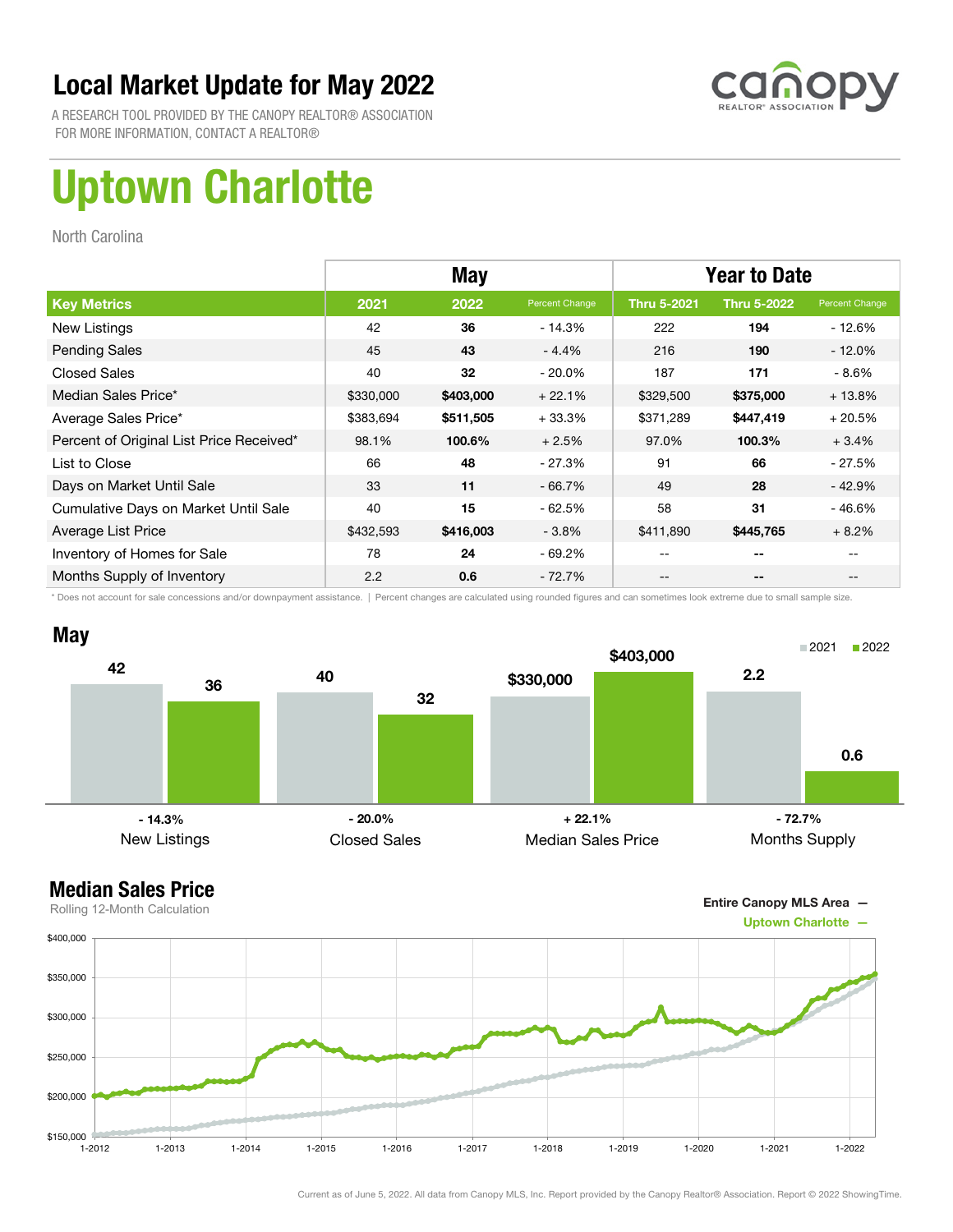

A RESEARCH TOOL PROVIDED BY THE CANOPY REALTOR® ASSOCIATION FOR MORE INFORMATION, CONTACT A REALTOR®

## Lake Norman

North Carolina

|                                          |           | <b>May</b> |                | <b>Year to Date</b> |                    |                |
|------------------------------------------|-----------|------------|----------------|---------------------|--------------------|----------------|
| <b>Key Metrics</b>                       | 2021      | 2022       | Percent Change | <b>Thru 5-2021</b>  | <b>Thru 5-2022</b> | Percent Change |
| New Listings                             | 272       | 274        | $+0.7%$        | 1,320               | 1,053              | $-20.2\%$      |
| <b>Pending Sales</b>                     | 253       | 208        | - 17.8%        | 1,240               | 917                | $-26.0\%$      |
| <b>Closed Sales</b>                      | 244       | 176        | $-27.9%$       | 1,118               | 873                | $-21.9%$       |
| Median Sales Price*                      | \$443,948 | \$642,500  | $+44.7%$       | \$410,000           | \$539,000          | $+31.5%$       |
| Average Sales Price*                     | \$702,786 | \$815,073  | $+16.0%$       | \$611,502           | \$737,073          | $+20.5%$       |
| Percent of Original List Price Received* | 100.9%    | 102.6%     | $+1.7%$        | 100.0%              | 101.0%             | $+1.0%$        |
| List to Close                            | 68        | 52         | - 23.5%        | 87                  | 78                 | $-10.3%$       |
| Days on Market Until Sale                | 19        | 14         | $-26.3%$       | 32                  | 22                 | $-31.3%$       |
| Cumulative Days on Market Until Sale     | 25        | 13         | $-48.0\%$      | 37                  | 23                 | - 37.8%        |
| Average List Price                       | \$734,829 | \$921,305  | $+25.4%$       | \$708,578           | \$857,319          | $+21.0%$       |
| Inventory of Homes for Sale              | 270       | 214        | $-20.7\%$      | --                  | --                 |                |
| Months Supply of Inventory               | 1.1       | 1.1        | $0.0\%$        | --                  | --                 |                |

\* Does not account for sale concessions and/or downpayment assistance. | Percent changes are calculated using rounded figures and can sometimes look extreme due to small sample size.



Entire Canopy MLS Area —

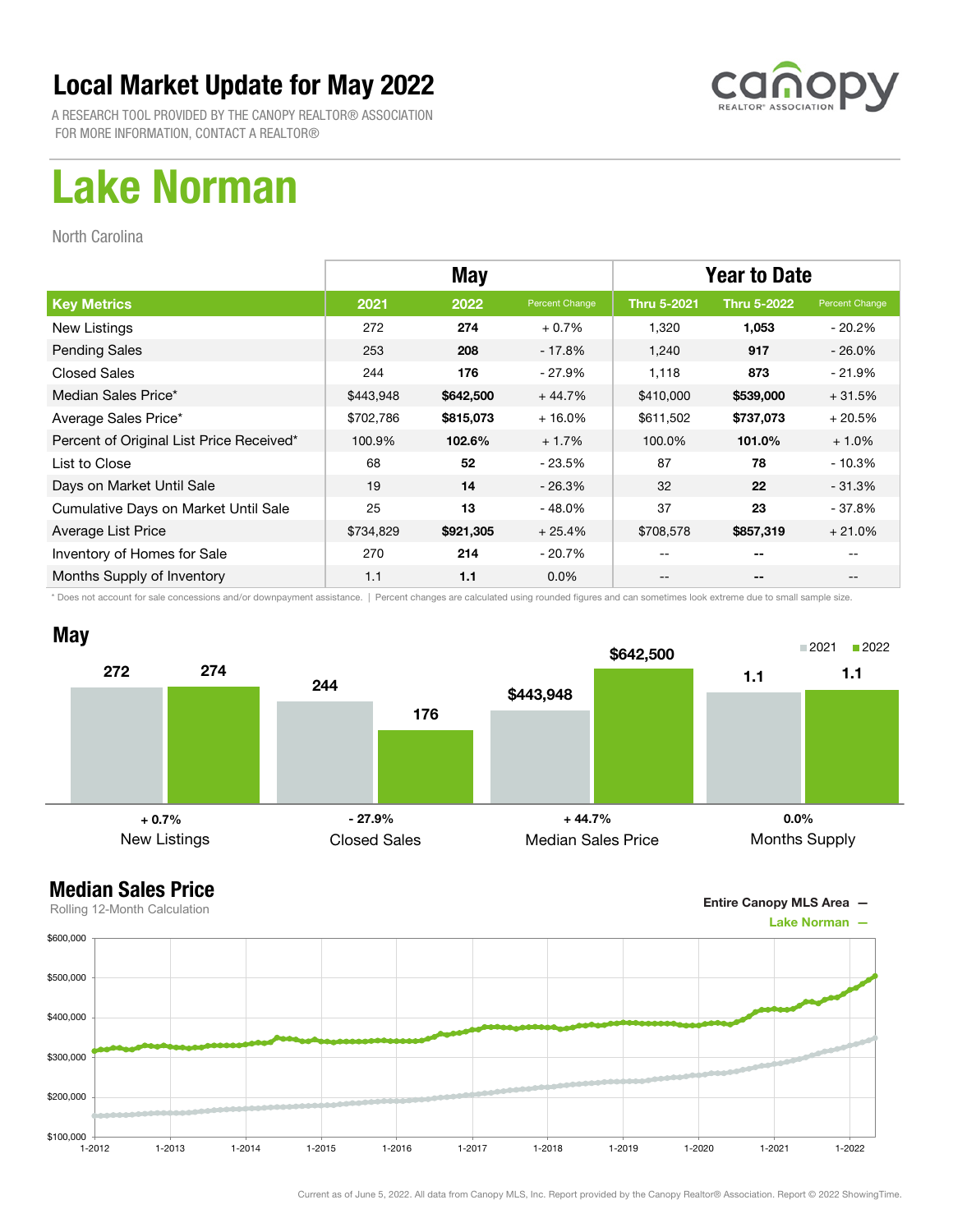

A RESEARCH TOOL PROVIDED BY THE CANOPY REALTOR® ASSOCIATION FOR MORE INFORMATION, CONTACT A REALTOR®

# Lake Wylie

North Carolina

|                                          | <b>May</b> |           |                | <b>Year to Date</b> |                    |                |
|------------------------------------------|------------|-----------|----------------|---------------------|--------------------|----------------|
| <b>Key Metrics</b>                       | 2021       | 2022      | Percent Change | <b>Thru 5-2021</b>  | <b>Thru 5-2022</b> | Percent Change |
| New Listings                             | 180        | 159       | $-11.7%$       | 884                 | 642                | $-27.4%$       |
| <b>Pending Sales</b>                     | 157        | 123       | $-21.7%$       | 845                 | 598                | $-29.2%$       |
| <b>Closed Sales</b>                      | 167        | 132       | $-21.0%$       | 662                 | 585                | $-11.6%$       |
| Median Sales Price*                      | \$461,276  | \$545,000 | $+18.2%$       | \$402,223           | \$520,000          | $+29.3%$       |
| Average Sales Price*                     | \$518,369  | \$600,717 | $+15.9%$       | \$461,725           | \$568,280          | $+23.1%$       |
| Percent of Original List Price Received* | 101.6%     | 102.4%    | $+0.8%$        | 101.1%              | 101.9%             | $+0.8\%$       |
| List to Close                            | 87         | 109       | $+25.3%$       | 101                 | 110                | $+8.9%$        |
| Days on Market Until Sale                | 19         | 19        | $0.0\%$        | 27                  | 22                 | $-18.5%$       |
| Cumulative Days on Market Until Sale     | 22         | 17        | $-22.7%$       | 30                  | 20                 | - 33.3%        |
| Average List Price                       | \$567,897  | \$674,267 | $+18.7%$       | \$526,970           | \$632,086          | $+19.9%$       |
| Inventory of Homes for Sale              | 164        | 109       | - 33.5%        |                     | --                 |                |
| Months Supply of Inventory               | 1.0        | 0.8       | $-20.0\%$      |                     | --                 |                |

\* Does not account for sale concessions and/or downpayment assistance. | Percent changes are calculated using rounded figures and can sometimes look extreme due to small sample size.



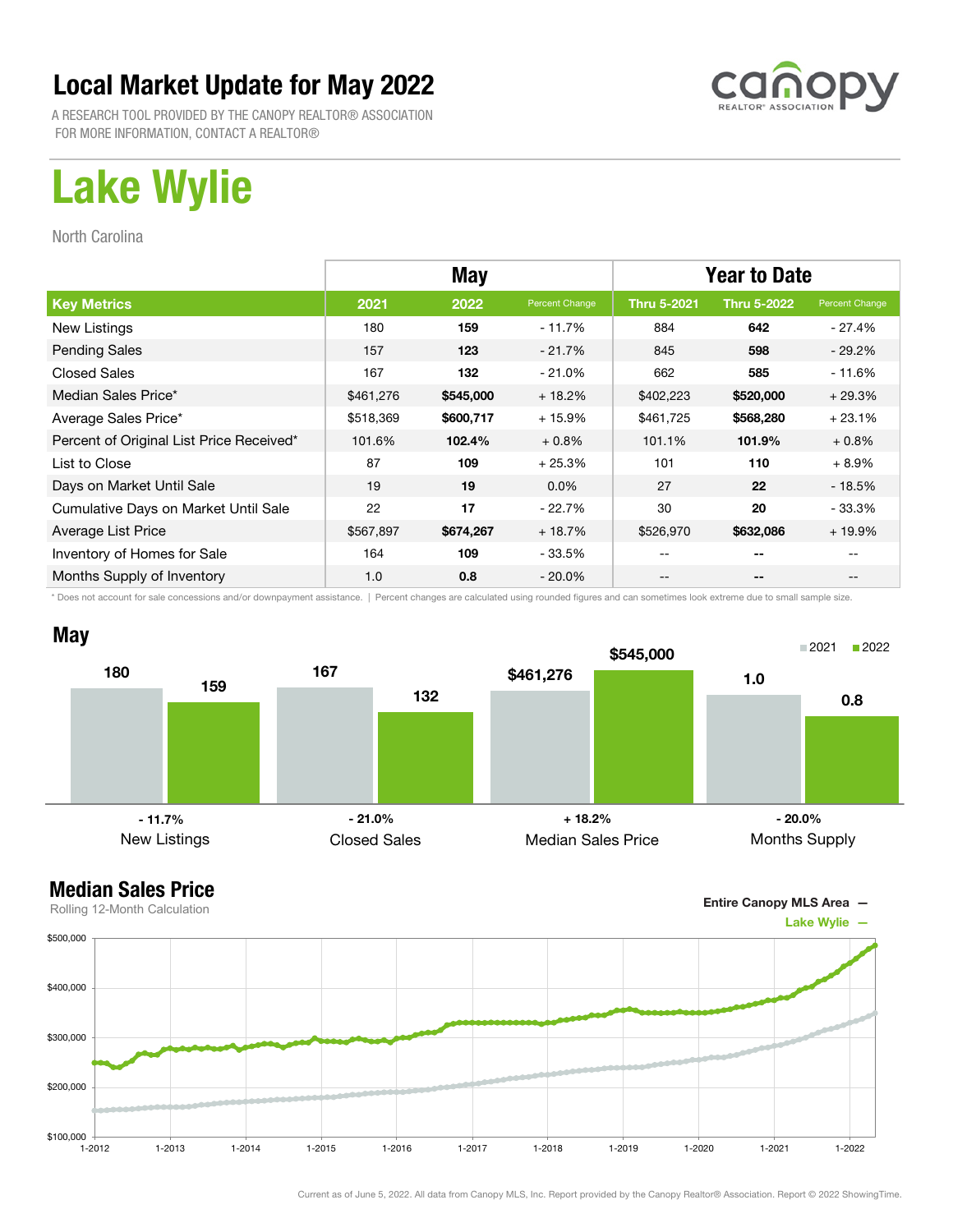

A RESEARCH TOOL PROVIDED BY THE CANOPY REALTOR® ASSOCIATION FOR MORE INFORMATION, CONTACT A REALTOR®

# Lincolnton

North Carolina

|                                          | <b>May</b> |           |                | <b>Year to Date</b> |                    |                |
|------------------------------------------|------------|-----------|----------------|---------------------|--------------------|----------------|
| <b>Key Metrics</b>                       | 2021       | 2022      | Percent Change | <b>Thru 5-2021</b>  | <b>Thru 5-2022</b> | Percent Change |
| New Listings                             | 55         | 70        | $+27.3%$       | 219                 | 255                | $+16.4%$       |
| <b>Pending Sales</b>                     | 46         | 38        | - 17.4%        | 215                 | 232                | $+7.9%$        |
| <b>Closed Sales</b>                      | 32         | 35        | $+9.4%$        | 171                 | 192                | $+12.3%$       |
| Median Sales Price*                      | \$246,000  | \$305,000 | $+24.0%$       | \$220,000           | \$279,250          | $+26.9%$       |
| Average Sales Price*                     | \$255,184  | \$305,958 | $+19.9%$       | \$237,056           | \$300,367          | $+26.7%$       |
| Percent of Original List Price Received* | 103.1%     | 100.5%    | $-2.5%$        | 99.1%               | 99.0%              | $-0.1%$        |
| List to Close                            | 82         | 72        | $-12.2%$       | 74                  | 79                 | $+6.8%$        |
| Days on Market Until Sale                | 22         | 26        | $+18.2%$       | 25                  | 29                 | $+16.0%$       |
| Cumulative Days on Market Until Sale     | 21         | 37        | $+76.2%$       | 28                  | 34                 | $+21.4%$       |
| Average List Price                       | \$308,974  | \$241,362 | $-21.9%$       | \$265,094           | \$306,893          | $+15.8%$       |
| Inventory of Homes for Sale              | 59         | 60        | $+1.7%$        | --                  | --                 |                |
| Months Supply of Inventory               | 1.5        | 1.3       | - 13.3%        | --                  | --                 |                |

\* Does not account for sale concessions and/or downpayment assistance. | Percent changes are calculated using rounded figures and can sometimes look extreme due to small sample size.



Entire Canopy MLS Area —

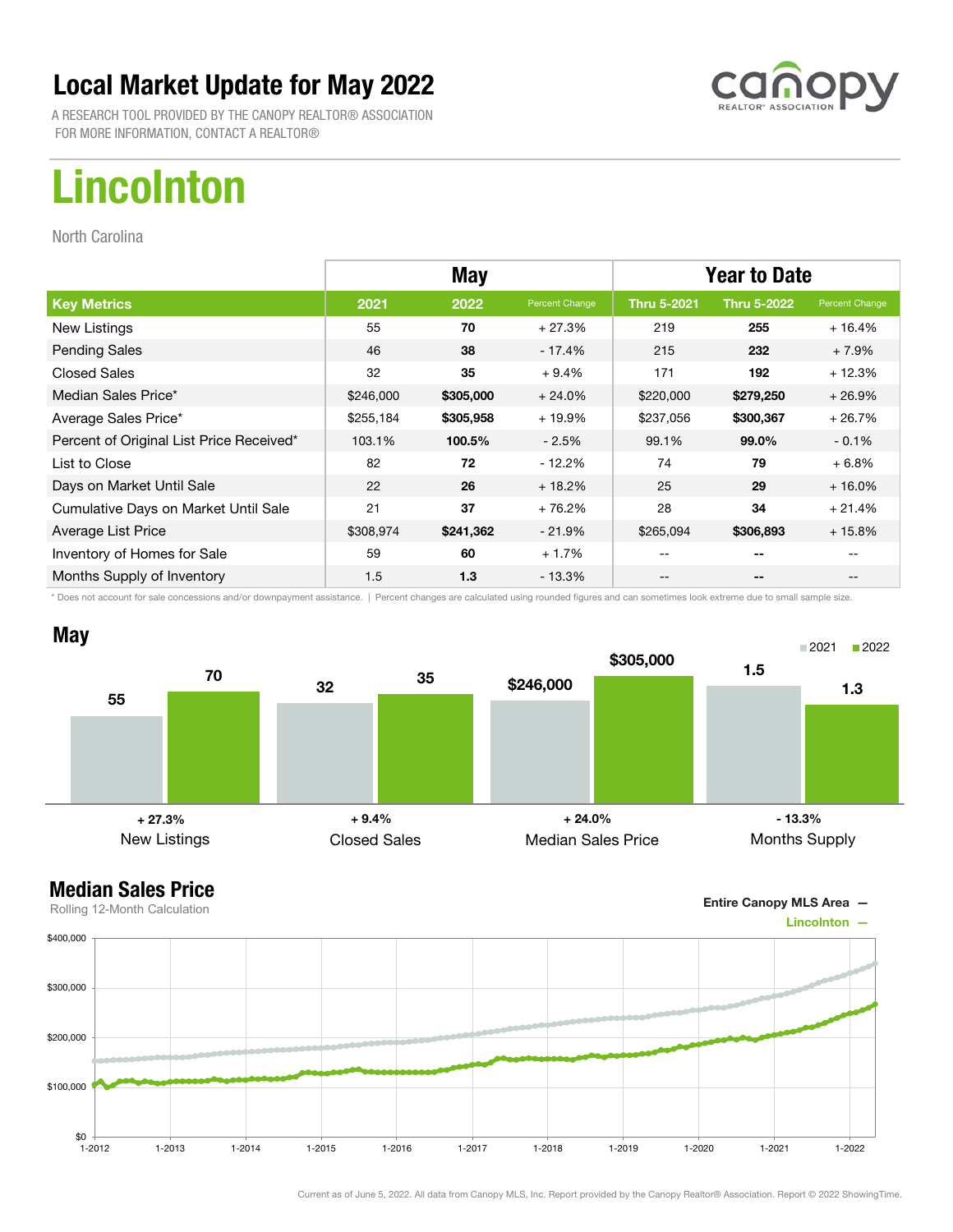

A RESEARCH TOOL PROVIDED BY THE CANOPY REALTOR® ASSOCIATION FOR MORE INFORMATION, CONTACT A REALTOR®

## Matthews

North Carolina

|                                          | <b>May</b> |           |                | <b>Year to Date</b> |                    |                |
|------------------------------------------|------------|-----------|----------------|---------------------|--------------------|----------------|
| <b>Key Metrics</b>                       | 2021       | 2022      | Percent Change | <b>Thru 5-2021</b>  | <b>Thru 5-2022</b> | Percent Change |
| New Listings                             | 115        | 121       | $+5.2%$        | 572                 | 500                | - 12.6%        |
| <b>Pending Sales</b>                     | 109        | 123       | $+12.8%$       | 536                 | 474                | - 11.6%        |
| <b>Closed Sales</b>                      | 106        | 101       | $-4.7%$        | 503                 | 427                | $-15.1%$       |
| Median Sales Price*                      | \$364,875  | \$455,000 | $+24.7%$       | \$358,750           | \$440,500          | $+22.8%$       |
| Average Sales Price*                     | \$433,936  | \$512,416 | $+18.1%$       | \$417,546           | \$512,895          | $+22.8%$       |
| Percent of Original List Price Received* | 104.0%     | 105.7%    | $+1.6%$        | 102.2%              | 104.0%             | $+1.8%$        |
| List to Close                            | 51         | 58        | $+13.7%$       | 72                  | 67                 | $-6.9\%$       |
| Days on Market Until Sale                | 8          | 9         | $+12.5%$       | 18                  | 14                 | $-22.2\%$      |
| Cumulative Days on Market Until Sale     | 8          | 7         | - 12.5%        | 17                  | 12                 | $-29.4%$       |
| Average List Price                       | \$438,356  | \$570,371 | $+30.1%$       | \$416,593           | \$524,750          | $+26.0%$       |
| Inventory of Homes for Sale              | 64         | 52        | - 18.8%        | --                  | --                 |                |
| Months Supply of Inventory               | 0.6        | 0.5       | - 16.7%        | --                  | --                 |                |

\* Does not account for sale concessions and/or downpayment assistance. | Percent changes are calculated using rounded figures and can sometimes look extreme due to small sample size.



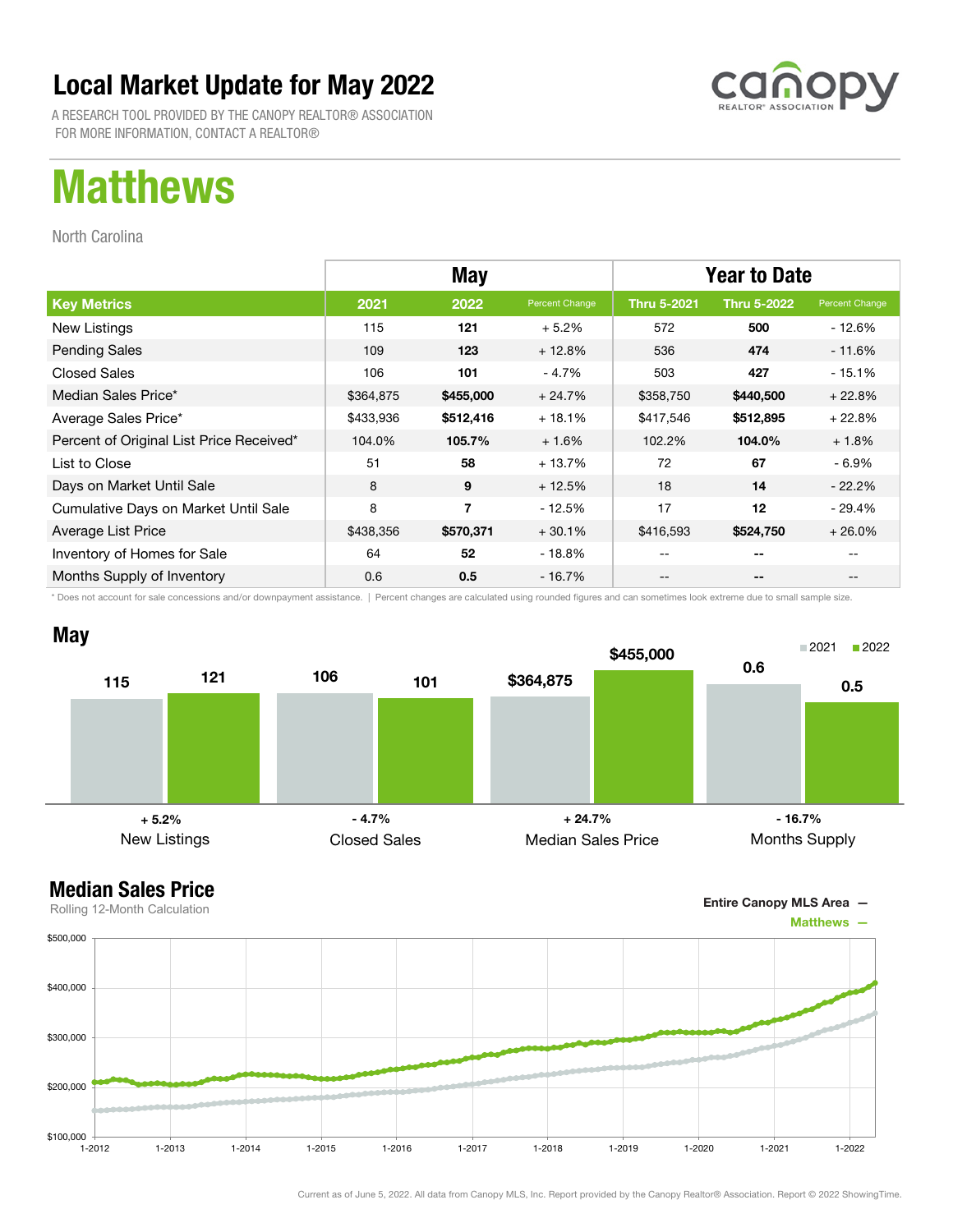

A RESEARCH TOOL PROVIDED BY THE CANOPY REALTOR® ASSOCIATION FOR MORE INFORMATION, CONTACT A REALTOR®

# Monroe

North Carolina

|                                          | <b>May</b> |           |                | <b>Year to Date</b> |                    |                |
|------------------------------------------|------------|-----------|----------------|---------------------|--------------------|----------------|
| <b>Key Metrics</b>                       | 2021       | 2022      | Percent Change | <b>Thru 5-2021</b>  | <b>Thru 5-2022</b> | Percent Change |
| New Listings                             | 148        | 144       | $-2.7%$        | 751                 | 732                | - 2.5%         |
| <b>Pending Sales</b>                     | 135        | 142       | $+5.2%$        | 686                 | 662                | $-3.5%$        |
| <b>Closed Sales</b>                      | 131        | 118       | $-9.9\%$       | 520                 | 578                | $+11.2%$       |
| Median Sales Price*                      | \$299,900  | \$390,000 | $+30.0%$       | \$283,098           | \$376,005          | $+32.8%$       |
| Average Sales Price*                     | \$331,993  | \$377,236 | $+13.6%$       | \$298,873           | \$380,281          | $+27.2%$       |
| Percent of Original List Price Received* | 100.9%     | 101.0%    | $+0.1%$        | 100.5%              | 101.5%             | $+1.0%$        |
| List to Close                            | 78         | 66        | $-15.4%$       | 76                  | 73                 | - 3.9%         |
| Days on Market Until Sale                | 21         | 12        | $-42.9%$       | 20                  | 17                 | $-15.0%$       |
| Cumulative Days on Market Until Sale     | 27         | 16        | $-40.7%$       | 23                  | 20                 | $-13.0\%$      |
| Average List Price                       | \$308,853  | \$426,927 | $+38.2%$       | \$316,883           | \$400,900          | $+26.5%$       |
| Inventory of Homes for Sale              | 121        | 93        | $-23.1%$       | --                  | --                 |                |
| Months Supply of Inventory               | 1.0        | 0.7       | $-30.0\%$      | --                  | --                 |                |

\* Does not account for sale concessions and/or downpayment assistance. | Percent changes are calculated using rounded figures and can sometimes look extreme due to small sample size.



Entire Canopy MLS Area —

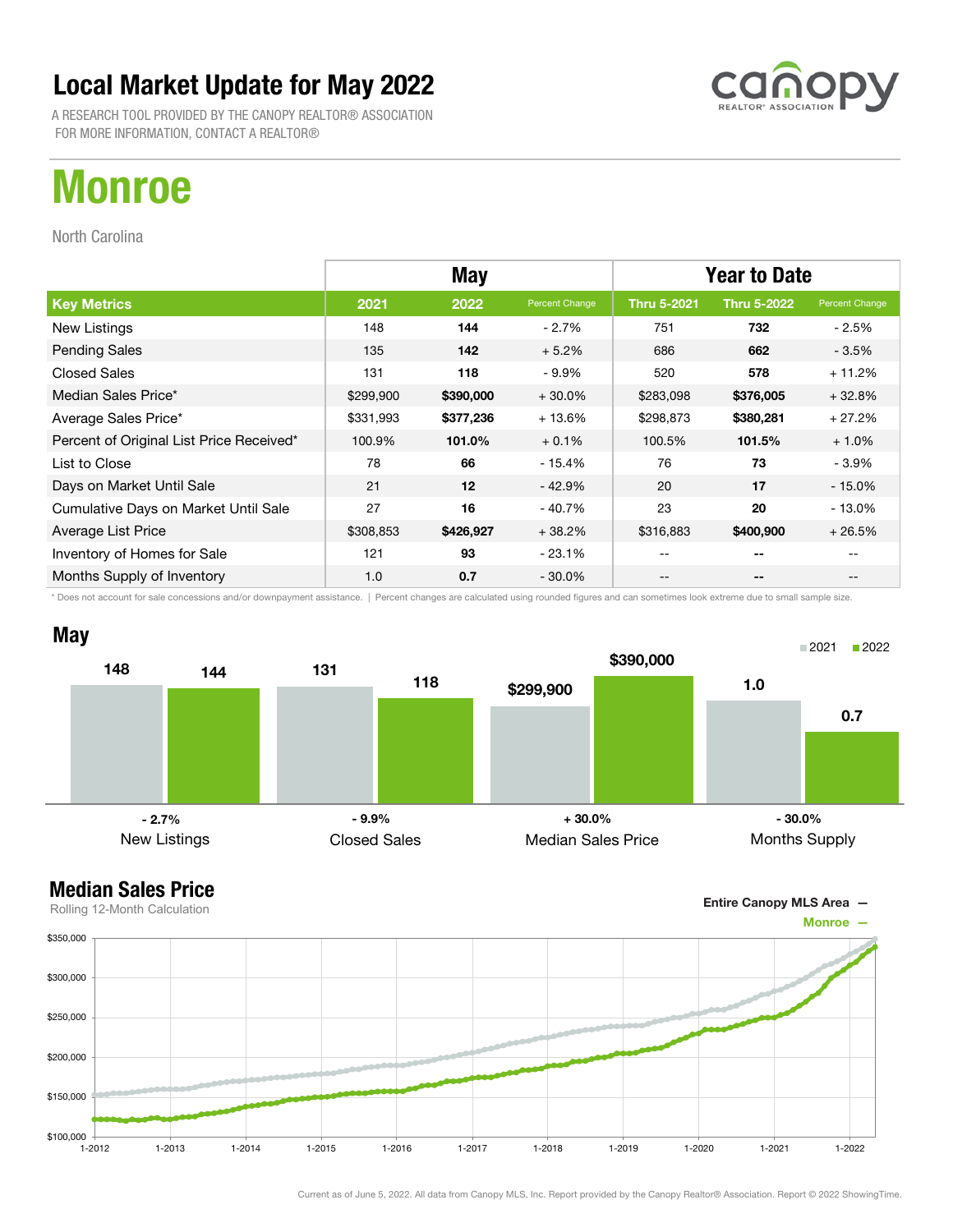

A RESEARCH TOOL PROVIDED BY THE CANOPY REALTOR® ASSOCIATION FOR MORE INFORMATION, CONTACT A REALTOR®

# **Mooresville**

North Carolina

|                                          | <b>May</b> |           |                | <b>Year to Date</b> |                    |                |
|------------------------------------------|------------|-----------|----------------|---------------------|--------------------|----------------|
| <b>Key Metrics</b>                       | 2021       | 2022      | Percent Change | <b>Thru 5-2021</b>  | <b>Thru 5-2022</b> | Percent Change |
| New Listings                             | 260        | 234       | $-10.0\%$      | 1,146               | 957                | - 16.5%        |
| <b>Pending Sales</b>                     | 235        | 202       | $-14.0\%$      | 1,113               | 843                | $-24.3%$       |
| <b>Closed Sales</b>                      | 217        | 172       | - 20.7%        | 1,012               | 738                | $-27.1%$       |
| Median Sales Price*                      | \$363,900  | \$479,000 | $+31.6%$       | \$355,000           | \$449,950          | $+26.7%$       |
| Average Sales Price*                     | \$489,389  | \$657,961 | $+34.4%$       | \$450,901           | \$586,998          | $+30.2%$       |
| Percent of Original List Price Received* | 102.0%     | 102.8%    | $+0.8%$        | 100.8%              | 101.3%             | $+0.5%$        |
| List to Close                            | 67         | 47        | $-29.9\%$      | 84                  | 67                 | $-20.2\%$      |
| Days on Market Until Sale                | 15         | 11        | $-26.7\%$      | 28                  | 20                 | $-28.6\%$      |
| Cumulative Days on Market Until Sale     | 15         | 11        | - 26.7%        | 28                  | 20                 | $-28.6%$       |
| Average List Price                       | \$560,690  | \$689,987 | $+23.1%$       | \$537,844           | \$637,469          | $+18.5%$       |
| Inventory of Homes for Sale              | 200        | 156       | $-22.0\%$      | --                  | --                 |                |
| Months Supply of Inventory               | 0.9        | 0.9       | $0.0\%$        | --                  | --                 |                |

\* Does not account for sale concessions and/or downpayment assistance. | Percent changes are calculated using rounded figures and can sometimes look extreme due to small sample size.



Entire Canopy MLS Area —

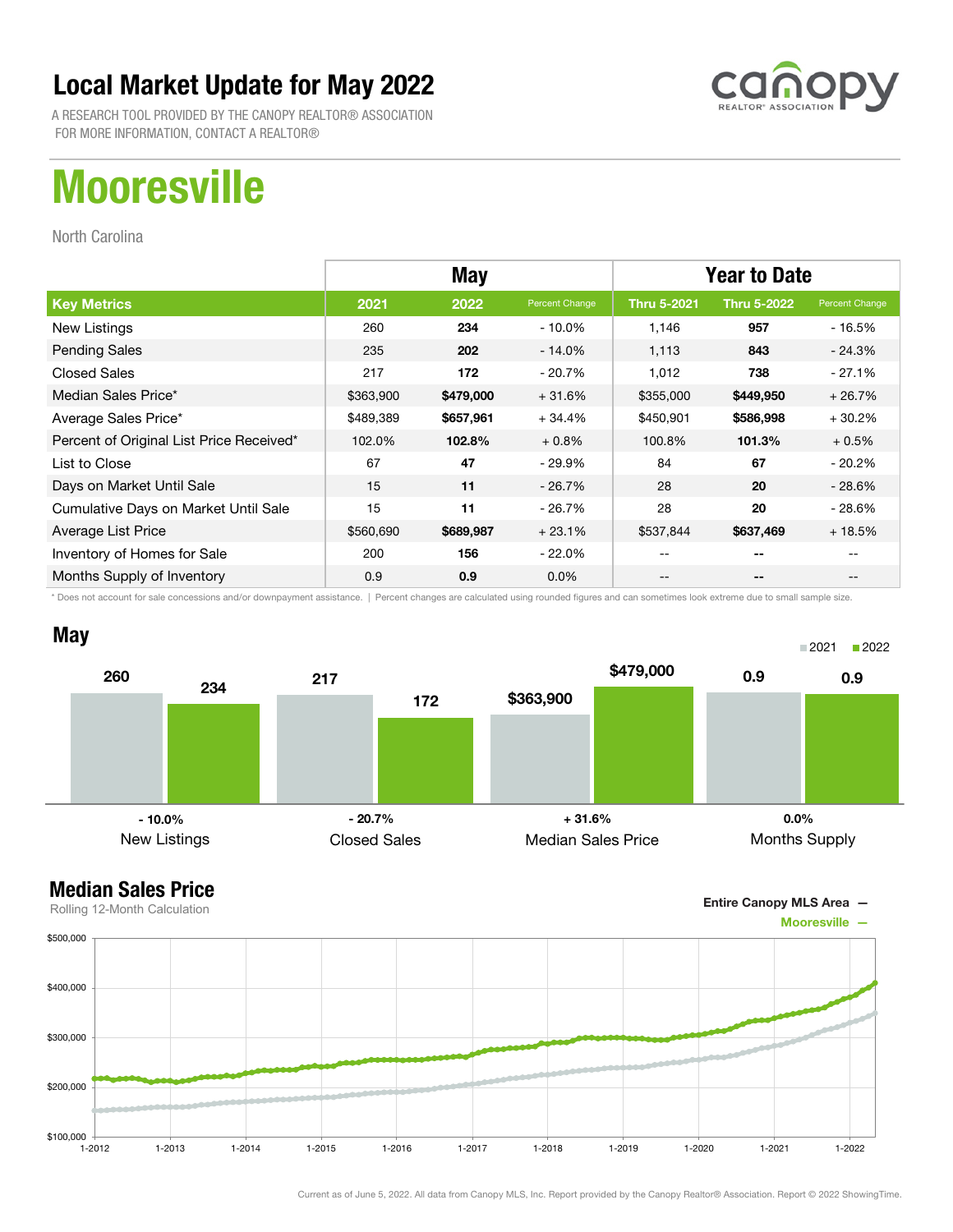

A RESEARCH TOOL PROVIDED BY THE CANOPY REALTOR® ASSOCIATION FOR MORE INFORMATION, CONTACT A REALTOR®

## Waxhaw

North Carolina

|                                          | <b>May</b>     |           |                | <b>Year to Date</b> |                    |                |
|------------------------------------------|----------------|-----------|----------------|---------------------|--------------------|----------------|
| <b>Key Metrics</b>                       | 2021           | 2022      | Percent Change | <b>Thru 5-2021</b>  | <b>Thru 5-2022</b> | Percent Change |
| New Listings                             | 158            | 122       | $-22.8\%$      | 664                 | 513                | $-22.7%$       |
| <b>Pending Sales</b>                     | 157            | 105       | $-33.1%$       | 659                 | 478                | - 27.5%        |
| <b>Closed Sales</b>                      | 108            | 98        | $-9.3%$        | 531                 | 438                | - 17.5%        |
| Median Sales Price*                      | \$477,500      | \$600,924 | $+25.8%$       | \$432,228           | \$580,000          | $+34.2%$       |
| Average Sales Price*                     | \$559,776      | \$725,785 | $+29.7%$       | \$525,542           | \$685,583          | $+30.5%$       |
| Percent of Original List Price Received* | 103.5%         | 104.0%    | $+0.5%$        | 101.6%              | 103.7%             | $+2.1%$        |
| List to Close                            | 73             | 60        | $-17.8%$       | 85                  | 70                 | - 17.6%        |
| Days on Market Until Sale                | $\overline{7}$ | 10        | $+42.9%$       | 22                  | 16                 | $-27.3\%$      |
| Cumulative Days on Market Until Sale     | 11             | 10        | $-9.1%$        | 26                  | 13                 | $-50.0\%$      |
| Average List Price                       | \$602,766      | \$844,760 | $+40.1%$       | \$571,521           | \$765,743          | $+34.0%$       |
| Inventory of Homes for Sale              | 75             | 52        | - 30.7%        | --                  | --                 |                |
| Months Supply of Inventory               | 0.5            | 0.5       | $0.0\%$        | --                  | --                 |                |

\* Does not account for sale concessions and/or downpayment assistance. | Percent changes are calculated using rounded figures and can sometimes look extreme due to small sample size.





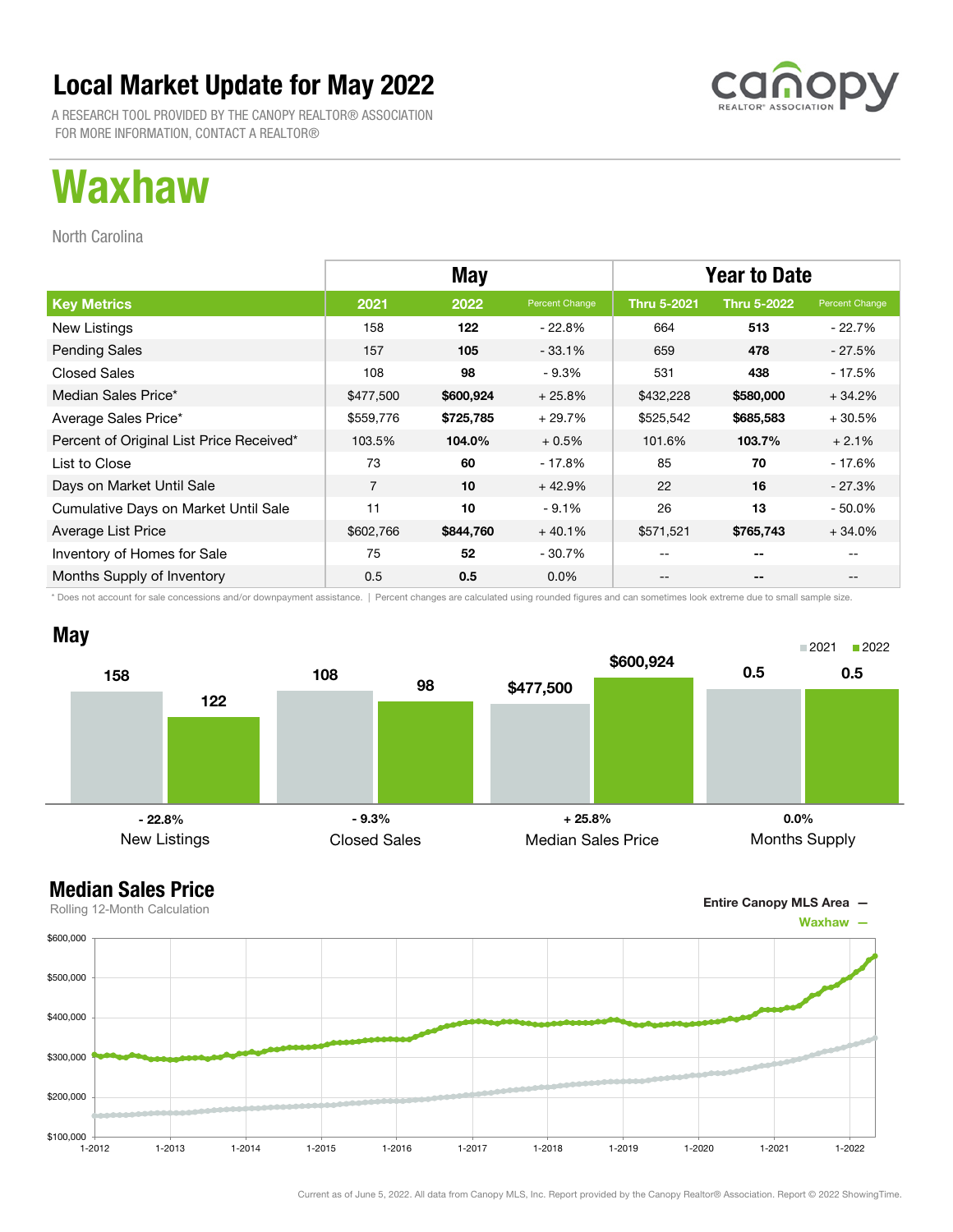

A RESEARCH TOOL PROVIDED BY THE CANOPY REALTOR® ASSOCIATION FOR MORE INFORMATION, CONTACT A REALTOR®

# **Salisbury**

North Carolina

|                                          | <b>May</b> |           |                | <b>Year to Date</b> |                    |                                       |
|------------------------------------------|------------|-----------|----------------|---------------------|--------------------|---------------------------------------|
| <b>Key Metrics</b>                       | 2021       | 2022      | Percent Change | <b>Thru 5-2021</b>  | <b>Thru 5-2022</b> | Percent Change                        |
| New Listings                             | 131        | 166       | $+26.7%$       | 571                 | 594                | $+4.0%$                               |
| <b>Pending Sales</b>                     | 132        | 129       | $-2.3%$        | 539                 | 501                | $-7.1%$                               |
| <b>Closed Sales</b>                      | 103        | 99        | $-3.9%$        | 468                 | 474                | $+1.3%$                               |
| Median Sales Price*                      | \$201,500  | \$270,000 | $+34.0%$       | \$207,000           | \$240,000          | $+15.9%$                              |
| Average Sales Price*                     | \$232,012  | \$304,359 | $+31.2%$       | \$231,591           | \$278,545          | $+20.3%$                              |
| Percent of Original List Price Received* | 99.9%      | 101.2%    | $+1.3%$        | 98.5%               | 100.4%             | $+1.9%$                               |
| List to Close                            | 79         | 58        | - 26.6%        | 82                  | 77                 | $-6.1%$                               |
| Days on Market Until Sale                | 23         | 11        | $-52.2\%$      | 24                  | 19                 | $-20.8%$                              |
| Cumulative Days on Market Until Sale     | 23         | 12        | - 47.8%        | 24                  | 22                 | - 8.3%                                |
| Average List Price                       | \$254,597  | \$289,138 | $+13.6%$       | \$248,422           | \$279,499          | $+12.5%$                              |
| Inventory of Homes for Sale              | 112        | 123       | $+9.8%$        | --                  | --                 |                                       |
| Months Supply of Inventory               | 1.1        | 1.2       | $+9.1%$        | $- -$               | --                 | $\hspace{0.05cm}$ – $\hspace{0.05cm}$ |

\* Does not account for sale concessions and/or downpayment assistance. | Percent changes are calculated using rounded figures and can sometimes look extreme due to small sample size.



Entire Canopy MLS Area —

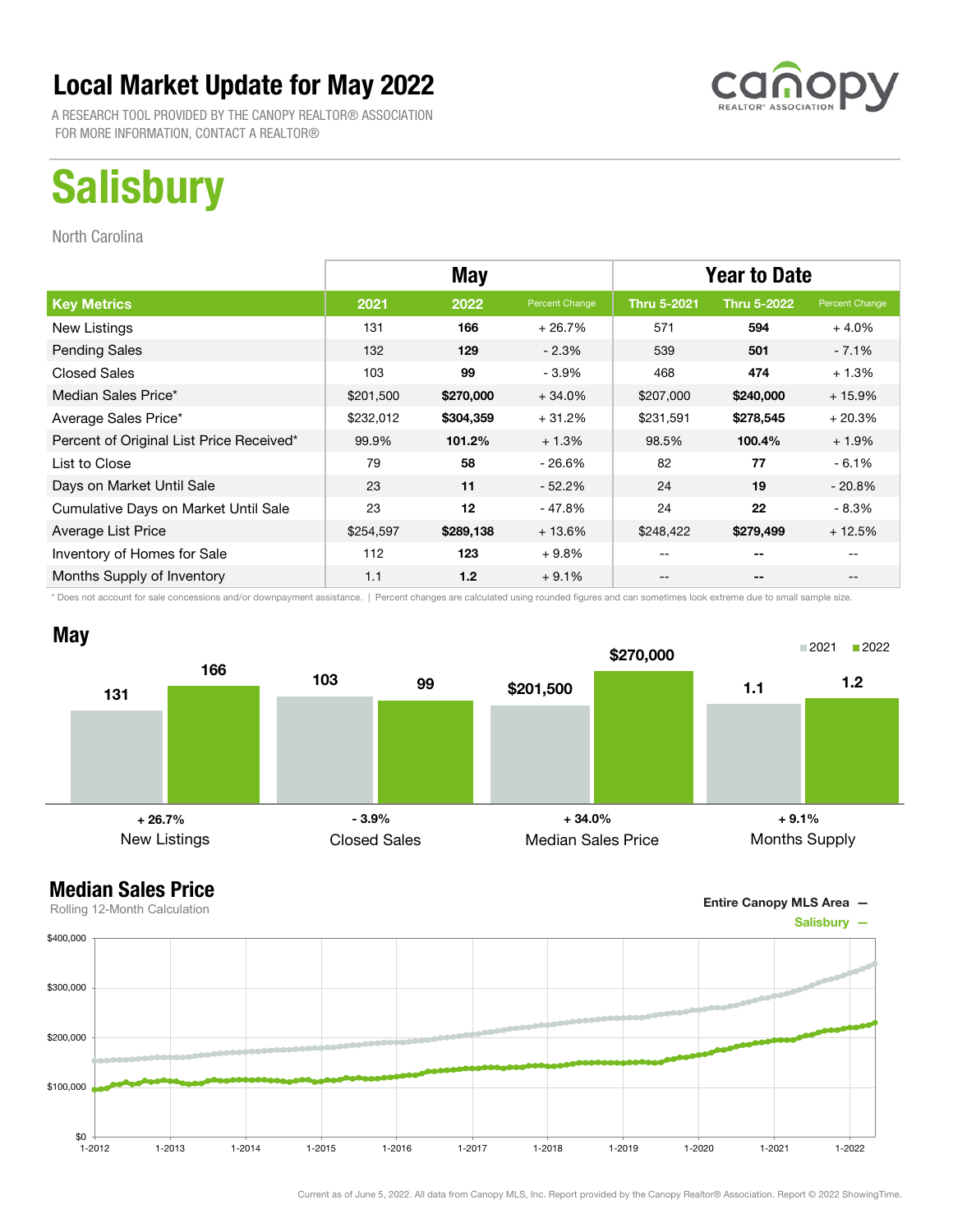

A RESEARCH TOOL PROVIDED BY THE CANOPY REALTOR® ASSOCIATION FOR MORE INFORMATION, CONTACT A REALTOR®

# **Statesville**

North Carolina

|                                          | <b>May</b> |           |                | <b>Year to Date</b> |                    |                |
|------------------------------------------|------------|-----------|----------------|---------------------|--------------------|----------------|
| <b>Key Metrics</b>                       | 2021       | 2022      | Percent Change | <b>Thru 5-2021</b>  | <b>Thru 5-2022</b> | Percent Change |
| New Listings                             | 108        | 147       | $+36.1%$       | 479                 | 584                | $+21.9%$       |
| <b>Pending Sales</b>                     | 85         | 123       | $+44.7%$       | 460                 | 522                | $+13.5%$       |
| <b>Closed Sales</b>                      | 93         | 109       | $+17.2%$       | 444                 | 484                | $+9.0\%$       |
| Median Sales Price*                      | \$236,500  | \$290,900 | $+23.0%$       | \$215,000           | \$272,000          | $+26.5%$       |
| Average Sales Price*                     | \$239,359  | \$302,516 | $+26.4%$       | \$236,364           | \$296,450          | $+25.4%$       |
| Percent of Original List Price Received* | 101.8%     | 98.2%     | $-3.5%$        | 99.3%               | 99.7%              | $+0.4%$        |
| List to Close                            | 56         | 68        | $+21.4%$       | 72                  | 64                 | $-11.1%$       |
| Days on Market Until Sale                | 13         | 23        | $+76.9%$       | 24                  | 22                 | $-8.3\%$       |
| Cumulative Days on Market Until Sale     | 14         | 22        | $+57.1%$       | 24                  | 22                 | $-8.3\%$       |
| Average List Price                       | \$284,797  | \$335,024 | $+17.6%$       | \$254,953           | \$304,683          | $+19.5%$       |
| Inventory of Homes for Sale              | 115        | 119       | $+3.5%$        |                     | --                 |                |
| Months Supply of Inventory               | 1.2        | 1.1       | $-8.3%$        | --                  | --                 |                |

\* Does not account for sale concessions and/or downpayment assistance. | Percent changes are calculated using rounded figures and can sometimes look extreme due to small sample size.



Entire Canopy MLS Area —

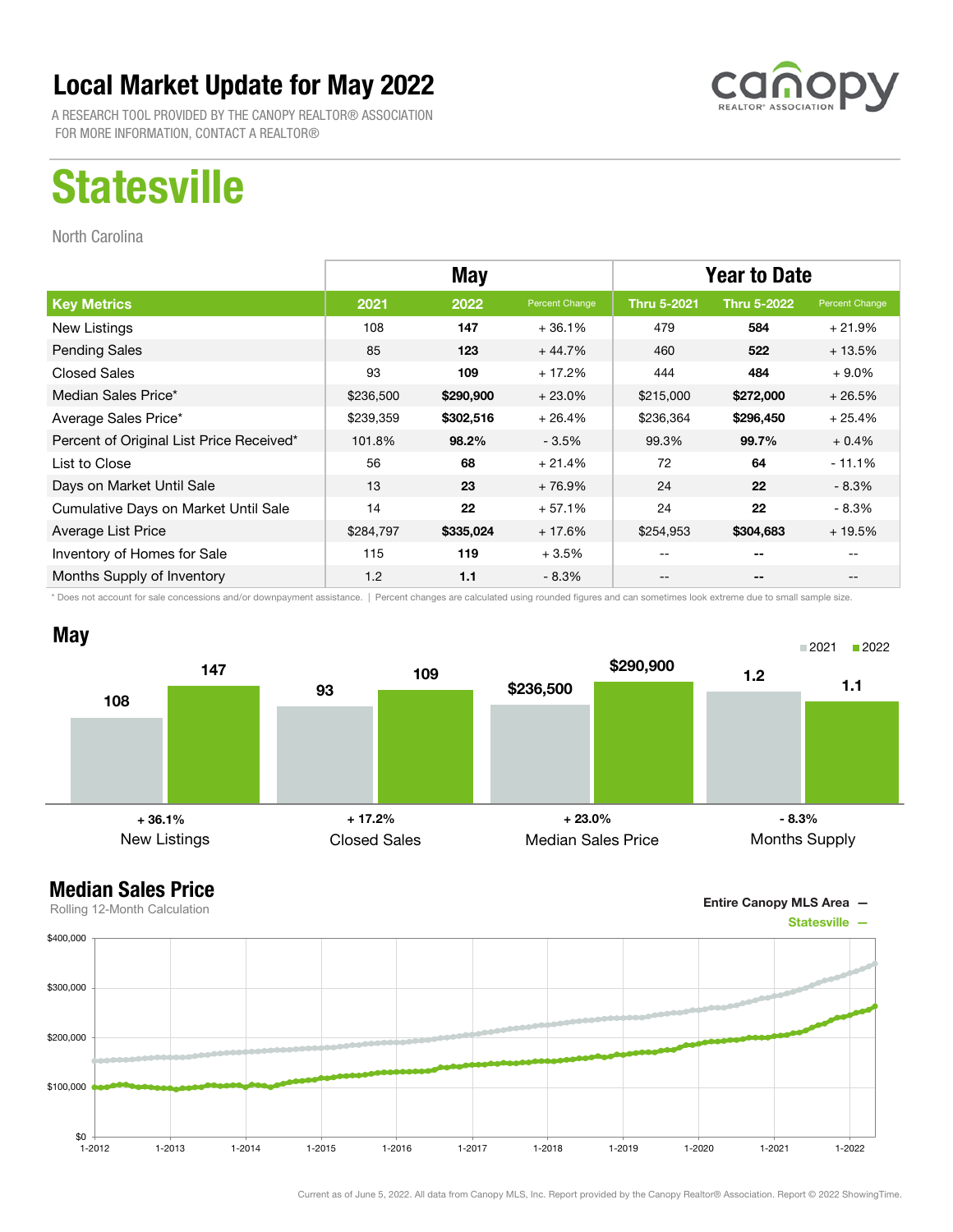

A RESEARCH TOOL PROVIDED BY THE CANOPY REALTOR® ASSOCIATION FOR MORE INFORMATION, CONTACT A REALTOR®

# Chester County

South Carolina

|                                          | <b>May</b> |           |                | <b>Year to Date</b> |                    |                |
|------------------------------------------|------------|-----------|----------------|---------------------|--------------------|----------------|
| <b>Key Metrics</b>                       | 2021       | 2022      | Percent Change | <b>Thru 5-2021</b>  | <b>Thru 5-2022</b> | Percent Change |
| New Listings                             | 34         | 38        | $+11.8%$       | 111                 | 156                | $+40.5%$       |
| <b>Pending Sales</b>                     | 30         | 26        | $-13.3\%$      | 101                 | 130                | $+28.7%$       |
| <b>Closed Sales</b>                      | 24         | 22        | $-8.3%$        | 85                  | 122                | $+43.5%$       |
| Median Sales Price*                      | \$140,450  | \$227,500 | $+62.0%$       | \$165,000           | \$193,500          | $+17.3%$       |
| Average Sales Price*                     | \$160,250  | \$268,208 | $+67.4%$       | \$170,302           | \$216,506          | $+27.1%$       |
| Percent of Original List Price Received* | 96.1%      | 96.9%     | $+0.8%$        | 96.2%               | 95.2%              | $-1.0\%$       |
| List to Close                            | 86         | 86        | $0.0\%$        | 95                  | 83                 | $-12.6%$       |
| Days on Market Until Sale                | 43         | 36        | $-16.3%$       | 35                  | 37                 | $+5.7%$        |
| Cumulative Days on Market Until Sale     | 60         | 36        | $-40.0\%$      | 43                  | 41                 | - 4.7%         |
| Average List Price                       | \$246,857  | \$294,003 | $+19.1%$       | \$191,726           | \$251,280          | $+31.1%$       |
| Inventory of Homes for Sale              | 34         | 48        | $+41.2%$       | --                  | --                 |                |
| Months Supply of Inventory               | 1.9        | 1.9       | $0.0\%$        | --                  | --                 |                |

\* Does not account for sale concessions and/or downpayment assistance. | Percent changes are calculated using rounded figures and can sometimes look extreme due to small sample size.





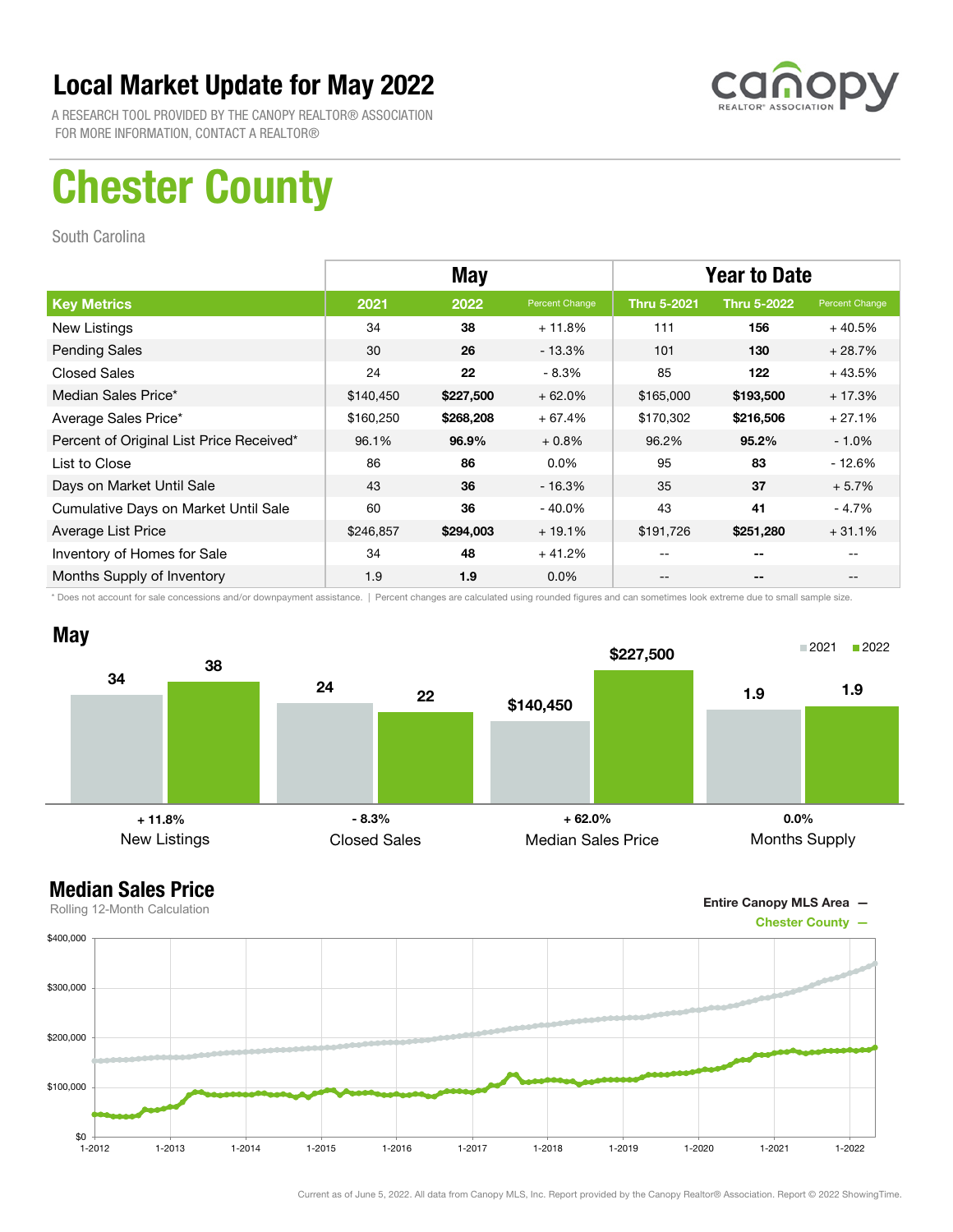

A RESEARCH TOOL PROVIDED BY THE CANOPY REALTOR® ASSOCIATION FOR MORE INFORMATION, CONTACT A REALTOR®

# Chesterfield County

South Carolina

|                                          |           | <b>May</b> |                | <b>Year to Date</b> |                    |                |
|------------------------------------------|-----------|------------|----------------|---------------------|--------------------|----------------|
| <b>Key Metrics</b>                       | 2021      | 2022       | Percent Change | <b>Thru 5-2021</b>  | <b>Thru 5-2022</b> | Percent Change |
| New Listings                             | 22        | 18         | - 18.2%        | 70                  | 84                 | $+20.0%$       |
| <b>Pending Sales</b>                     | 9         | 17         | $+88.9%$       | 59                  | 87                 | $+47.5%$       |
| <b>Closed Sales</b>                      | 14        | 14         | $0.0\%$        | 58                  | 66                 | $+13.8%$       |
| Median Sales Price*                      | \$187,448 | \$260,000  | $+38.7%$       | \$177,450           | \$210,000          | $+18.3%$       |
| Average Sales Price*                     | \$200,203 | \$252,127  | $+25.9%$       | \$196,563           | \$211,898          | $+7.8%$        |
| Percent of Original List Price Received* | 98.1%     | 102.1%     | $+4.1%$        | 97.4%               | 98.4%              | $+1.0%$        |
| List to Close                            | 111       | 92         | $-17.1%$       | 130                 | 111                | $-14.6%$       |
| Days on Market Until Sale                | 51        | 30         | $-41.2%$       | 61                  | 52                 | $-14.8%$       |
| Cumulative Days on Market Until Sale     | 51        | 30         | $-41.2%$       | 61                  | 54                 | $-11.5%$       |
| Average List Price                       | \$197,749 | \$224,261  | $+13.4%$       | \$198,499           | \$212,973          | $+7.3%$        |
| Inventory of Homes for Sale              | 31        | 23         | - 25.8%        |                     | --                 |                |
| Months Supply of Inventory               | 3.0       | 1.8        | $-40.0\%$      | --                  | --                 |                |

\* Does not account for sale concessions and/or downpayment assistance. | Percent changes are calculated using rounded figures and can sometimes look extreme due to small sample size.



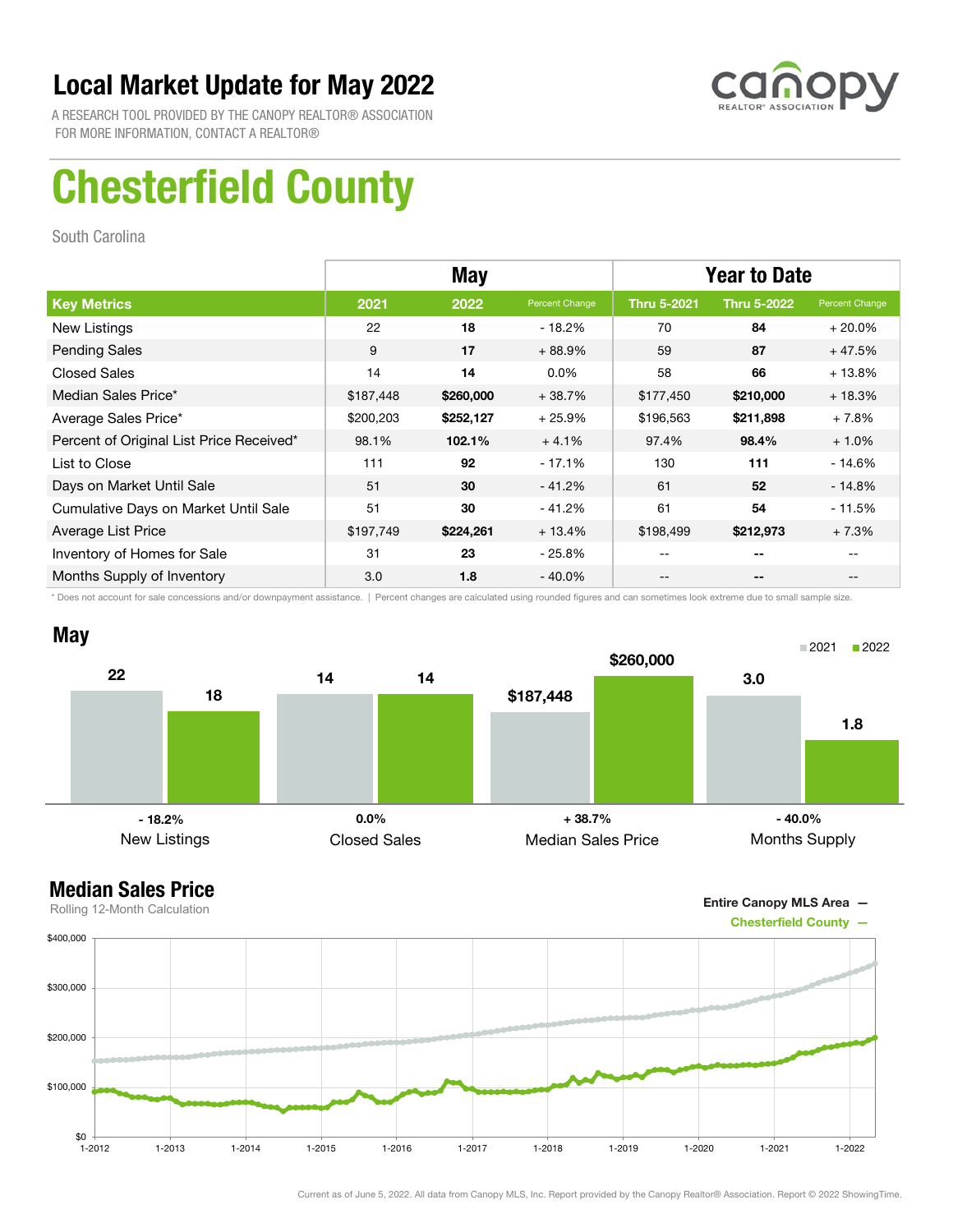

A RESEARCH TOOL PROVIDED BY THE CANOPY REALTOR® ASSOCIATION FOR MORE INFORMATION, CONTACT A REALTOR®

# Lancaster County

South Carolina

|                                          | <b>May</b> |           |                | <b>Year to Date</b> |                    |                |
|------------------------------------------|------------|-----------|----------------|---------------------|--------------------|----------------|
| <b>Key Metrics</b>                       | 2021       | 2022      | Percent Change | <b>Thru 5-2021</b>  | <b>Thru 5-2022</b> | Percent Change |
| New Listings                             | 199        | 314       | $+57.8%$       | 967                 | 1,098              | $+13.5%$       |
| <b>Pending Sales</b>                     | 191        | 270       | $+41.4%$       | 922                 | 1,000              | $+8.5%$        |
| <b>Closed Sales</b>                      | 191        | 158       | - 17.3%        | 921                 | 787                | $-14.5%$       |
| Median Sales Price*                      | \$355,000  | \$436,000 | $+22.8%$       | \$350,000           | \$400,000          | $+14.3%$       |
| Average Sales Price*                     | \$376,068  | \$454,638 | $+20.9%$       | \$352,814           | \$414,863          | $+17.6%$       |
| Percent of Original List Price Received* | 100.5%     | 102.5%    | $+2.0%$        | 100.0%              | 101.5%             | $+1.5%$        |
| List to Close                            | 80         | 64        | $-20.0\%$      | 94                  | 78                 | $-17.0\%$      |
| Days on Market Until Sale                | 15         | 11        | $-26.7\%$      | 27                  | 21                 | $-22.2\%$      |
| Cumulative Days on Market Until Sale     | 11         | 10        | $-9.1%$        | 25                  | 20                 | $-20.0\%$      |
| Average List Price                       | \$368,595  | \$509,336 | $+38.2%$       | \$363,125           | \$460,298          | $+26.8%$       |
| Inventory of Homes for Sale              | 148        | 158       | $+6.8%$        | --                  | --                 |                |
| Months Supply of Inventory               | 0.7        | 0.9       | $+28.6%$       | --                  | --                 |                |

\* Does not account for sale concessions and/or downpayment assistance. | Percent changes are calculated using rounded figures and can sometimes look extreme due to small sample size.



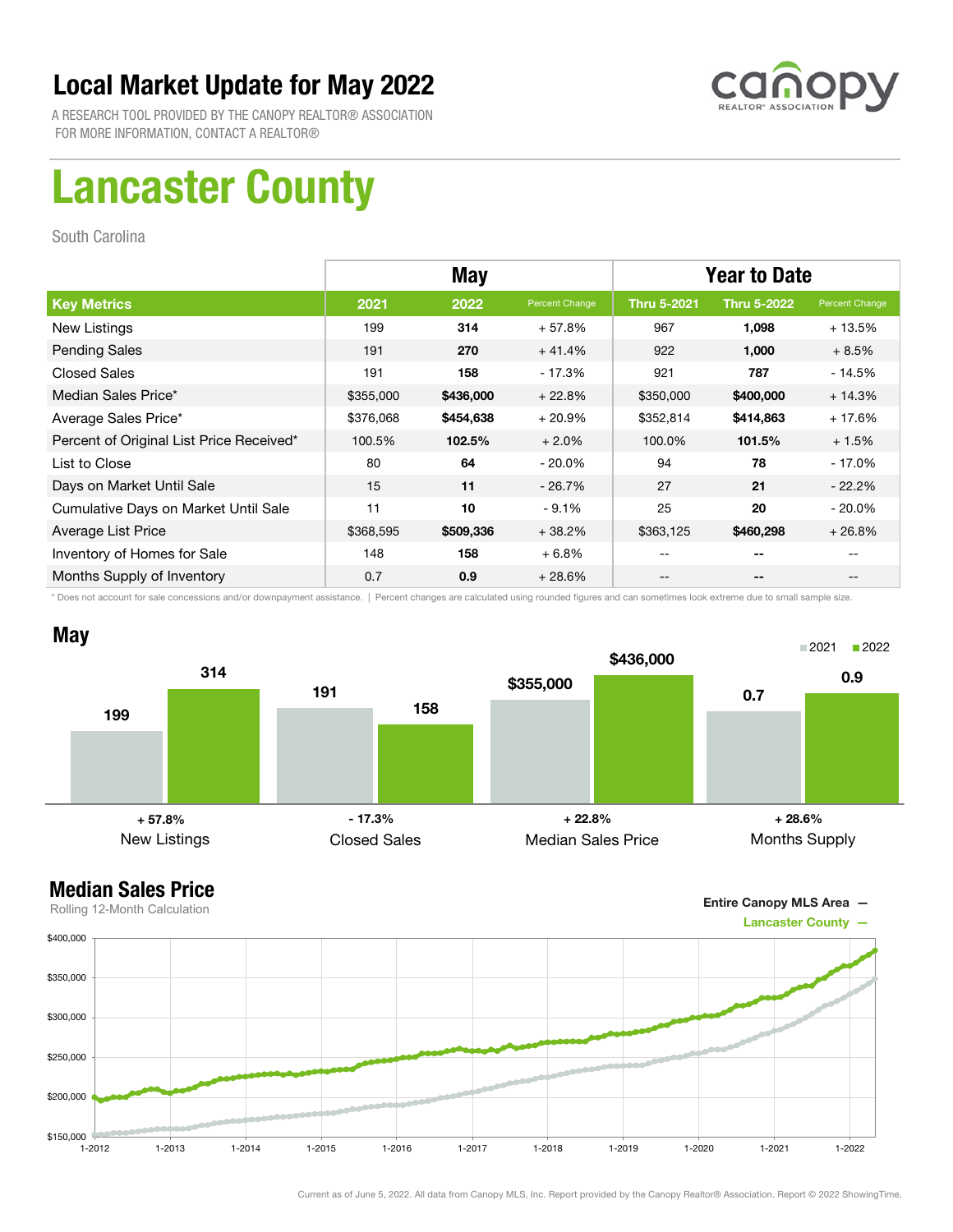

A RESEARCH TOOL PROVIDED BY THE CANOPY REALTOR® ASSOCIATION FOR MORE INFORMATION, CONTACT A REALTOR®

# York County

South Carolina

|                                          | <b>May</b> |           |                | <b>Year to Date</b> |                    |                |
|------------------------------------------|------------|-----------|----------------|---------------------|--------------------|----------------|
| <b>Key Metrics</b>                       | 2021       | 2022      | Percent Change | <b>Thru 5-2021</b>  | <b>Thru 5-2022</b> | Percent Change |
| New Listings                             | 626        | 608       | $-2.9%$        | 2,658               | 2,415              | $-9.1\%$       |
| <b>Pending Sales</b>                     | 577        | 524       | $-9.2%$        | 2,546               | 2,301              | - 9.6%         |
| <b>Closed Sales</b>                      | 520        | 467       | - 10.2%        | 2,235               | 2,106              | - 5.8%         |
| Median Sales Price*                      | \$320,000  | \$380,980 | $+19.1%$       | \$309,656           | \$372,000          | $+20.1%$       |
| Average Sales Price*                     | \$371,845  | \$433,536 | $+16.6%$       | \$350,686           | \$414,496          | $+18.2%$       |
| Percent of Original List Price Received* | 101.9%     | 103.2%    | $+1.3%$        | 100.8%              | 101.9%             | $+1.1%$        |
| List to Close                            | 67         | 72        | $+7.5%$        | 74                  | 75                 | $+1.4%$        |
| Days on Market Until Sale                | 18         | 15        | $-16.7%$       | 20                  | 20                 | $0.0\%$        |
| Cumulative Days on Market Until Sale     | 14         | 15        | $+7.1%$        | 20                  | 18                 | $-10.0\%$      |
| Average List Price                       | \$376,244  | \$450,077 | $+19.6%$       | \$369,445           | \$430,327          | $+16.5%$       |
| Inventory of Homes for Sale              | 381        | 375       | $-1.6%$        | --                  | --                 |                |
| Months Supply of Inventory               | 0.8        | 0.8       | $0.0\%$        | --                  | --                 |                |

\* Does not account for sale concessions and/or downpayment assistance. | Percent changes are calculated using rounded figures and can sometimes look extreme due to small sample size.



Entire Canopy MLS Area —

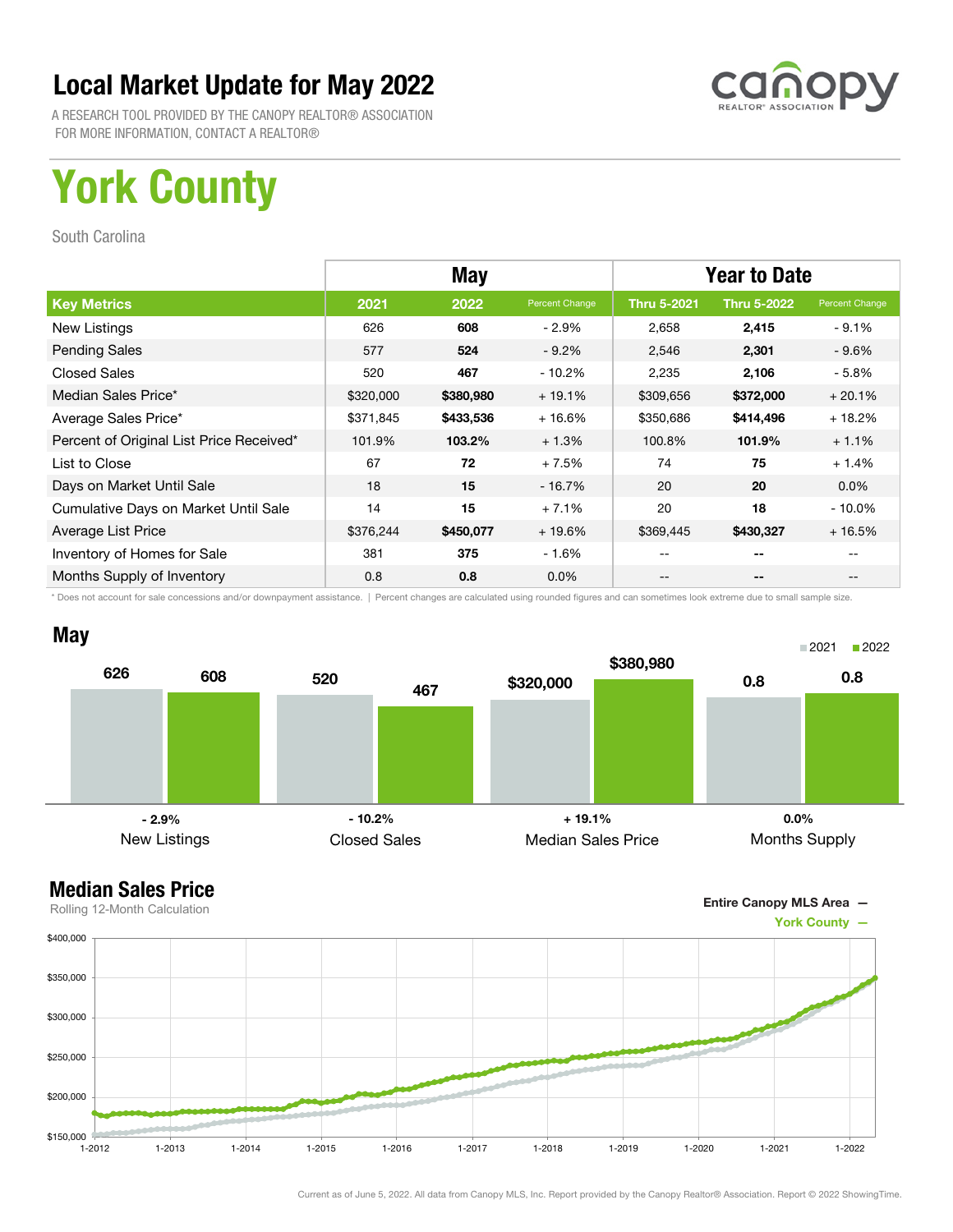

A RESEARCH TOOL PROVIDED BY THE CANOPY REALTOR® ASSOCIATION FOR MORE INFORMATION, CONTACT A REALTOR®

# Fort Mill

South Carolina

|                                          | <b>May</b> |           |                | <b>Year to Date</b> |                    |                |
|------------------------------------------|------------|-----------|----------------|---------------------|--------------------|----------------|
| <b>Key Metrics</b>                       | 2021       | 2022      | Percent Change | <b>Thru 5-2021</b>  | <b>Thru 5-2022</b> | Percent Change |
| New Listings                             | 190        | 170       | - 10.5%        | 807                 | 685                | - 15.1%        |
| <b>Pending Sales</b>                     | 184        | 149       | $-19.0\%$      | 793                 | 675                | $-14.9%$       |
| <b>Closed Sales</b>                      | 152        | 132       | - 13.2%        | 697                 | 601                | - 13.8%        |
| Median Sales Price*                      | \$420,000  | \$460,750 | $+9.7%$        | \$360,000           | \$440,000          | $+22.2%$       |
| Average Sales Price*                     | \$465,002  | \$517,674 | $+11.3%$       | \$406,673           | \$495,010          | $+21.7%$       |
| Percent of Original List Price Received* | 102.3%     | 104.6%    | $+2.2%$        | 100.9%              | 103.1%             | $+2.2%$        |
| List to Close                            | 64         | 76        | $+18.8%$       | 71                  | 76                 | $+7.0%$        |
| Days on Market Until Sale                | 20         | 13        | $-35.0\%$      | 20                  | 18                 | $-10.0\%$      |
| Cumulative Days on Market Until Sale     | 13         | 11        | $-15.4%$       | 17                  | 14                 | - 17.6%        |
| Average List Price                       | \$446,414  | \$552,271 | $+23.7%$       | \$422,932           | \$519,555          | $+22.8%$       |
| Inventory of Homes for Sale              | 72         | 80        | $+11.1%$       |                     | --                 |                |
| Months Supply of Inventory               | 0.5        | 0.6       | $+20.0\%$      | --                  | --                 |                |

\* Does not account for sale concessions and/or downpayment assistance. | Percent changes are calculated using rounded figures and can sometimes look extreme due to small sample size.



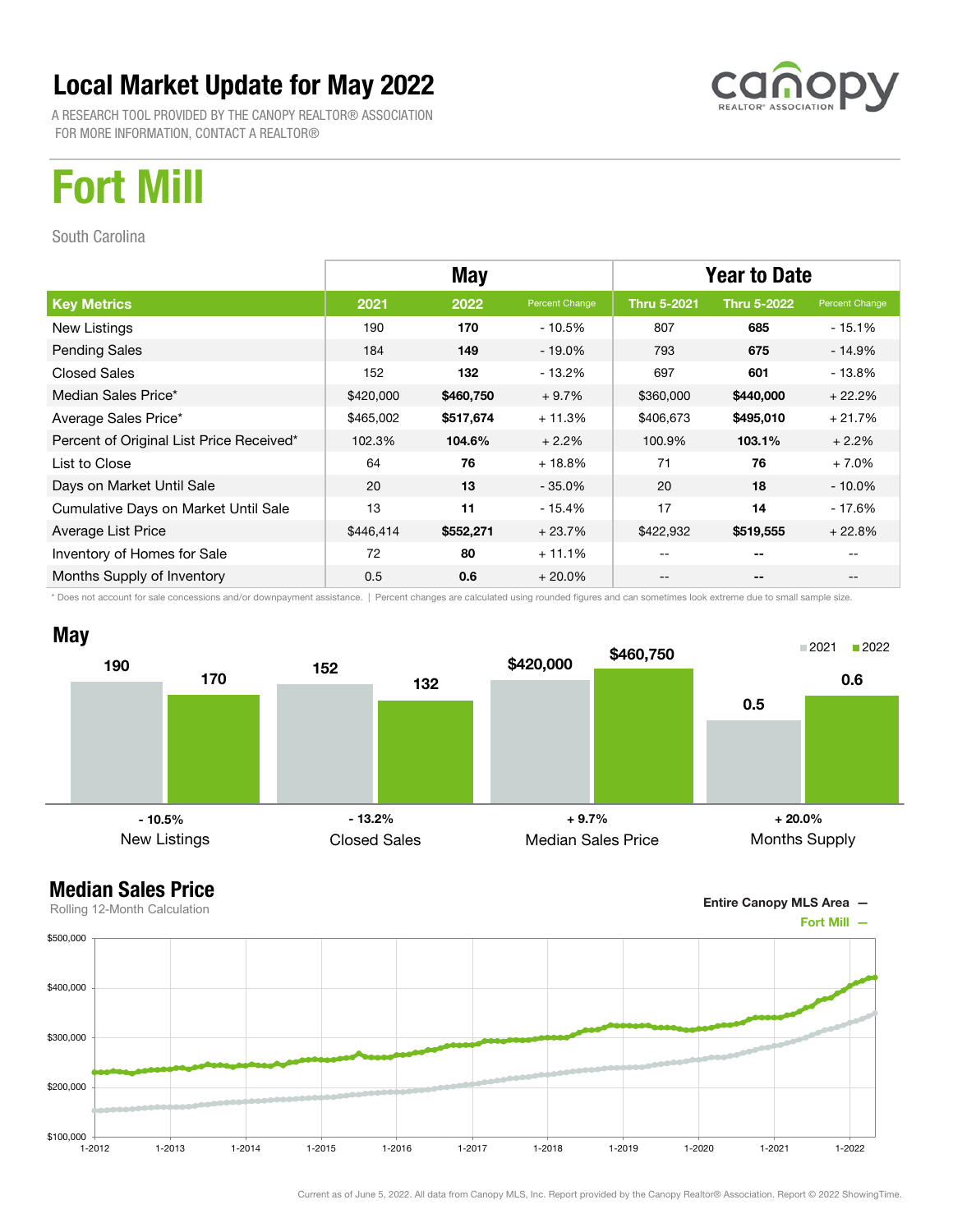

A RESEARCH TOOL PROVIDED BY THE CANOPY REALTOR® ASSOCIATION FOR MORE INFORMATION, CONTACT A REALTOR®

# Rock Hill

South Carolina

|                                          | <b>May</b> |           |                | <b>Year to Date</b> |                    |                |  |
|------------------------------------------|------------|-----------|----------------|---------------------|--------------------|----------------|--|
| <b>Key Metrics</b>                       | 2021       | 2022      | Percent Change | <b>Thru 5-2021</b>  | <b>Thru 5-2022</b> | Percent Change |  |
| New Listings                             | 204        | 214       | $+4.9%$        | 853                 | 865                | $+1.4%$        |  |
| <b>Pending Sales</b>                     | 199        | 200       | $+0.5%$        | 825                 | 794                | $-3.8\%$       |  |
| <b>Closed Sales</b>                      | 188        | 182       | $-3.2%$        | 751                 | 750                | $-0.1%$        |  |
| Median Sales Price*                      | \$267,500  | \$332,500 | $+24.3%$       | \$260,000           | \$310,000          | $+19.2%$       |  |
| Average Sales Price*                     | \$282,125  | \$347,229 | $+23.1%$       | \$275,154           | \$327,030          | $+18.9%$       |  |
| Percent of Original List Price Received* | 101.7%     | 103.1%    | $+1.4%$        | 101.0%              | 101.6%             | $+0.6%$        |  |
| List to Close                            | 59         | 56        | $-5.1%$        | 61                  | 62                 | $+1.6%$        |  |
| Days on Market Until Sale                | 16         | 13        | $-18.8%$       | 17                  | 19                 | $+11.8%$       |  |
| Cumulative Days on Market Until Sale     | 10         | 14        | $+40.0%$       | 15                  | 16                 | $+6.7%$        |  |
| Average List Price                       | \$295,220  | \$352,767 | $+19.5%$       | \$279,931           | \$339,855          | $+21.4%$       |  |
| Inventory of Homes for Sale              | 110        | 130       | $+18.2%$       | --                  | --                 |                |  |
| Months Supply of Inventory               | 0.7        | 0.8       | $+14.3%$       | --                  | --                 |                |  |

\* Does not account for sale concessions and/or downpayment assistance. | Percent changes are calculated using rounded figures and can sometimes look extreme due to small sample size.



Entire Canopy MLS Area —

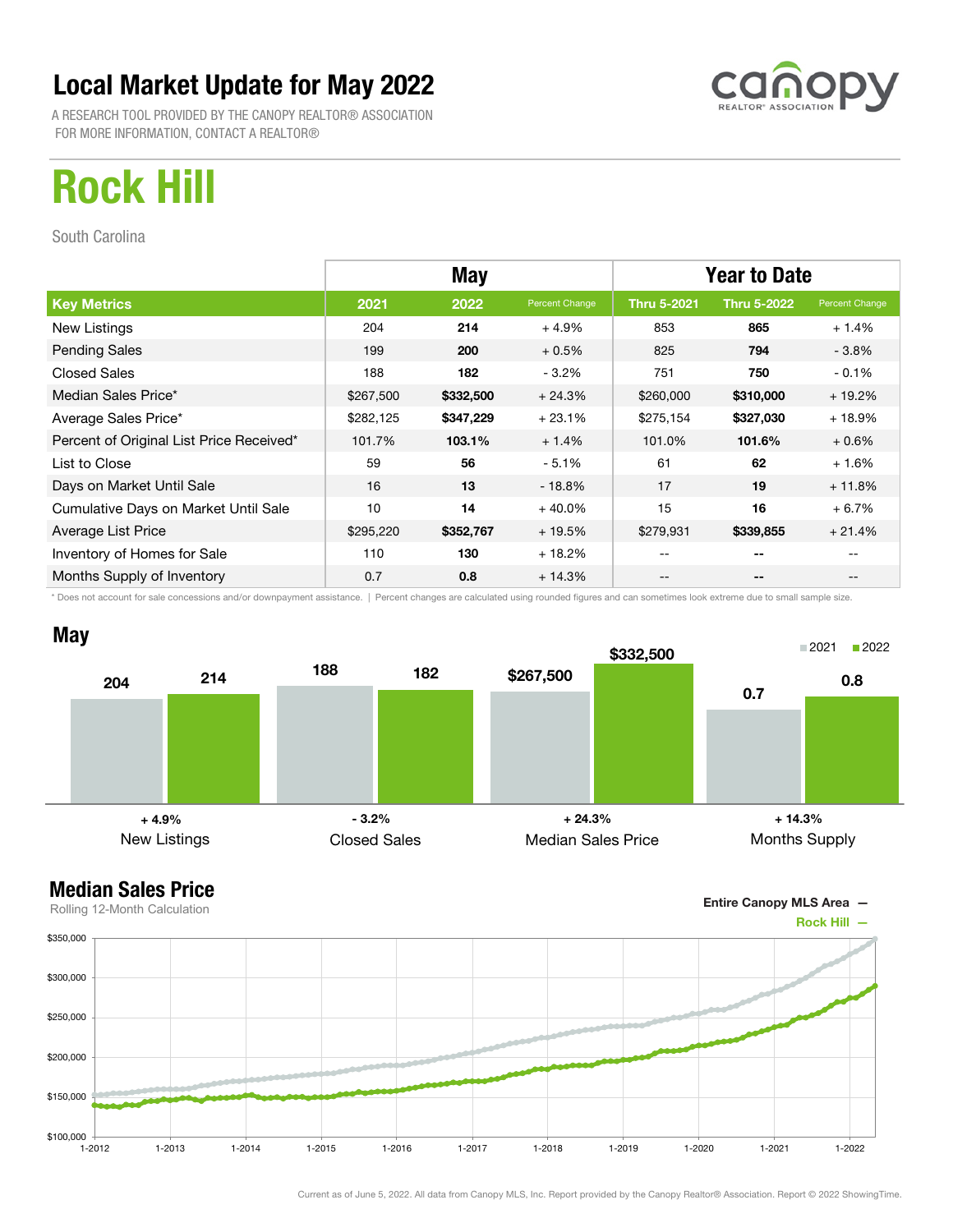

A RESEARCH TOOL PROVIDED BY THE CANOPY REALTOR® ASSOCIATION FOR MORE INFORMATION, CONTACT A REALTOR®

# Tega Cay

South Carolina

|                                          | May       |           |                | <b>Year to Date</b> |                    |                |
|------------------------------------------|-----------|-----------|----------------|---------------------|--------------------|----------------|
| <b>Key Metrics</b>                       | 2021      | 2022      | Percent Change | <b>Thru 5-2021</b>  | <b>Thru 5-2022</b> | Percent Change |
| New Listings                             | 43        | 42        | $-2.3%$        | 207                 | 176                | - 15.0%        |
| <b>Pending Sales</b>                     | 37        | 34        | $-8.1%$        | 194                 | 175                | $-9.8\%$       |
| <b>Closed Sales</b>                      | 47        | 20        | $-57.4%$       | 155                 | 134                | - 13.5%        |
| Median Sales Price*                      | \$414,000 | \$502,350 | $+21.3%$       | \$400,000           | \$447,500          | $+11.9%$       |
| Average Sales Price*                     | \$432,537 | \$520,595 | $+20.4%$       | \$433,126           | \$491,150          | $+13.4%$       |
| Percent of Original List Price Received* | 102.7%    | 102.8%    | $+0.1%$        | 101.5%              | 103.2%             | $+1.7%$        |
| List to Close                            | 84        | 107       | $+27.4%$       | 86                  | 87                 | $+1.2%$        |
| Days on Market Until Sale                | 12        | 16        | $+33.3%$       | 14                  | 12                 | $-14.3%$       |
| Cumulative Days on Market Until Sale     | 25        | 25        | $0.0\%$        | 28                  | 14                 | - 50.0%        |
| Average List Price                       | \$423,312 | \$560,388 | $+32.4%$       | \$440,180           | \$509,088          | $+15.7%$       |
| Inventory of Homes for Sale              | 31        | 18        | $-41.9%$       | --                  | --                 |                |
| Months Supply of Inventory               | 0.8       | 0.5       | - 37.5%        | --                  | --                 |                |

\* Does not account for sale concessions and/or downpayment assistance. | Percent changes are calculated using rounded figures and can sometimes look extreme due to small sample size.